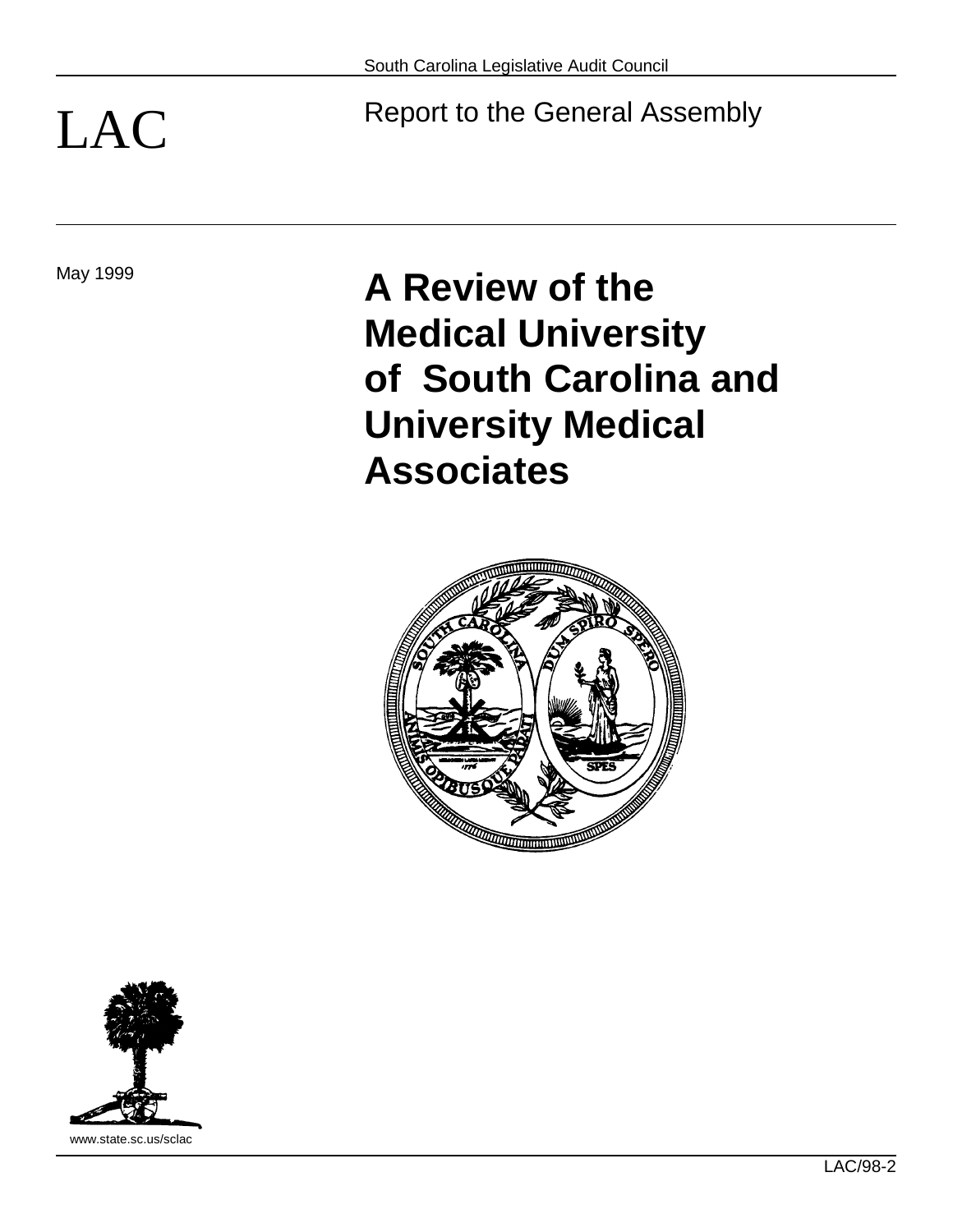## **Legislative Audit Council**

400 Gervais Street Columbia, SC 29201 (803) 253-7612 VOICE (803) 253-7639 FAX

### **Public Members**

Dill B. Blackwell, Chairman Philip F. Laughridge, CPA, Vice Chairman J. Bennette Cornwell, III Nancy D. Hawk, Esq. Harry C. Wilson, Jr., Esq.

### **Members Who Serve Ex Officio**

James E. Bryan, Jr. *Senate Judiciary Committee* Ernie Passailaigue *Senate Finance Committee* Henry E. Brown, Jr. *House Ways & Means Committee* James H. Harrison *House Judiciary Committee*

### **Director** George L. Schroeder

Authorized by §2-15-10 *et seq.* of the South Carolina Code of Laws, the Legislative Audit Council, created in 1975, reviews the operations of state agencies, investigates fiscal matters as required, and provides information to assist the General Assembly. Some audits are conducted at the request of groups of legislators who have questions about potential problems in state agencies or programs; other audits are performed as a result of statutory mandate.

The Legislative Audit Council is composed of five public members, one of whom must be a practicing certified or licensed public accountant and one of whom must be an attorney. In addition, four members of the General Assembly serve ex officio.

Audits by the Legislative Audit Council conform to generally accepted government auditing standards as set forth by the Comptroller General of the United States.

Copies of all LAC audits are available to the public at no charge.

*A Review of the Medical University of South Carolina and University Medical Associates* was conducted by the following audit team.

### **Audit Team**

*Audit Manager* Jane I. Thesing

*Senior Auditor* Lynn U. Ballentine, CPA

*Associate Auditor* Andrea Derrick Truitt John B. Wack

**Typography** Candice H. Pou Maribeth Rollings Werts

**Staff Counsel** Andrea Derrick Truitt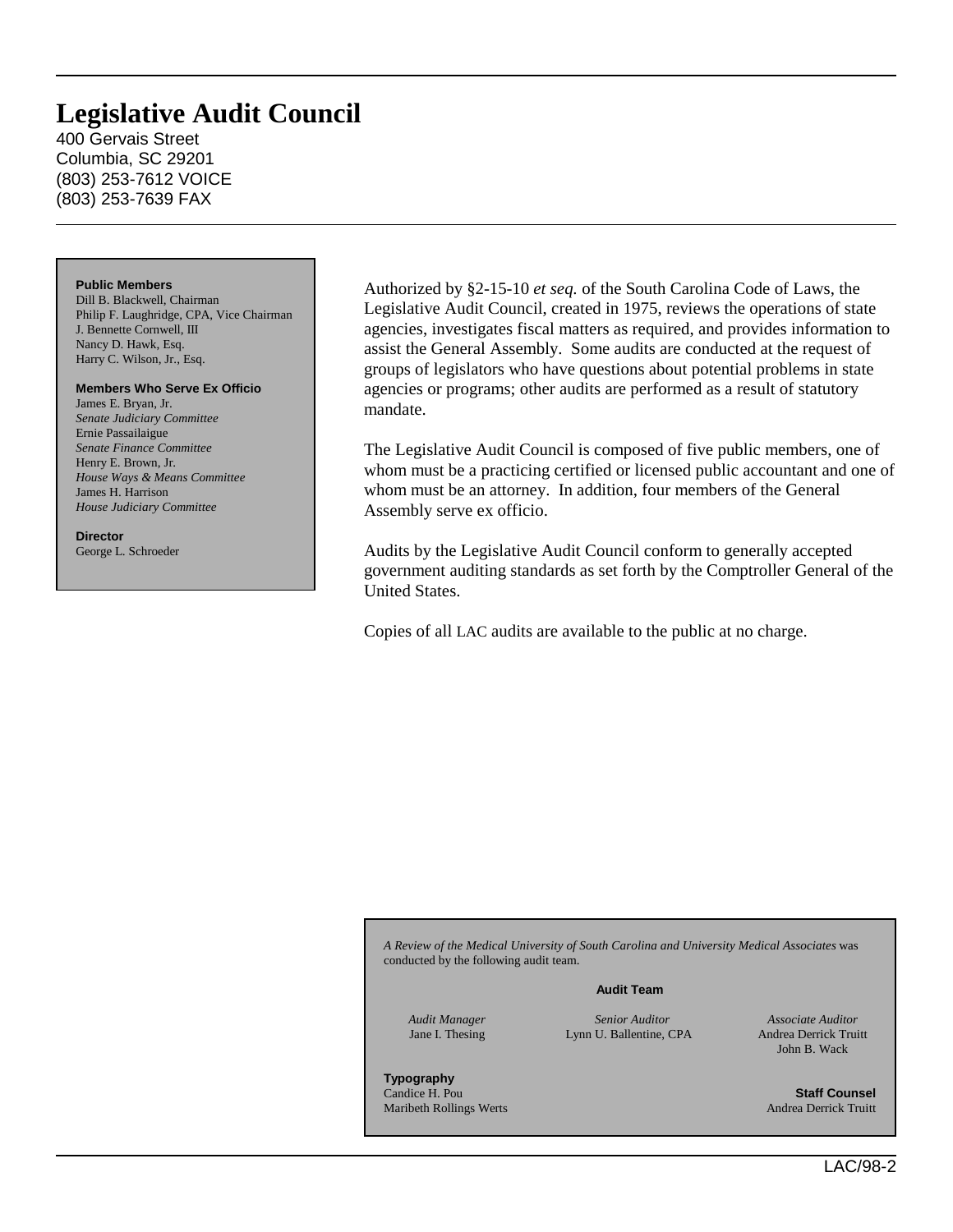LAC Report to the General Assembly

A Review of the Medical University of South Carolina and University Medical Associates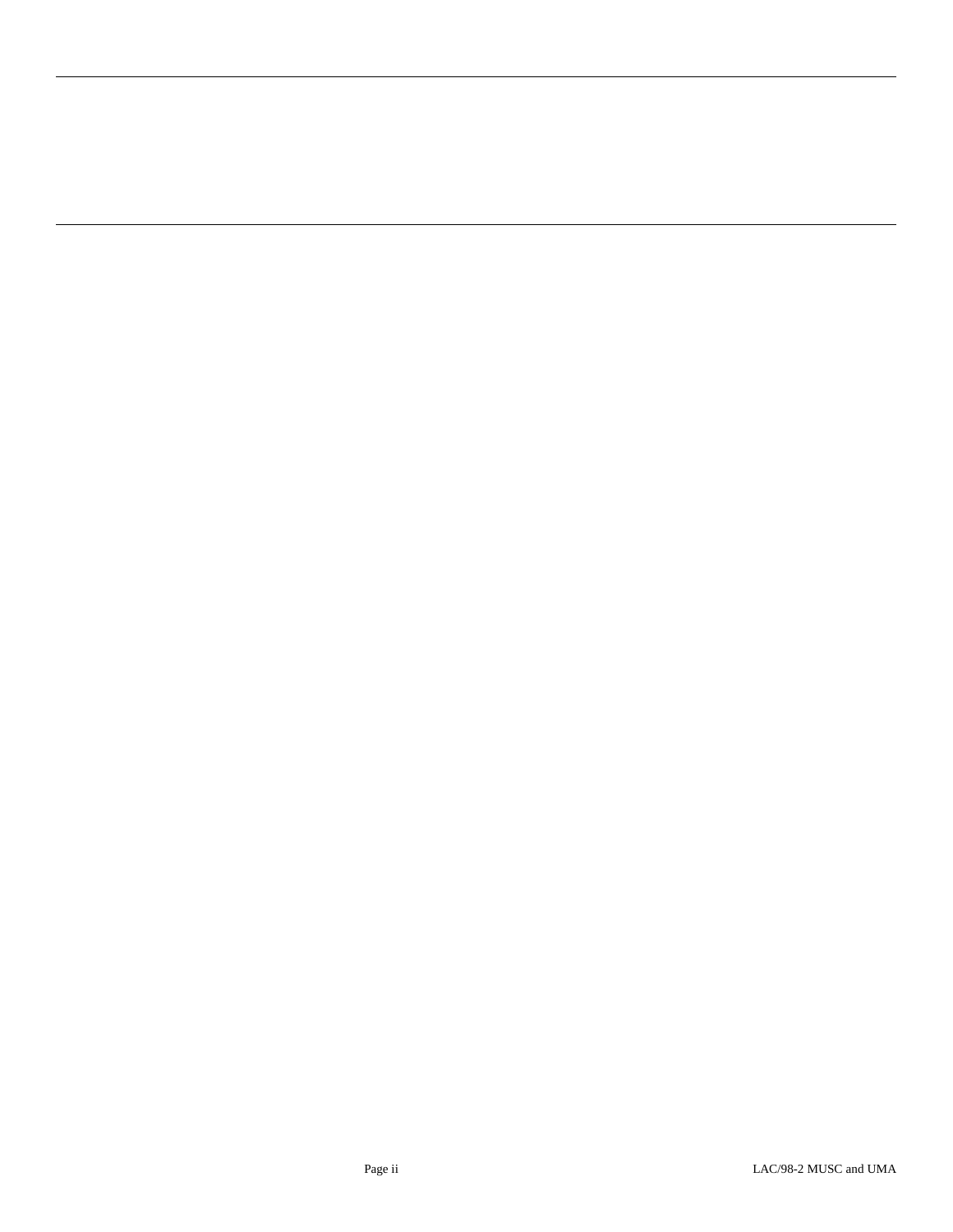# **Contents**

| <b>Synopsis</b>                                                             |                        |
|-----------------------------------------------------------------------------|------------------------|
| <b>Chapter 1</b><br>Introduction and<br><b>Background</b>                   |                        |
| <b>Chapter 2</b><br><b>MUSC's</b><br><b>Relationship With</b><br><b>UMA</b> |                        |
| <b>Chapter 3</b><br><b>Financial Issues</b>                                 | -17<br>23              |
| <b>Chapter 4</b><br><b>Administrative</b><br><b>Issues at MUSC</b>          | - 37<br>45<br>48<br>52 |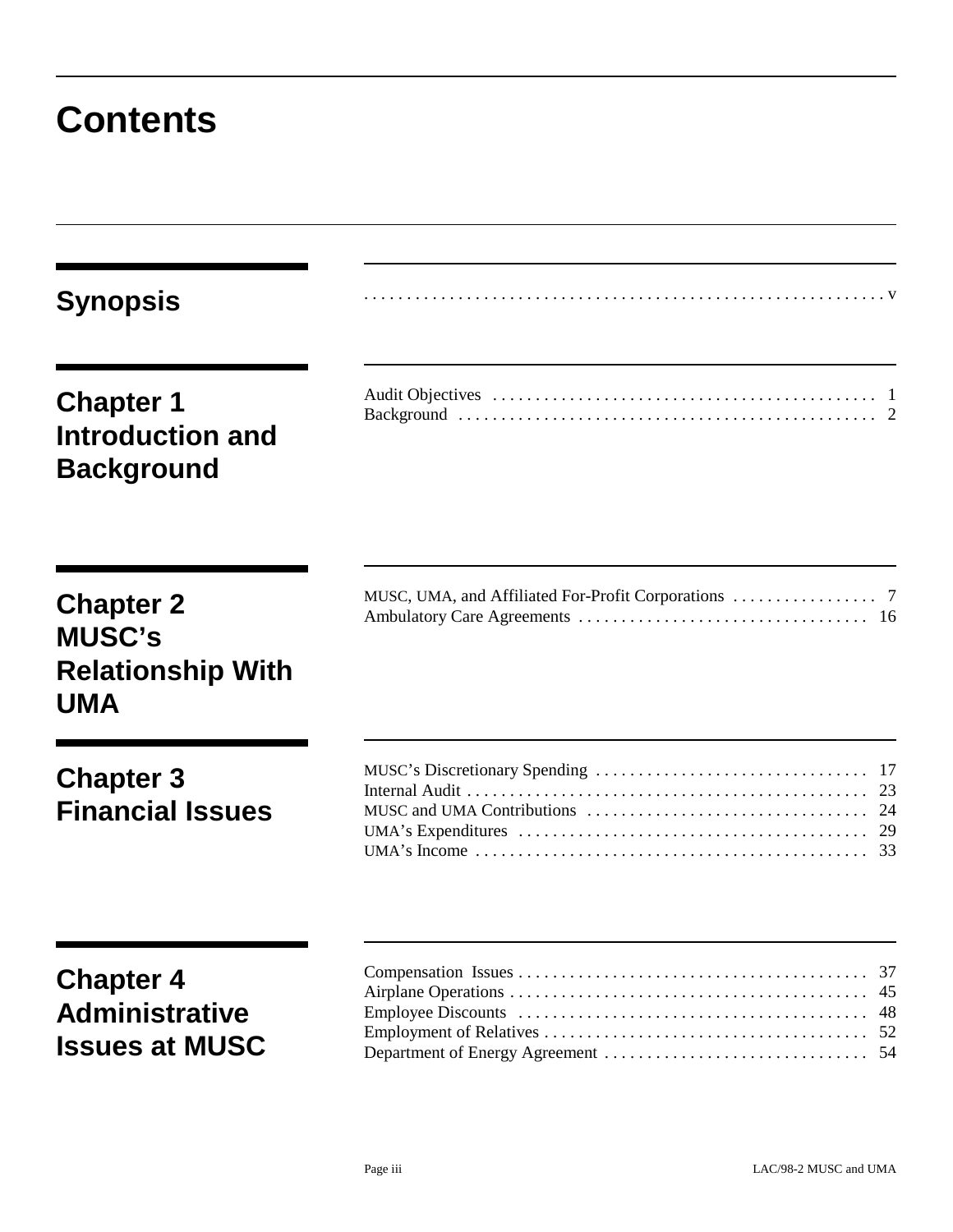# **Appendices**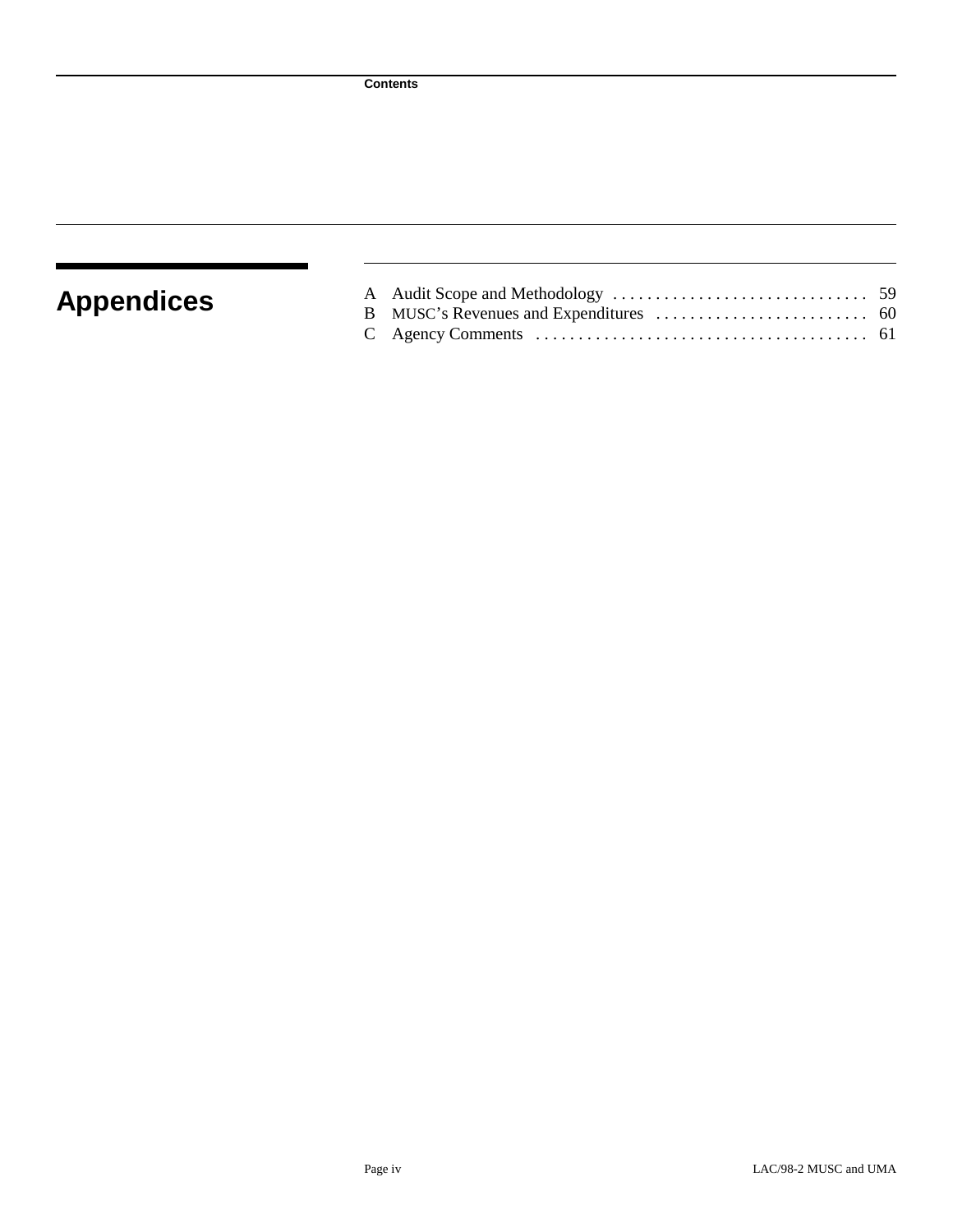# **Synopsis**

As requested by members of the General Assembly, we conducted an audit of the Medical University of South Carolina (MUSC) and University Medical Associates (UMA), the practice plan for faculty in the College of Medicine. Our findings raise questions about the degree of independence of UMA and address issues relating to MUSC's accountability for the expenditure of public funds.

- $\Box$  We reviewed the relationship between MUSC and UMA and found that it is not clear whether UMA could legally be considered as acting separately from MUSC. The two organizations have a blended relationship which allows MUSC to use UMA to advance its mission. However, it also allows MUSC to avoid accountability for the use of public funds. If UMA acts for the state, it would be subject to some state restrictions on spending and limitations on its corporate structure.
- $\Box$  Even though a 1997 MUSC internal audit questioned whether many MUSC discretionary fund expenditures were appropriate, we found no evidence that MUSC changed its spending practices in response to this review. Our sample of over \$262,000 in expenditures from January to June 1998 showed many expenditures that may be in violation of state law. For example, MUSC regularly buys meals and funds social events for small groups of employees, students, and alumni. Many of these expenditures may not be perceived by taxpayers as a prudent use of resources. They are an inappropriate use of public funds.
- $\Box$  Our review of MUSC's and UMA's contributions to outside organizations revealed that both organizations made contributions. Some of MUSC's contributions were not appropriate expenditures of public funds because they were made to organizations that are religious or sectarian in nature, or to civic organizations whose benefits extend only to members. Also, some contributions did not appear to relate directly to MUSC's mission. We also found that MUSC and UMA officials requested political contributions to be made through one of UMA's subsidiary companies. These political contributions present the appearance of impropriety.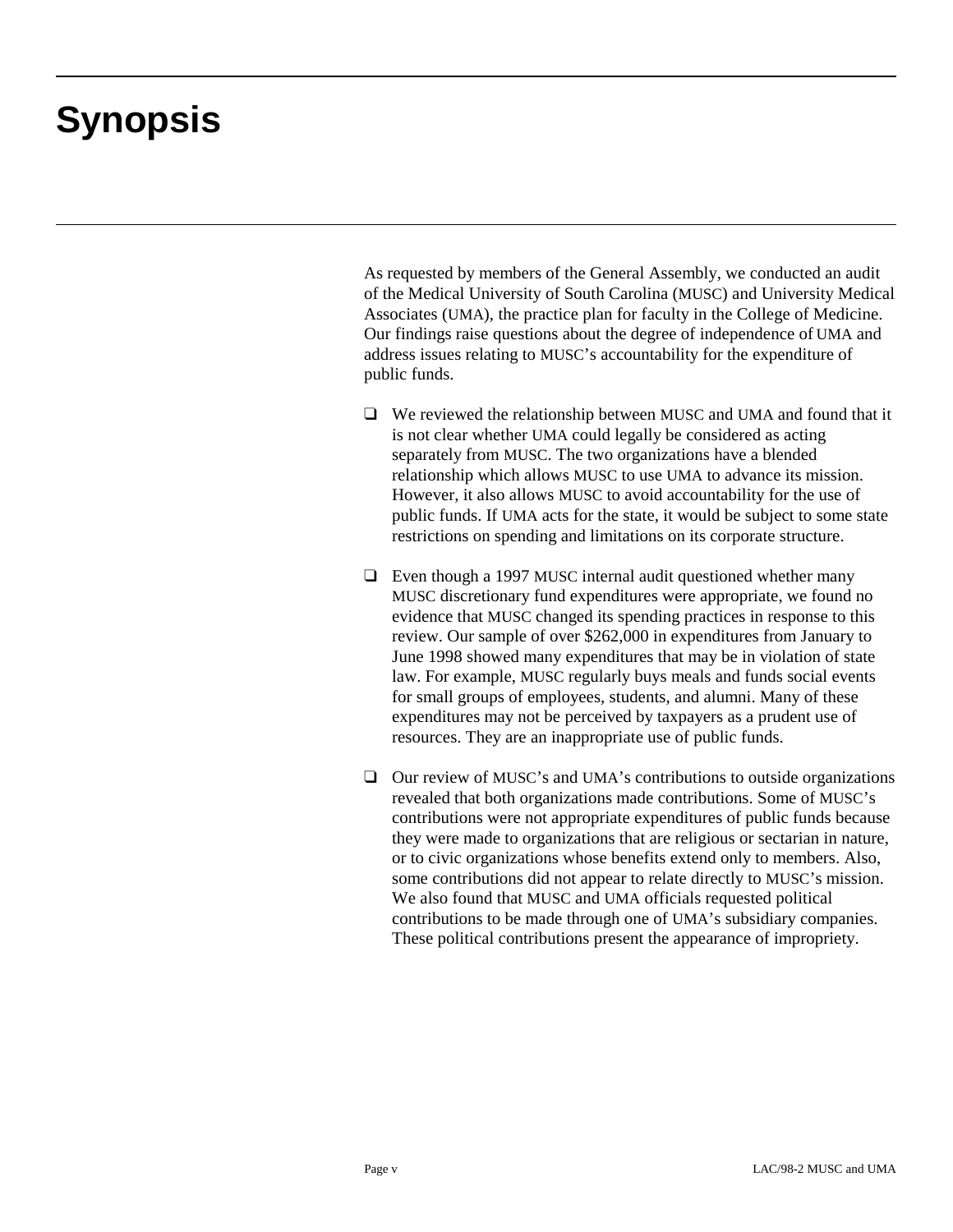- $\Box$  We found that UMA's major source of revenue (85%) is services provided to patients, and the majority of its expenditures are for salaries. We also sampled some of UMA's expenditures for meetings, conferences, dinners, travel, recruitment, and gifts. According to a UMA official, MUSC increasingly channels its expenditures through UMA in these categories. If UMA acts for the state, many of these expenditures would be an inappropriate use of public funds.
- $\Box$  The compensation of most MUSC faculty is composed of a state salary and an incentive amount from UMA. We found that MUSC uses national norms to set salaries for faculty. MUSC was generally in compliance with state requirements and its own policies. However, only half of MUSC employees reported their salary supplements to the Budget and Control Board, as required by law. The General Assembly now requires MUSC, rather than the employees, to report supplements.
- $\Box$  MUSC owns one aircraft (MedAir) that is used to provide transportation to outreach clinics and for administrative travel. We did not find evidence of improper use of MedAir. However, we noted that MedAir is expensive for MUSC to operate and recommended that the university consider using less expensive alternatives to meet its transportation needs.
- $\Box$  As required by appropriations act provisos, MUSC has offered discounts on hospital services to all state employees. MUSC and UMA also provide discounts to other groups of employees and students. For FY 96-97 and FY 97-98, these discounts were more than \$3 million. We found that the discounts that MUSC offers to all state employees are used primarily by employees who reside in the Charleston area. Also, MUSC needs to improve controls to ensure that members of the General Assembly do not receive discounts that are prohibited by law.
- $\Box$  We did not find evidence of a significant nepotism problem at MUSC. However, the blended nature of MUSC and UMA can result in situations that violate the intent of state nepotism guidelines.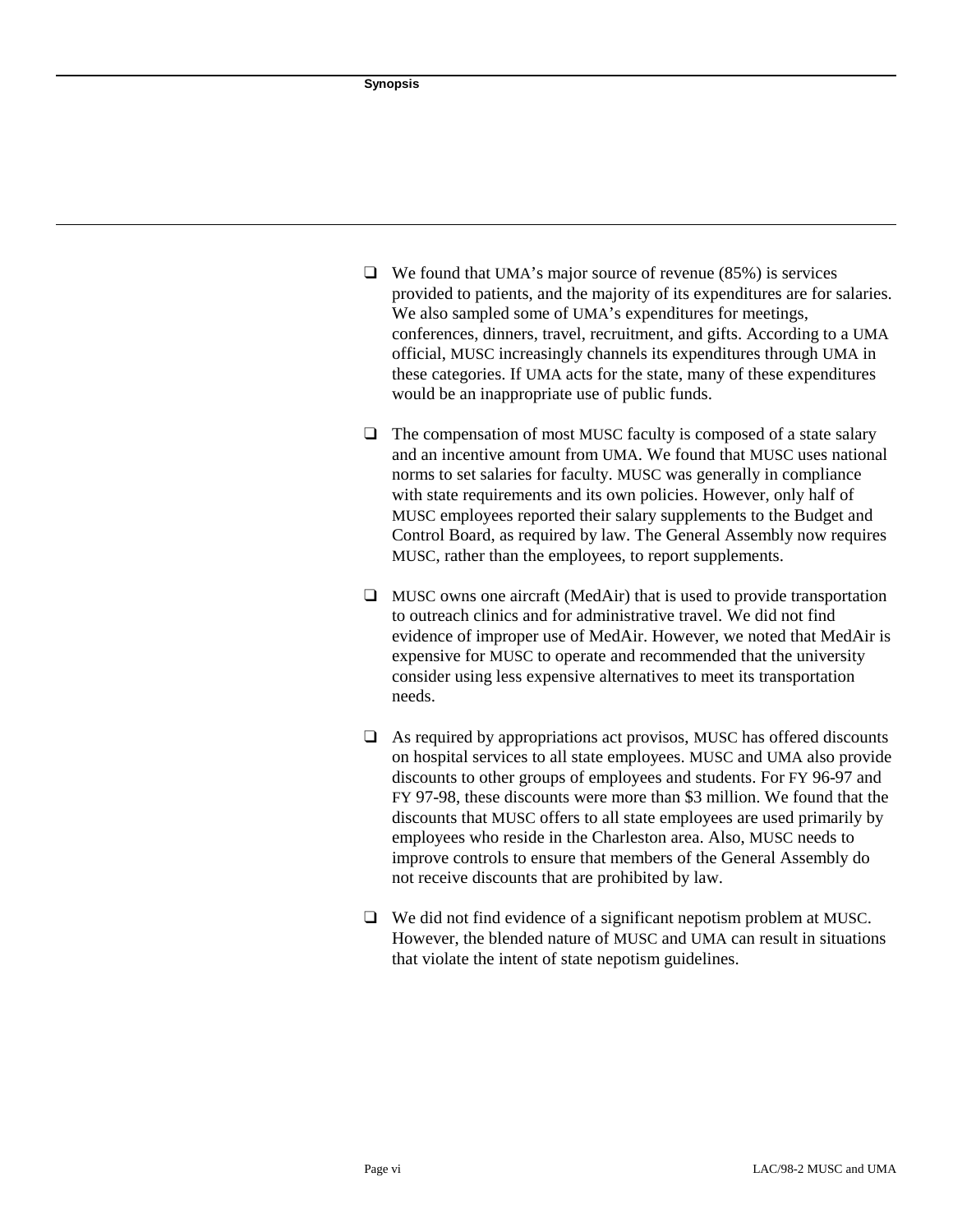# **Introduction and Background**

| <b>Audit Objectives</b> | As requested by members of the General Assembly, we conducted an audit<br>of the Medical University of South Carolina (MUSC) and University Medical<br>Associates (UMA), the practice plan for faculty in the College of Medicine.<br>The requesters were primarily interested in the relationship between MUSC<br>and UMA, UMA's organization, and financial issues relating to MUSC and<br>UMA. The objectives of this audit are listed below. |
|-------------------------|--------------------------------------------------------------------------------------------------------------------------------------------------------------------------------------------------------------------------------------------------------------------------------------------------------------------------------------------------------------------------------------------------------------------------------------------------|
|                         | Review the relationship between MUSC and UMA and determine<br>⊔<br>whether it complies with statutory provisions (see p. 7).                                                                                                                                                                                                                                                                                                                     |
|                         | Review the relationships between UMA and its affiliated organizations<br>⊔<br>and determine whether these relationships are in accord with statutory<br>provisions (see p. 7).                                                                                                                                                                                                                                                                   |
|                         | Review current and former ambulatory care agreements between MUSC<br>⊔<br>and UMA to determine whether the state's interests have been protected<br>(see p. 16).                                                                                                                                                                                                                                                                                 |
|                         | Review MUSC's expenditures of discretionary funds to determine<br>$\Box$<br>whether they have been in compliance with state law (see p. 17).                                                                                                                                                                                                                                                                                                     |
|                         | Review gifts and contributions made by MUSC and UMA to determine<br>⊔<br>whether they have been appropriate (see p. 24).                                                                                                                                                                                                                                                                                                                         |
|                         | Review UMA's expenditures to determine what criteria govern these<br>⊔<br>expenditures and whether these requirements have been followed<br>(see p. 29).                                                                                                                                                                                                                                                                                         |
|                         | Review UMA's income to determine sources (see p. 33).<br>⊔                                                                                                                                                                                                                                                                                                                                                                                       |
|                         | Review compensation of MUSC employees who receive supplements<br>from UMA to determine compliance with policy and legal requirements<br>(see p. 37).                                                                                                                                                                                                                                                                                             |
|                         | Determine whether MUSC's expenditures for air transportation have<br>⊔<br>been appropriate (see p. 45).                                                                                                                                                                                                                                                                                                                                          |
|                         | Review MUSC's and UMA's compliance with requirements in providing<br>❏<br>free or reduced fee medical care to state employees and determine the<br>$costs$ (see p. 48).                                                                                                                                                                                                                                                                          |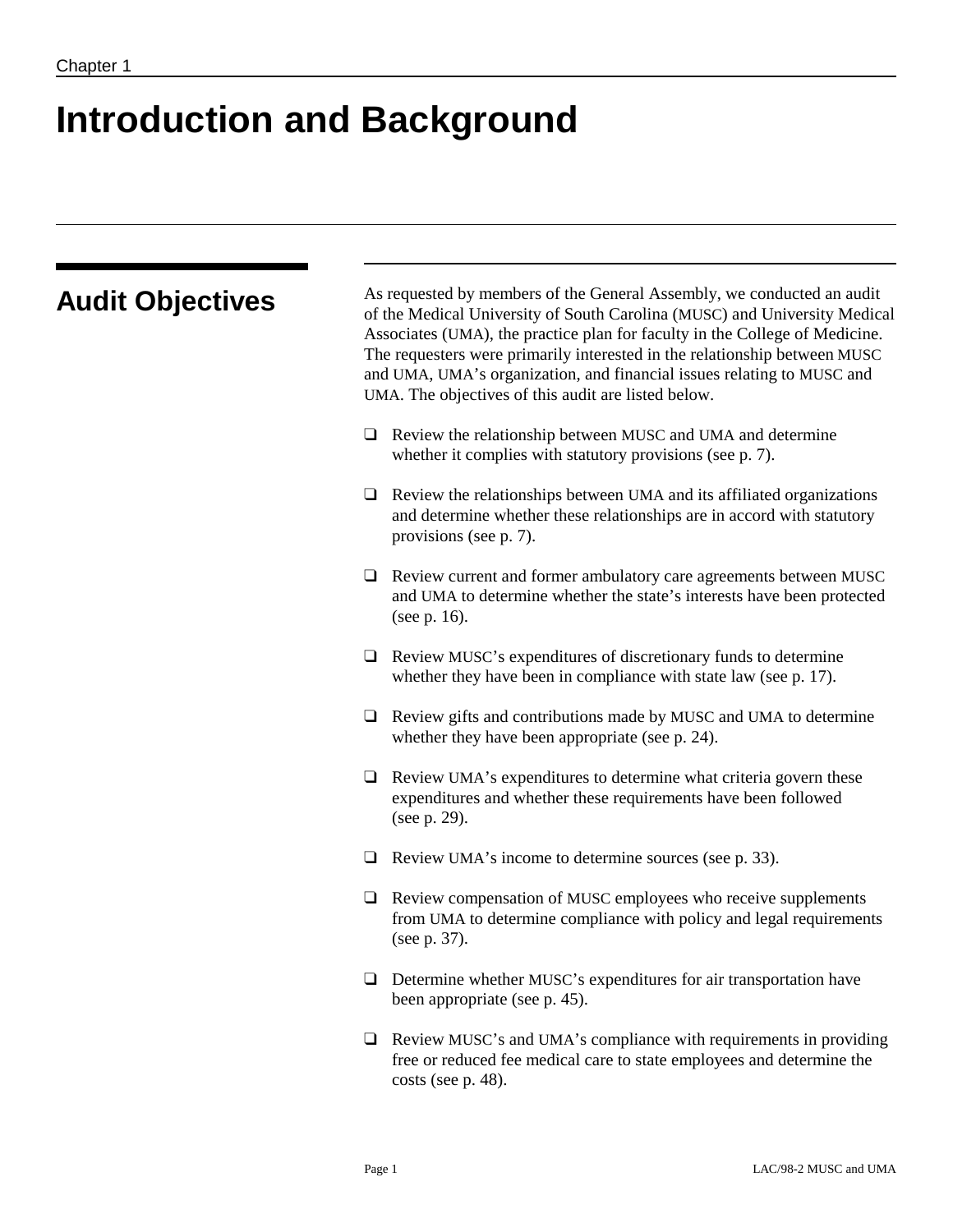|                   | Determine whether MUSC and UMA have adequate controls to ensure<br>⊔<br>compliance with applicable nepotism requirements (see p. 52).<br>Review the results of MUSC's grant from the U.S. Department of Energy<br>$\Box$<br>and determine whether appropriate controls are in place to ensure that                         |
|-------------------|----------------------------------------------------------------------------------------------------------------------------------------------------------------------------------------------------------------------------------------------------------------------------------------------------------------------------|
|                   | grant funds are used appropriately (see p. 54).<br>For further discussion of the audit scope and methodology, see Appendix A.<br>This audit was conducted in compliance with generally accepted government<br>auditing standards.                                                                                          |
| <b>Background</b> | The Medical College of South Carolina was incorporated in December 1823<br>as a private institution of the Medical Society of South Carolina. In 1913 the<br>state assumed ownership of the college. Its name was changed to the<br>Medical University of South Carolina (MUSC) in 1969.                                   |
|                   | MUSC is governed by a 14-member board of trustees that includes the<br>Governor or his designee (ex officio), 12 members elected by the General<br>Assembly, and 1 member appointed by the Governor. Board members serve<br>four-year terms.                                                                               |
|                   | The medical university is an academic health sciences center. It provides<br>professional education, clinical (patient care) services, and biomedical<br>research. The MUSC campus, located in Charleston, occupies more than 61<br>acres and contains 84 buildings. Academically, MUSC is organized into six<br>colleges: |
|                   | College of Medicine<br>College of Pharmacy<br>College of Nursing<br><b>College of Graduate Studies</b><br>College of Dental Medicine<br>College of Health Professions                                                                                                                                                      |
|                   |                                                                                                                                                                                                                                                                                                                            |

Baccalaureate, master's, and doctoral degrees are awarded in 30 fields of study. Over 2,200 students are enrolled at MUSC and more than 700 degrees are awarded each year.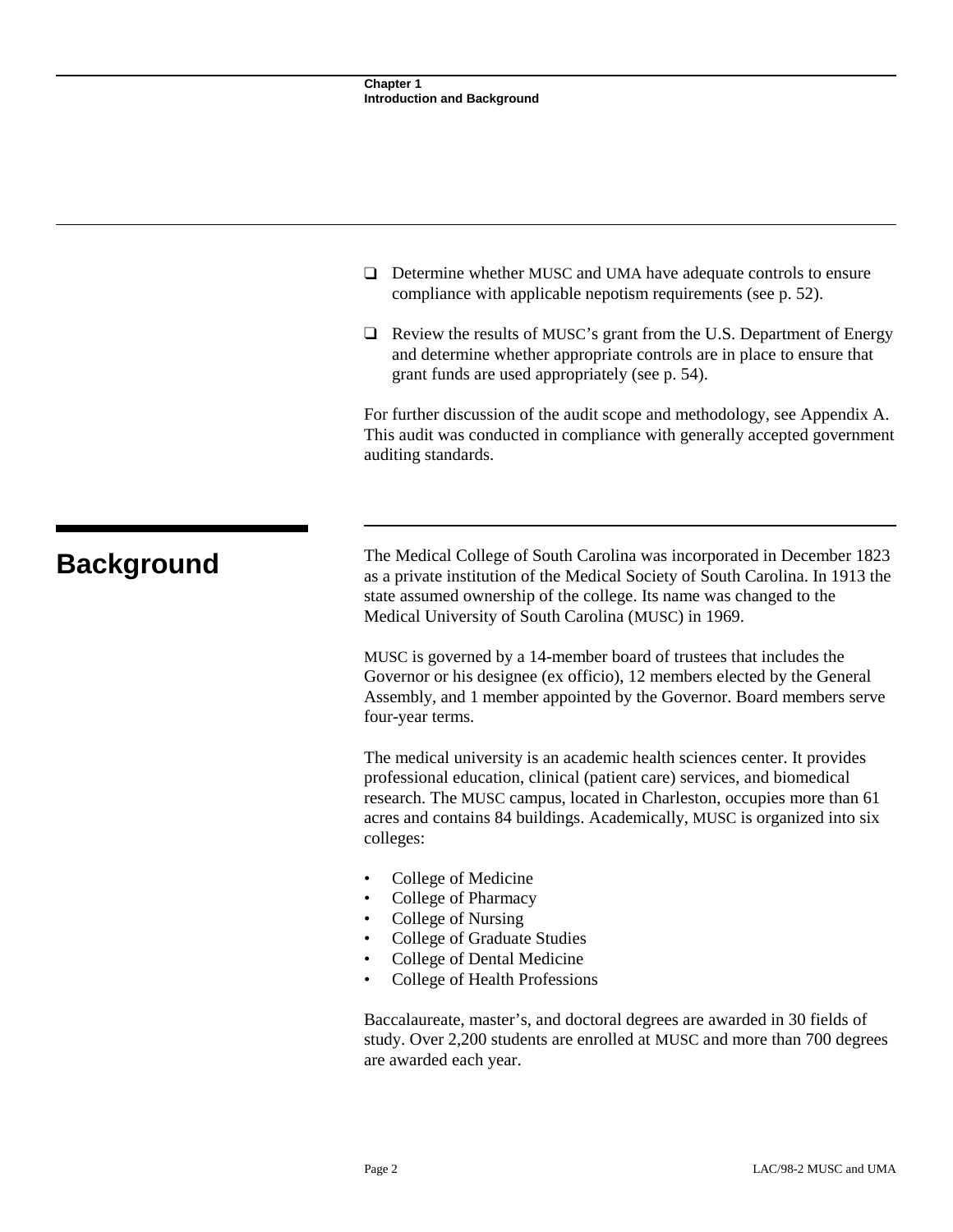Patient care is provided within the MUSC medical center, founded in 1955. The medical center is the 600-bed referral and teaching facility which includes the Medical University Hospital, the Storm Eye Institute, the Children's Hospital, the Rutledge Tower (primarily outpatient services), the Hollings Cancer Center, and the Institute of Psychiatry.

MUSC has a staff of more than 8,000 employees. According to a human resources official, approximately 4,000 work at the medical center and 4,400 are academic/research employees.

In addition to its academic division and medical center, MUSC has several affiliated organizations. This review focuses on MUSC's relationship with University Medical Associates (UMA) and its affiliated for-profit corporations. We did not review MUSC's other affiliated organizations. These entities are shown in the organizational chart (see Chart 1.1) and are described briefly below.

- Health Sciences Foundation (HSF) a non-profit corporation that is an educational and charitable foundation established to promote education, research, and the clinical facilities and programs of MUSC.
- South Carolina Area Health Education Consortium (AHEC) a state entity that provides a system of community-academic partnerships whose central purpose is the recruitment, education, and retention of primary health care providers.
- University Medical Associates (UMA) a non-profit corporation established as the clinical practice plan for qualified faculty physicians and to support and promote the educational, medical, scientific, and research purposes of the university. UMA controls three for-profit corporations.
- Pharmaceutical Education and Development Foundation (PEDF) a non-profit corporation established to provide pharmaceutical students with practical education and experience in the field of industrial pharmaceutics.

## MUSC's Affiliated **Organizations**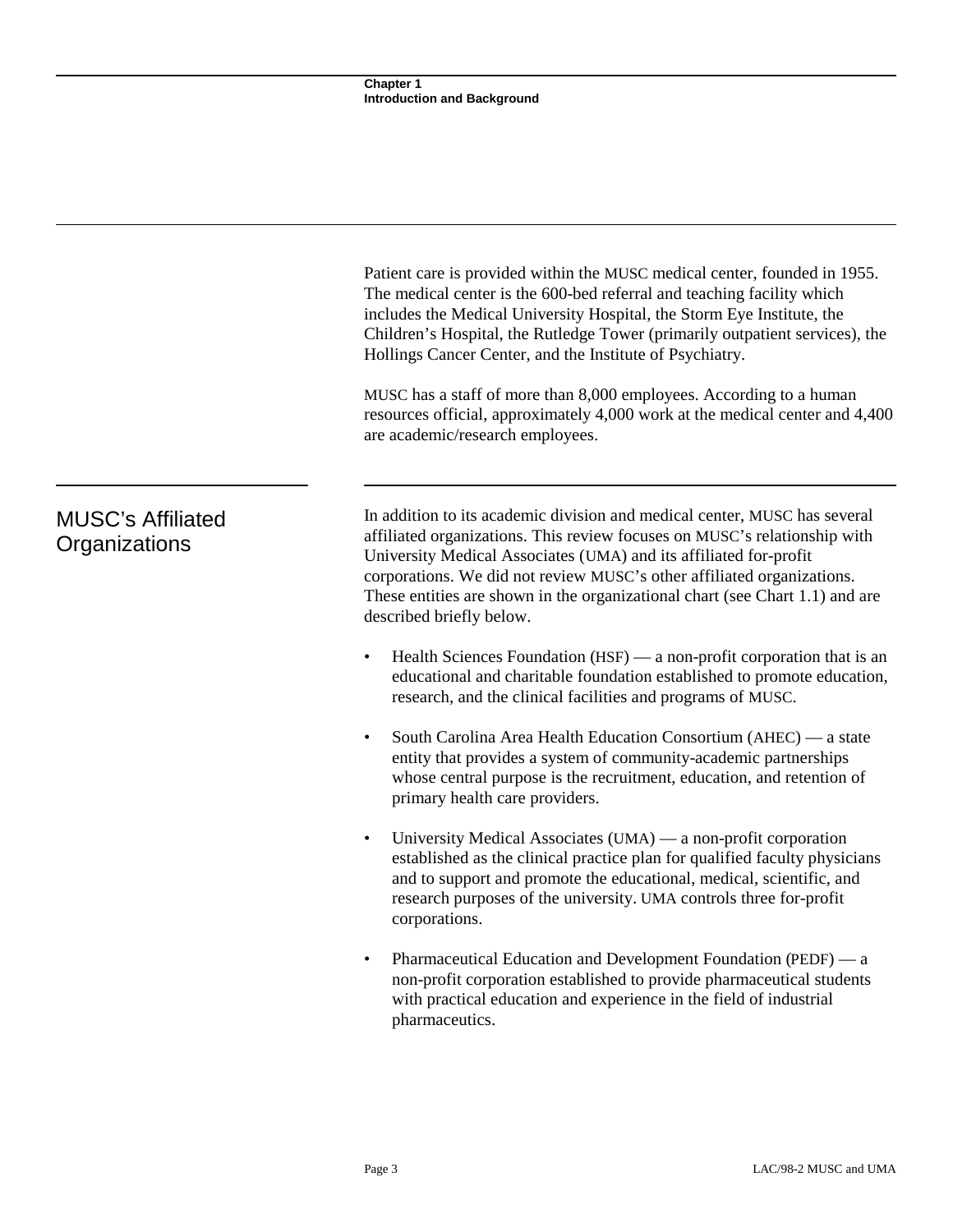- Medical University Facilities Corporation a non-profit corporation established to obtain financing for the university's acquisitions of real property.
- Charleston Memorial Hospital (CMH) a 172-bed teaching hospital owned by Charleston County and managed by MUSC.
- MUSC Foundation for Research Development (MFRD) a non-profit corporation established to develop and administer sponsored research projects conducted by MUSC faculty.



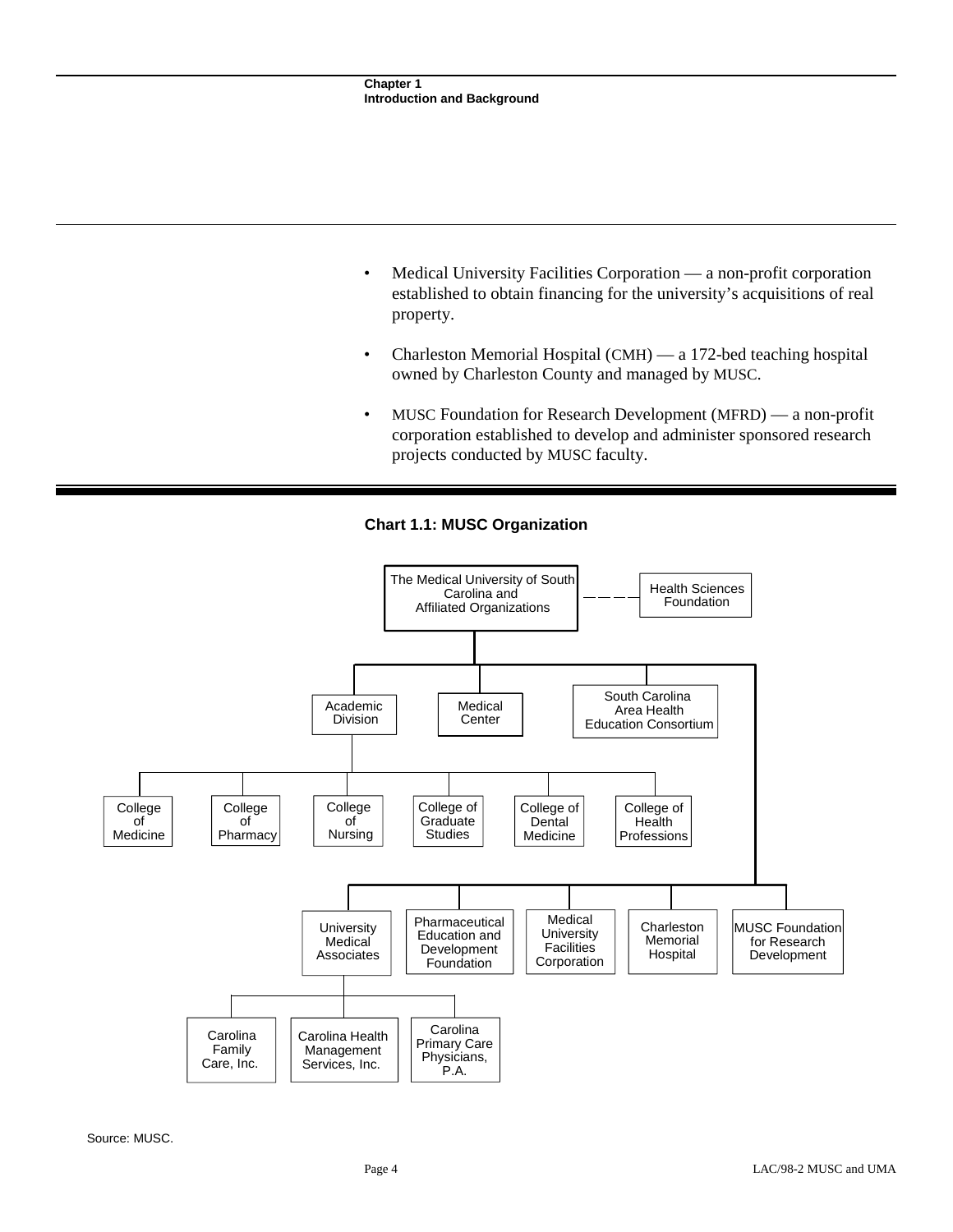## MUSC's Funding MUSC's annual budget is more than \$600 million, with the primary source of revenue coming from patient fees at the medical center. State and federal sources of income comprised 27% of MUSC's revenues for FY 97-98 (see Graph 1.1). In contrast, ten years ago about 45% of MUSC's revenues were from state and federal sources. The state portion of MUSC's revenues (21%) is, however, greater than the average at other medical schools. The 74 U.S. public medical schools reported in a published survey that they received an average of 16% of their revenues from state and local government appropriations in FY 96-97. MUSC's expenditures by function (see Graph 1.2) demonstrate that the majority of funds spent were for the medical center. See Appendix B for a five-year summary of MUSC's revenues and expenditures. **Graph 1.1: MUSC Revenues By** Federal 6% **Source – FY 97-98**State 21%

Other 73%

'Other' is primarily revenue from patient services, but also includes medicaid disproportionate share, private grants and contracts, and student tuition and fees.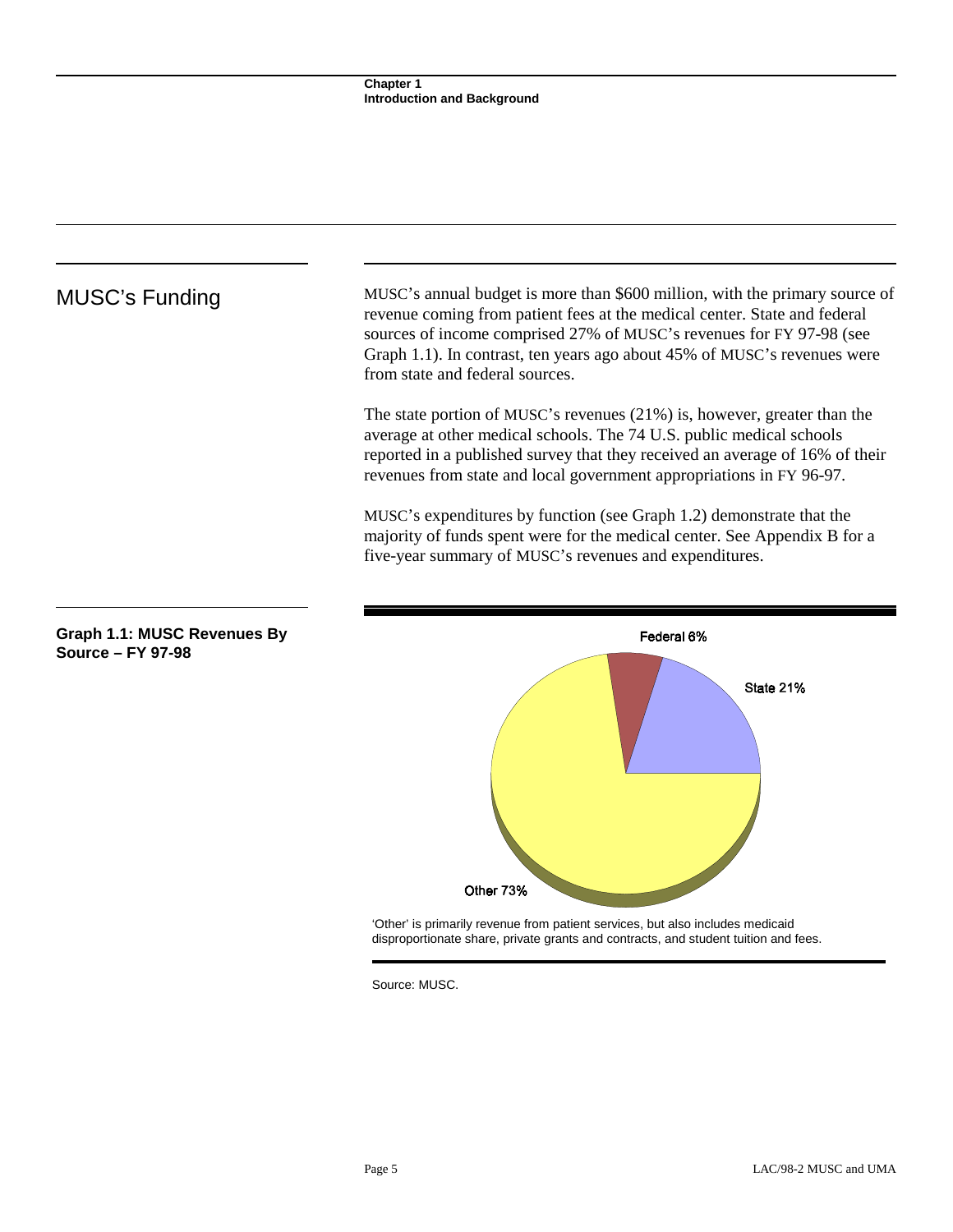

Source: MUSC.

For state budgeting purposes, MUSC is divided into three divisions academic, the medical center, and the Area Health Education Consortium (AHEC). Each division receives separate state appropriations (see Table 1.1).

### **Table 1.1: MUSC State Appropriations for FY 97-98**

| <b>MUSC Division</b>                | <b>Amount</b> |
|-------------------------------------|---------------|
| Academic                            | \$92,477,156  |
| <b>Medical Center</b>               | \$20,580,819  |
| Area Health Education<br>Consortium | \$17,025,296  |
| <b>TOTAL</b>                        | \$130,083,271 |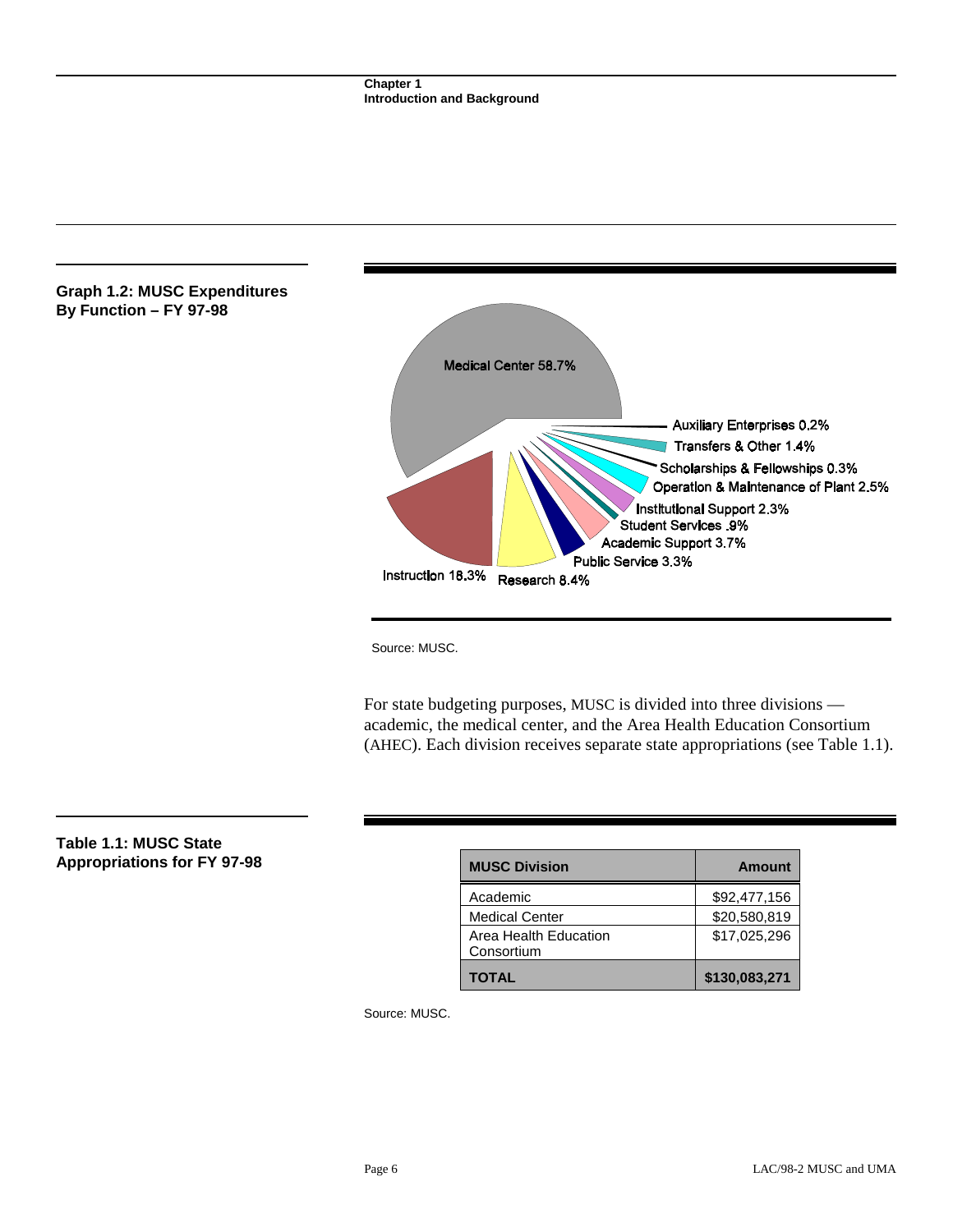# **MUSC's Relationship With UMA**

## **MUSC, UMA, and Affiliated For-Profit Corporations**

We reviewed the relationship between MUSC and its private practice plan, University Medical Associates (UMA). We also reviewed the relationship between UMA and its affiliated for-profit subsidiary corporations. It is not clear whether UMA could legally be considered as acting separately from MUSC. The two organizations have a blended relationship. This allows MUSC to use UMA to advance its mission. It also allows MUSC to avoid accountability for the use of public funds. If UMA acts for the state, it would be subject to some state restrictions on spending and limitations on its corporate structure.

Background MUSC is authorized by law to establish a private practice plan. A private practice plan uses revenue from patients treated within the teaching facilities of a medical school to compensate faculty who treat patients and support the activities of the university. Provisos in appropriations acts since FY 82-83 have allowed universities to retain and spend funds from approved private practice plans in accordance with policies established by the board. The MUSC board has approved UMA as a private practice plan. Of the 125 U.S. medical schools, 120 have some type of private practice plan for their physicians.

> The first private practice plan established for MUSC physicians was the Professional Staff Office (PSO). The PSO was established in October 1965 as a partnership with 63 physicians. MUSC was not involved with the operations of the PSO. According to a UMA official, there were problems with communication between the PSO and MUSC, and the MUSC board felt that there were inadequate controls to ensure that medical departments operated in an accountable manner. In an effort to exercise more control over the private practice plan, the faculty dissolved the PSO in 1991, and UMA was incorporated.

UMA was established to deliver inpatient and outpatient health care services for the University. It bills patients and collects and distributes all income generated by its participating physicians. UMA provides MUSC faculty and other health professionals with group practice arrangements. In a group practice, several physicians with various medical specialties provide patient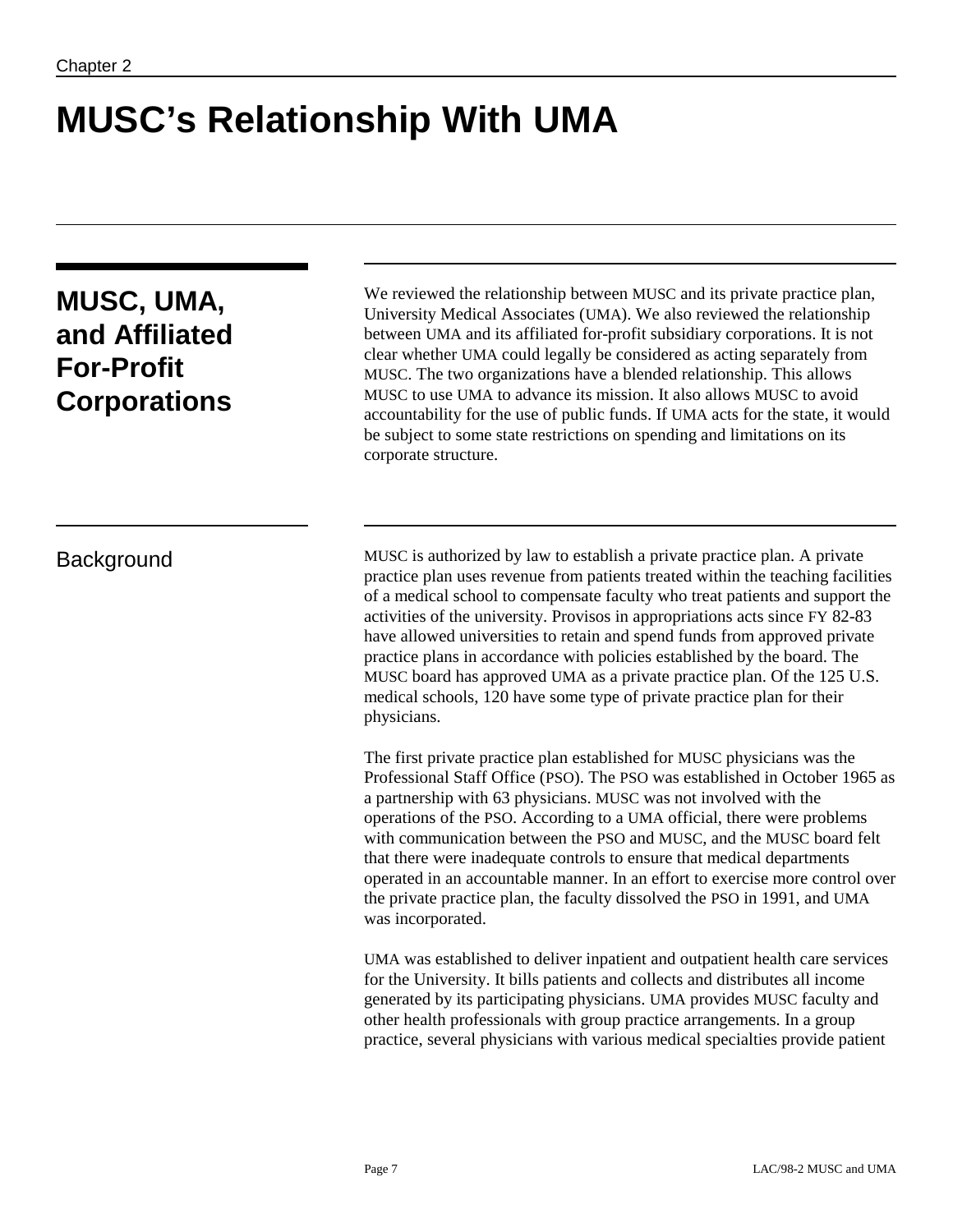|                         | care, and their business and administrative functions are centralized. UMA is<br>separately incorporated with an independent governing board but has<br>contracting, funding, and academic/teaching relationships with other parts of<br>MUSC. UMA also employs the clinical faculty and its support staff and offers<br>its own compensation and benefits plan.                                                                                                                                                                                                                                                                                                                                                                                                                                                 |
|-------------------------|------------------------------------------------------------------------------------------------------------------------------------------------------------------------------------------------------------------------------------------------------------------------------------------------------------------------------------------------------------------------------------------------------------------------------------------------------------------------------------------------------------------------------------------------------------------------------------------------------------------------------------------------------------------------------------------------------------------------------------------------------------------------------------------------------------------|
| <b>Structure of UMA</b> | UMA is a non-profit corporation granted exemption from state and federal<br>taxation under section $501(c)(3)$ of the Internal Revenue Code. The<br>approximately 500 faculty of the MUSC College of Medicine who are<br>physicians are also members of UMA. In addition, UMA employs<br>approximately 1,095 people to provide clinical and administrative support<br>for physicians. UMA is governed by a board primarily made up of MUSC<br>College of Medicine faculty members and MUSC administrators. In<br>FY 97-98, UMA received patient care revenues of \$119 million. During that<br>period, UMA paid \$44.7 million in salaries to MUSC faculty, transferred \$2.4<br>million to MUSC and donated equipment and supplies valued at \$2.4 million.                                                     |
|                         | In addition to operating the practices of MUSC's physicians, UMA has<br>established three for-profit corporations. According to UMA officials, these<br>corporations were set up to expand MUSC's primary care and specialty care<br>network by employing physicians other than MUSC faculty members. The<br>officials stated that the trend toward managed care mandates that MUSC have<br>relationships with primary care doctors in order to effectively compete for<br>business. On July 1, 1995, UMA formed three for-profit subsidiaries for the<br>purpose of creating a primary care network. This network was created by<br>establishing new medical practices, buying and investing in existing medical<br>practices, and contracting with area physicians. Table 2.1 describes these<br>subsidiaries. |

| Table 2.1: UMA's Primary Care<br><b>Subsidiaries</b> | <b>Corporation</b>                        | Ownership                           | <b>Purpose</b>                                                      |
|------------------------------------------------------|-------------------------------------------|-------------------------------------|---------------------------------------------------------------------|
|                                                      | Carolina Family Care, Inc.                | <b>UMA</b>                          | Operates satellite and<br>affiliate offices                         |
|                                                      |                                           | Physician who has                   | Employs network                                                     |
|                                                      | Carolina Primary Care Physicians, P.A.    | assigned all stock<br>rights to UMA | physicians and<br>clinical staff                                    |
|                                                      | Carolina Health Management Services, Inc. | <b>UMA</b>                          | Employs management,<br>administrative, and<br>non-medical personnel |

Source: UMA.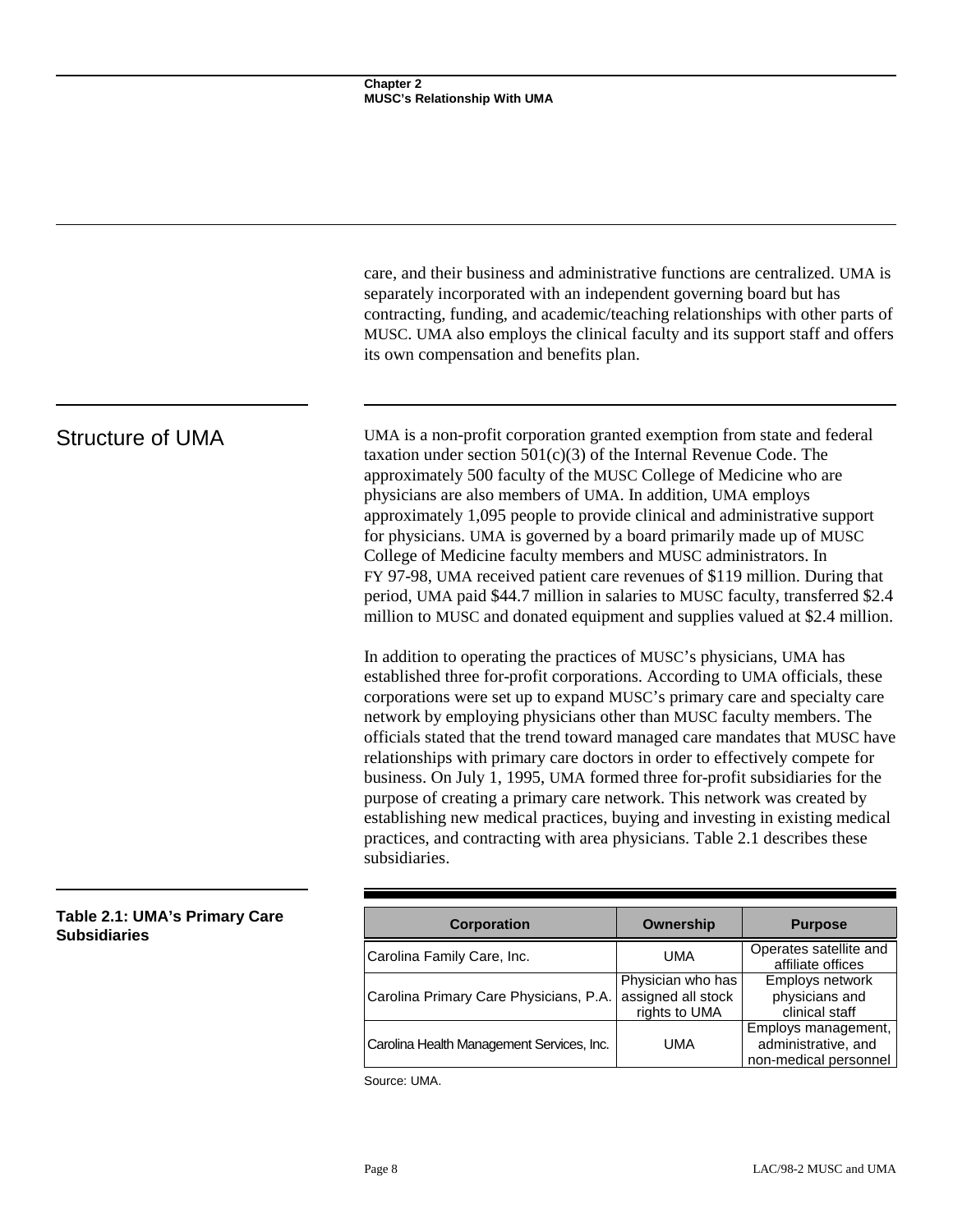For the last two fiscal years, UMA's primary care subsidiaries have suffered substantial financial losses (see Table 2.2). According to a UMA official, these losses are occurring nationwide and are caused by the trend toward managed care in the health care environment. It is expensive to acquire and operate the primary care practices that are needed to obtain contracts with managed care companies.

### **Table 2.2: Profit/(Loss) of UMA's Primary Care Subsidiaries**

| Corporation                               | FY 96-97      | FY 97-98      |
|-------------------------------------------|---------------|---------------|
| Carolina Family Care, Inc.                | (\$7,927,518) | (\$9,085,993) |
| Carolina Primary Care Physicians, P.A.    | \$71.219      | (\$169,249)   |
| Carolina Health Management Services, Inc. | (\$270,104)   | (\$191,648)   |

Source: UMA.

In 1997, UMA formed two additional for-profit corporations to create a specialty care network.

- Carolina Specialty Care, Inc. was created to provide specialty care services to patients in surrounding areas. It was owned 100% by UMA.
- Carolina Specialty Care Physicians, P.A. was created to employ the specialty care physicians. It was owned 100% by a physician who assigned all rights in the stock to UMA.

As of April 1999, the specialty care corporations were merged into Carolina Family Care, Inc. and Carolina Primary Care Physicians, P.A.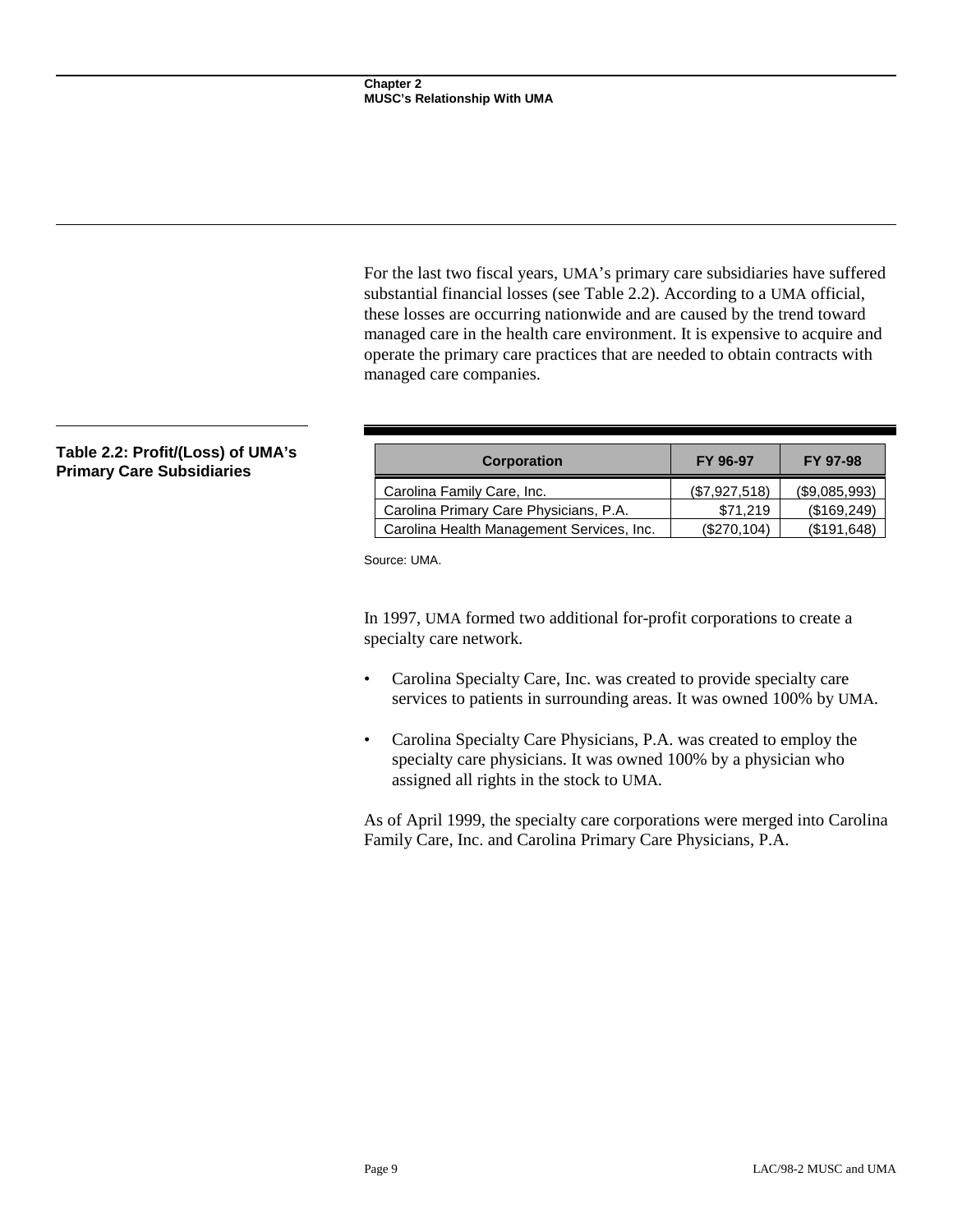

public funds. The answer to this question may largely depend on the nature of the relationship between UMA and MUSC. We concluded that, due to the complicated nature of this relationship, UMA's actions are not clearly separate from those of MUSC. Therefore, UMA's actions could be found to be state actions that are subject to requirements regarding the use of public funds.

One important factor in defining their relationship is the level of control MUSC exercises over UMA. MUSC authorized UMA as its private practice plan. When UMA was incorporated, two MUSC employees were listed as initial managers. UMA lists seven purposes for which it is established and operated, all of which specifically relate to MUSC. In addition to establishing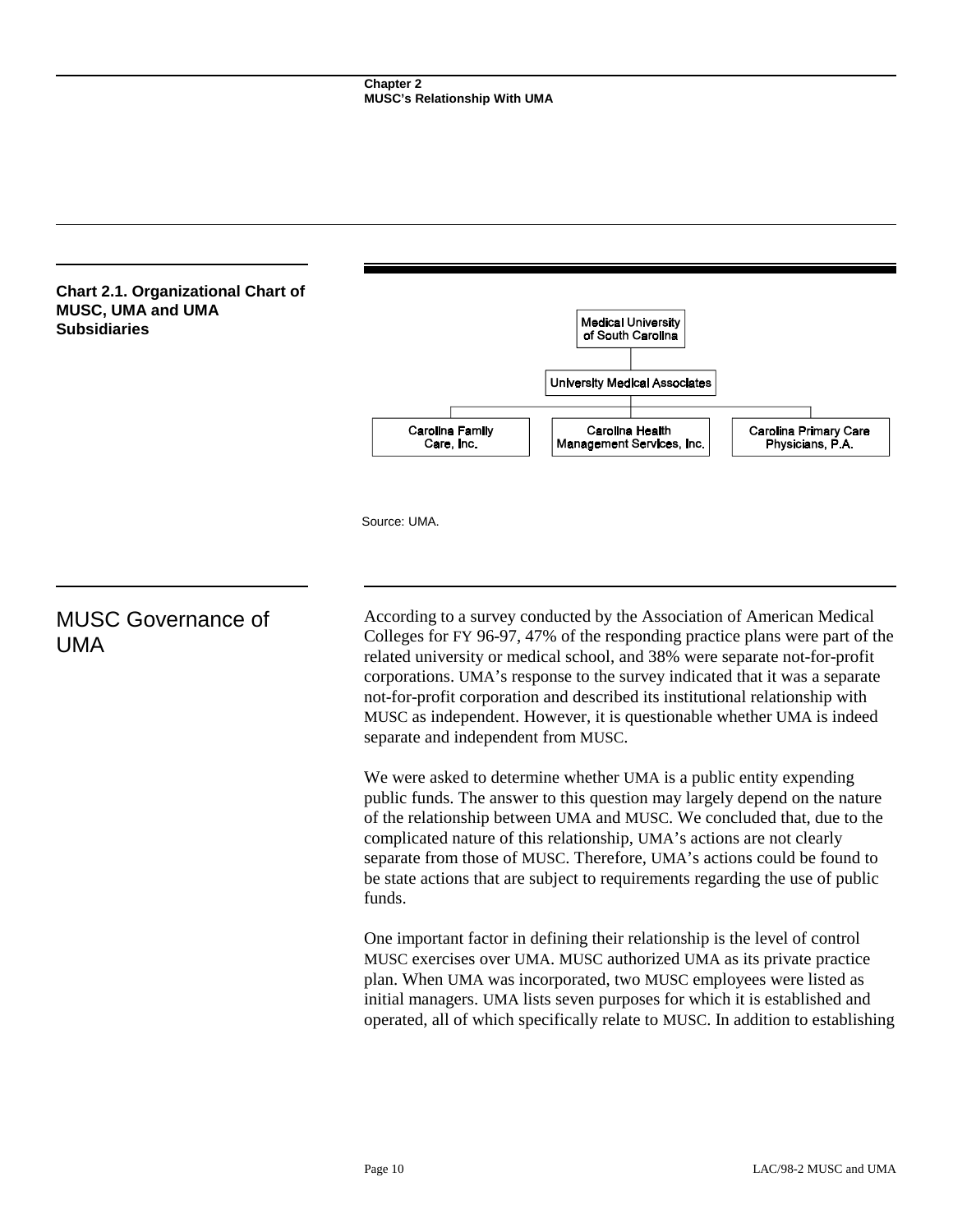UMA's corporate purpose, the MUSC board has numerous ways of exercising control over UMA:

- 1. The MUSC board approves UMA's bylaws.
- 2. Two members of the MUSC board serve on the UMA board.
- 3. Four of MUSC's vice presidents serve on the UMA board.
- 4. Two community members on the UMA board are selected by the MUSC president.
- 5. All UMA voting members are MUSC faculty whose appointments are approved by the MUSC board.
- 6. The UMA board chairman and UMA's CEO report to the MUSC vice president for medical affairs.
- 7. UMA cannot own property without the approval of the MUSC board.
- 8. All faculty salaries including the UMA portion are approved by the dean of the MUSC College of Medicine and the MUSC president.
- 9. All UMA assets are transferred to MUSC if UMA is dissolved.

UMA's employees and funds are often not separated from those of MUSC. Many UMA employees work in MUSC departments and have MUSC job titles. For example, the MUSC College of Medicine's associate dean for finance and administration is actually employed by UMA. In one MUSC division, 46% of its staff are UMA employees. MUSC employees are sometimes supervised by UMA employees and vice versa. In addition, UMA often expends funds at the request of MUSC employees. For example, in FY 97-98 UMA made gifts and contributions requested by MUSC employees (see p. 26).

For financial reporting purposes MUSC must include UMA as a part of its financial statements as a "blended component unit." This means that even though UMA is a legally separate entity, since the university is financially accountable for UMA, UMA's financial information must be reported with that of MUSC. According to MUSC's audited financial statements:

UMA is considered a component unit because the University has appointment authority over a majority of the UMA board. [Furthermore,] since the purpose of UMA is to provide services almost entirely to the University, it is considered a blended component unit.

According to a statement issued by the Governmental Accounting Standards Board, blended component units " . . . are so intertwined with the primary government [in this case, MUSC] that they are, in substance, the same as the primary government."

Blended Nature of MUSC and UMA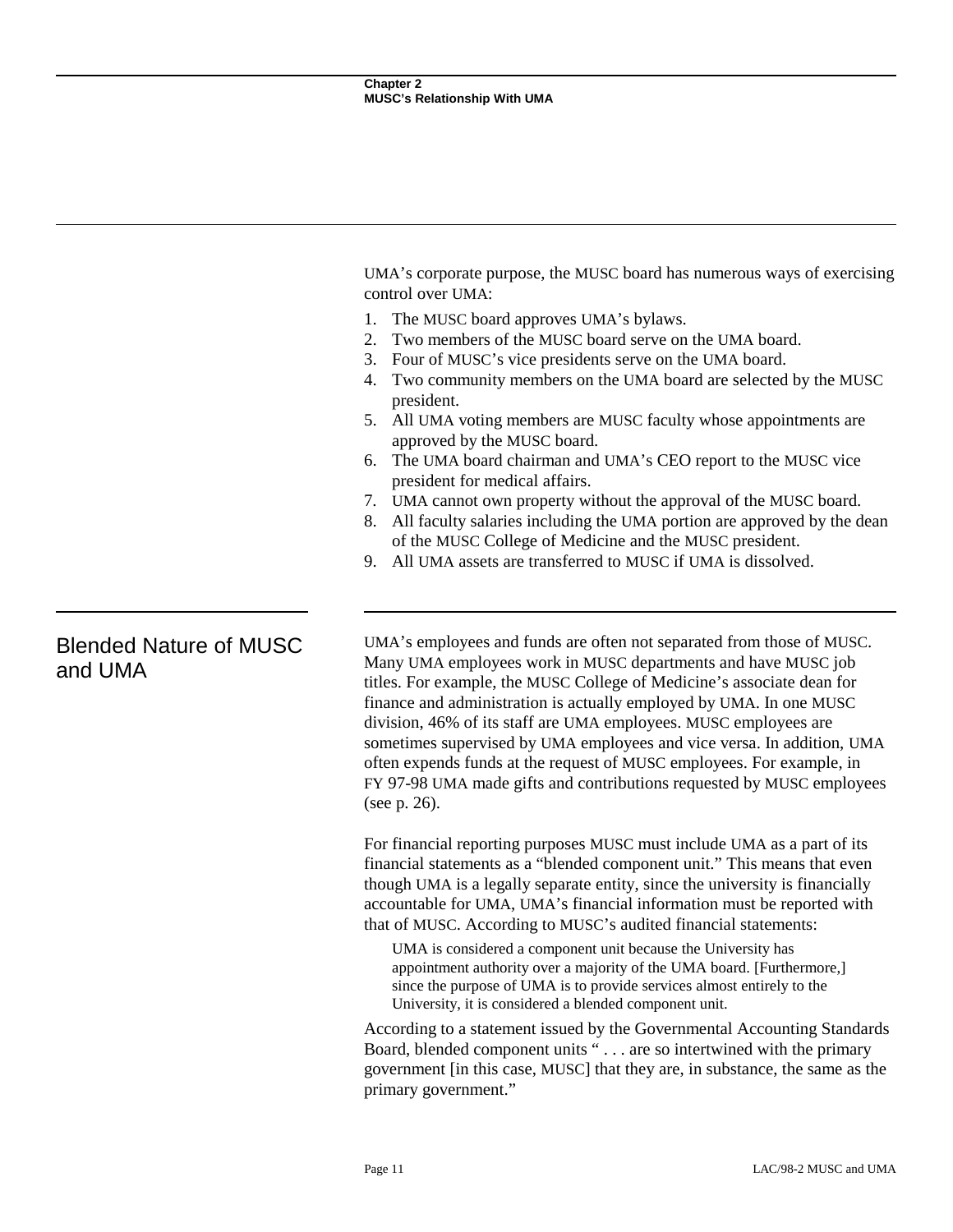|                                                | This blended relationship gives MUSC flexibility to use UMA to advance its<br>mission. For example, UMA operates MUSC's outpatient clinics and can<br>directly assist MUSC with salaries and other needs. However, by channeling<br>the expenditure of its funds through UMA and its subsidiaries, MUSC can<br>also avoid accountability for the use of public funds. It can spend funds for<br>entertainment and make political contributions that are prohibited by the<br>state.                                                                                                                                                                                                                                                                                                                                                         |  |
|------------------------------------------------|---------------------------------------------------------------------------------------------------------------------------------------------------------------------------------------------------------------------------------------------------------------------------------------------------------------------------------------------------------------------------------------------------------------------------------------------------------------------------------------------------------------------------------------------------------------------------------------------------------------------------------------------------------------------------------------------------------------------------------------------------------------------------------------------------------------------------------------------|--|
| Use of UMA Funds for<br><b>MUSC's Purposes</b> | Evidence indicates that UMA is becoming more blended with MUSC. We<br>noted that UMA's direct funding support of MUSC has decreased in recent<br>years. From FY 92-93 through FY 94-95, UMA transferred \$10 to \$13 million<br>annually to MUSC, but in FY 97-98, UMA transferred only \$2 million<br>directly. Instead, according to a UMA official, UMA now pays for more items<br>that formerly would have been paid for by MUSC (see p. 31). UMA also pays<br>for services provided by some MUSC staff. For the services provided by<br>MUSC's attorney and internal audit staff, UMA paid \$85,999 in FY 97-98 and<br>\$94,000 in FY 96-97.                                                                                                                                                                                           |  |
|                                                | When employees and services are merged between the two organizations, it<br>is difficult to separate the use of funds. MUSC's internal audit department<br>has regularly pointed out problems relating to payment for services. For<br>example, internal audit reports have questioned UMA's and its subsidiaries'<br>use of MUSC's contract for computer services and Carolina Family Care's<br>use of MUSC's contract for telephone services. Other internal audits have<br>questioned whether employees paid by MUSC and UMA were in fact working<br>for those organizations, and whether UMA was paying for equipment<br>actually located at the MUSC hospital. MUSC could use UMA as a means to<br>circumvent state controls over discretionary fund expenditures (see p. 17),<br>contributions (see p. 24), and nepotism (see p. 53). |  |
|                                                | The MUSC board has been warned about the effects of exercising too much<br>control over UMA's use of funds. An MUSC internal audit suggested that if<br>MUSC exercises too much control over UMA, UMA could be deemed part of<br>state government. The audit states that if the MUSC board wants UMA to be<br>absolutely separate and independent of state restrictions, MUSC should not<br>exert excessive control over the expenditure of UMA funds.                                                                                                                                                                                                                                                                                                                                                                                      |  |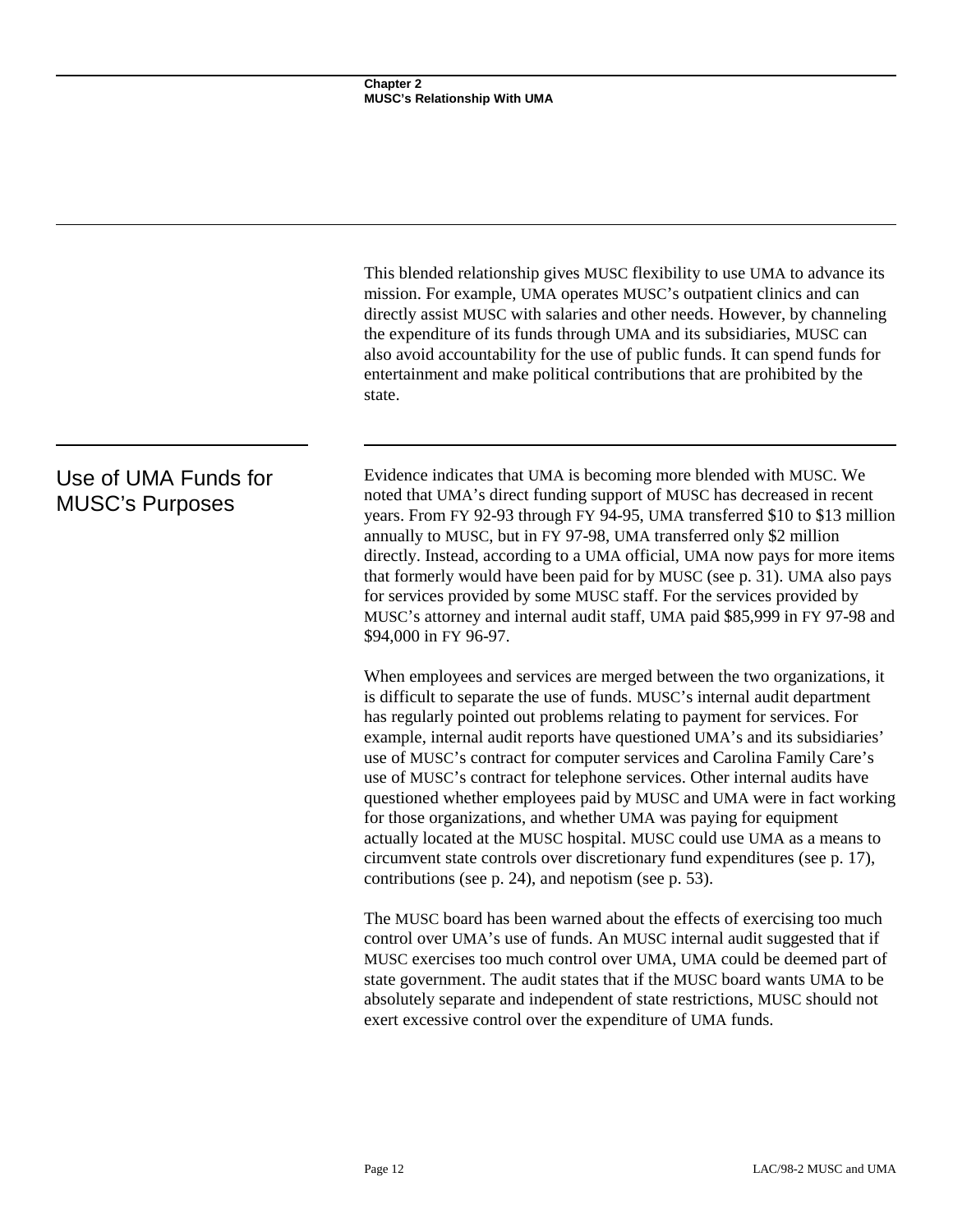## Legal Considerations in UMA's Actions

Courts have examined the circumstances under which a private entity could be considered acting for the state. The courts reviewed specific actions, such as the firing of an employee. The U.S. Supreme Court has stated that, for due process purposes, an evaluation of the extent of state involvement is needed to determine whether state action is involved. The court indicated that each case must be looked at individually for a sufficiently close association between the state and the action. In Modaber v. Culpeper Memorial Hosp., Inc., the U.S. 4<sup>th</sup> Circuit Court of Appeals explained the U.S. Supreme Court's decision in Jackson v. Metropolitan Edison Co. The court's finding is summarized below.

A state becomes responsible for a private party's act if the private party acts:

- 1. In an exclusively state capacity by exercising powers reserved for the state;
- 2. For the state's direct benefit when it shares the rewards and responsibilities of a private venture with the state; or
- 3. At the state's specific behest when it does a particular act which the state has directed or encouraged.

This illustrates the type of analysis that could be applied to UMA's actions on behalf of MUSC. Factors that could be considered when analyzing whether UMA acts for the state include UMA's board, by-laws, funding, and statutory authority. Factors that could indicate that UMA acts for the state include:

- MUSC employees or board appointees serve on UMA's board.
- The MUSC board approves all changes to UMA's bylaws.
- UMA's assets revert to MUSC upon UMA's dissolution.

Factors that might indicate that UMA does not act for the state include:

- UMA does not receive state appropriations.
- UMA was not created by statute but by the MUSC board pursuant to a proviso in the appropriations act.
- The provision of medical services has been determined by the courts not to be an exclusive power of the state.

All of these factors could be considered when determining if UMA is acting for the state.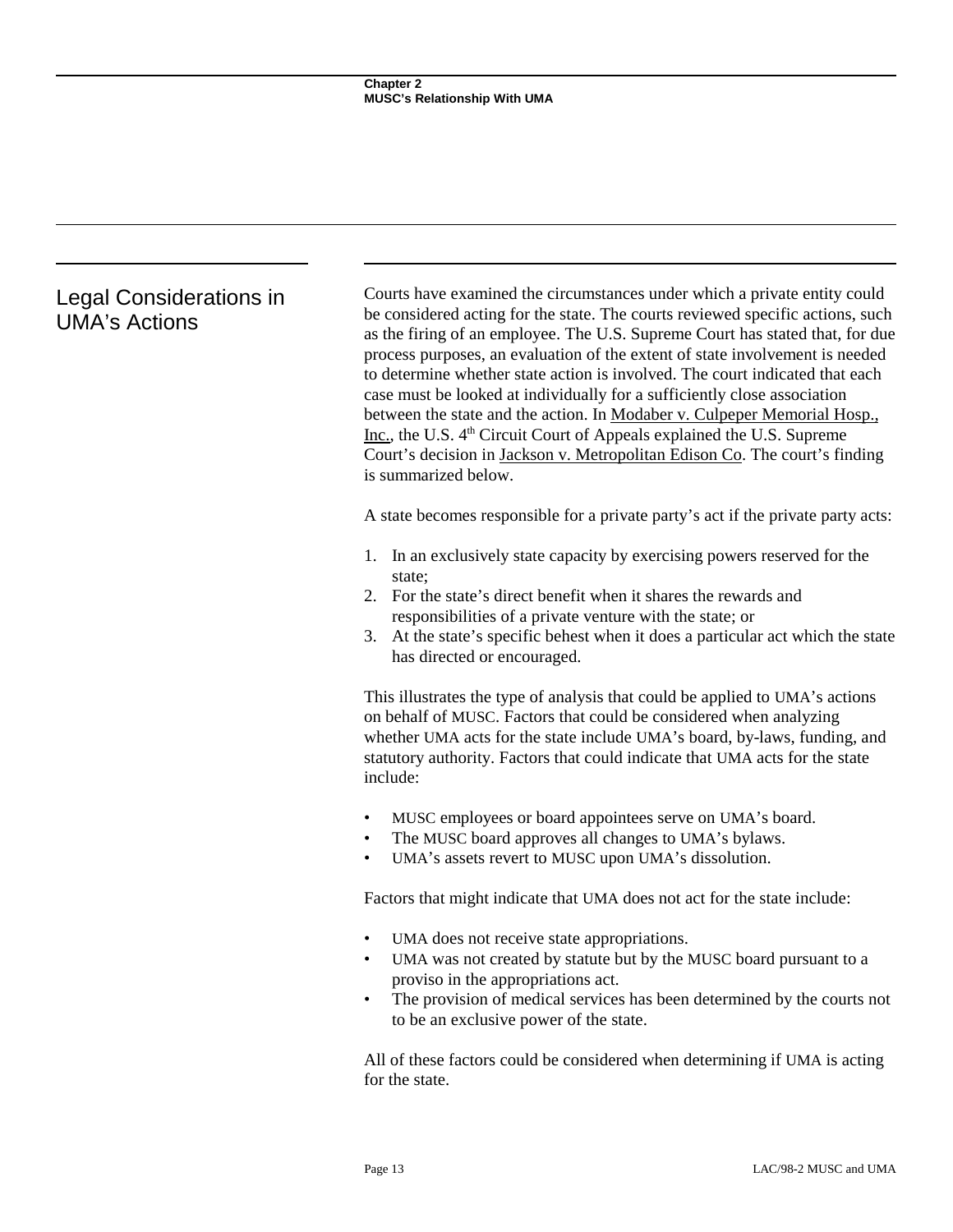In 1998, legal consultants hired by MUSC evaluated the relationship between MUSC and one of its other affiliated foundations. The consultants recommended that the foundation board be restructured to give a clear majority to members not affiliated with MUSC. Existing legal precedents strongly support the position that a corporation governed by non-MUSC members would not be found to be controlled by MUSC. The consultants also recommended that MUSC's control over the foundation's bylaws be eliminated. This gives MUSC an extremely high level of control over the foundation and would weigh strongly in favor of a determination that the foundation is an "alter ego" of MUSC.

If UMA were considered to be acting for the state, it may have to follow additional requirements and restrictions as appropriate, including the following:

- The Freedom of Information Act would apply to UMA documents.
- UMA's expenditures would have to meet the public purpose test.
- UMA could not make political contributions.
- UMA could not own for-profit subsidiaries.

There would be more state control over UMA's expenditures and therefore more accountability to the state.

UMA is currently structured as a non-profit corporation with three for-profit subsidiaries. As a corporation separate from MUSC, this organizational structure is permitted under state law. However, if UMA acts for the state, it could be prohibited from acting through the for-profit corporations. Article X, §11 of the South Carolina Constitution prevents the state from being a stockholder in any corporation. The for-profit corporations could be restructured into non-profit organizations, or UMA could establish contractual relationships with outside providers.

Conclusion As UMA currently operates, it is unclear whether UMA would be considered as acting for the state. UMA could be vulnerable to a challenge to the validity of some of its actions. For example, its expenditures of funds could be questioned (see p. 29).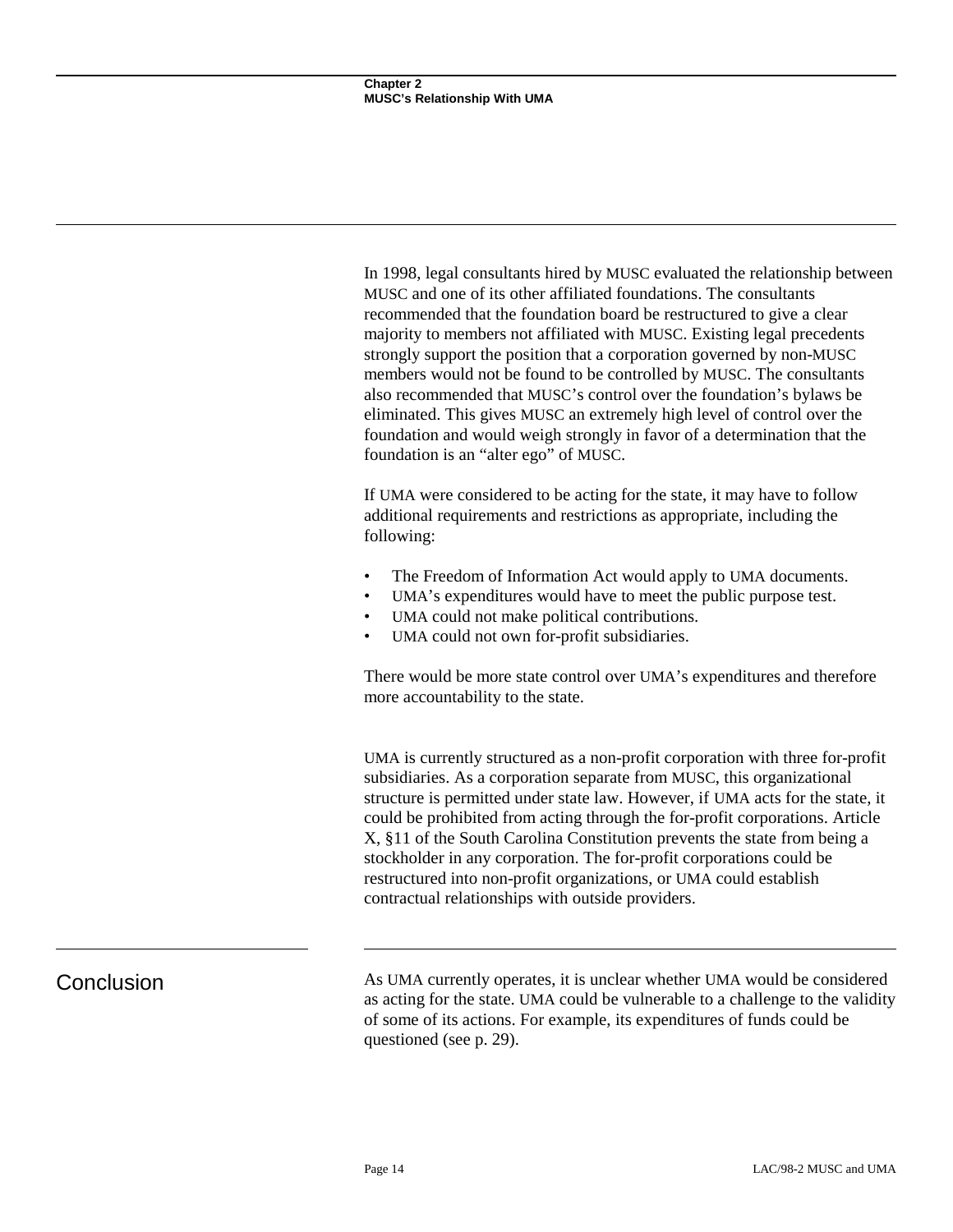MUSC should evaluate how it interacts with UMA to better define the relationship. Such an evaluation should be integrated with its ongoing strategic planning process. In 1998, two different consultant groups provided advice about a strategic plan for MUSC's organizational structure. A key part of organizational planning includes the nature of MUSC's hospital. MUSC could try to affiliate its hospital with a for-profit corporation. Other strategies could involve the hospital (now a state agency) becoming a state authority or a non-profit organization. Both consultant groups identified the need for better integration between UMA and the MUSC Medical Center. As part of its strategic planning process, MUSC officials should evaluate its relationship with UMA.

- **Recommendation** 1. The MUSC board of trustees should clearly define UMA's role with regard to its actions for the state. If the board wants UMA to act as a private corporation, it should make changes to ensure that UMA's actions are independent from those of MUSC. These changes could include:
	- Restructuring UMA's board of directors so that a majority of the board is not affiliated with MUSC.
	- Eliminating MUSC's control over UMA's bylaws.
	- Defining separate authority and accountability for spending for the two organizations.

If the board wants UMA to act for the state, it should make changes to ensure that UMA's actions comply with all state requirements. These changes could include:

- Restructuring UMA's for-profit corporations to prevent the state from being a stockholder in a corporation or prohibiting MUSC from requesting any actions through the for-profit corporations.
- Requiring all UMA expenditures to meet guidelines for the use of public funds.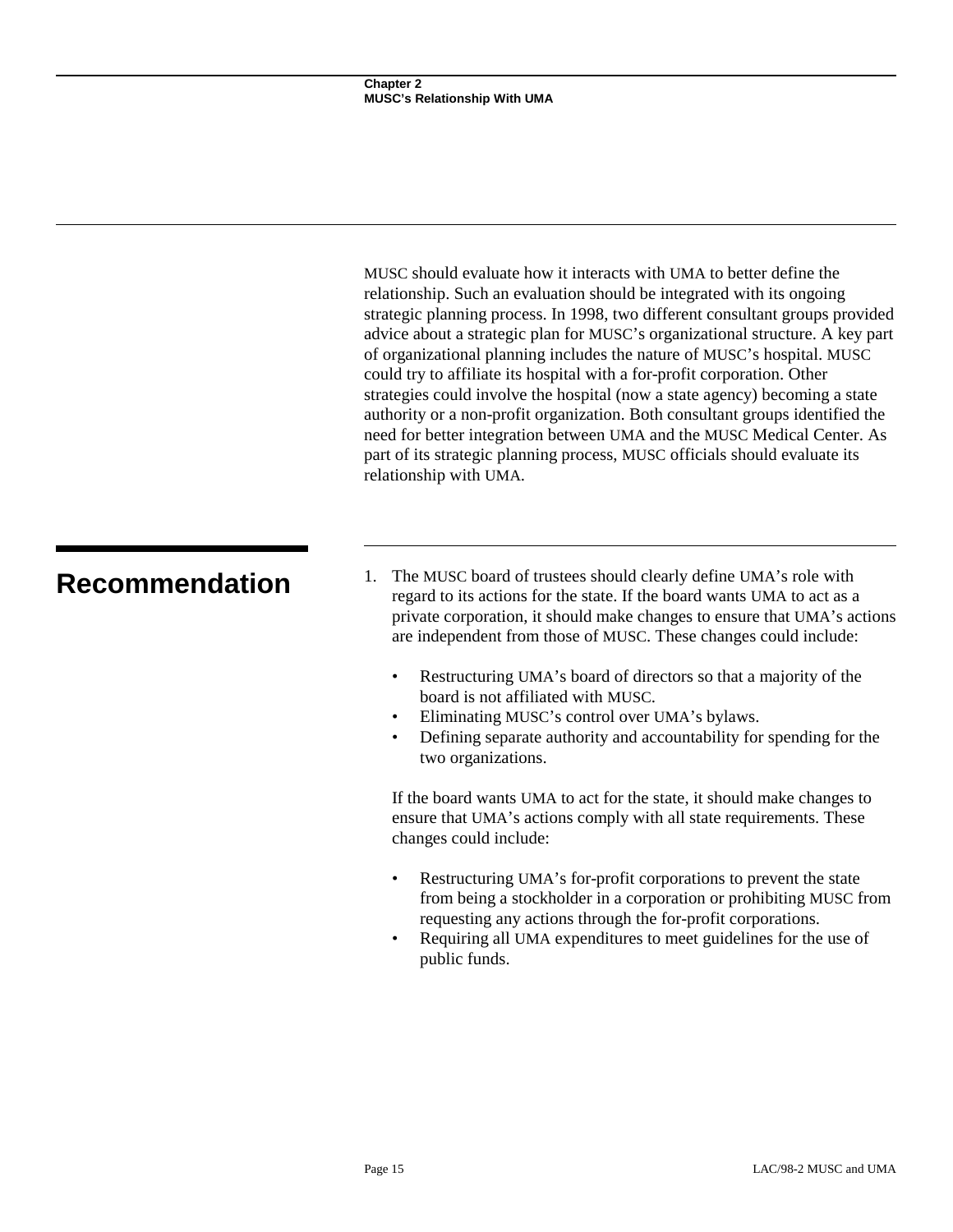### **Ambulatory Care Agreements** We reviewed the ambulatory care agreements between MUSC and UMA to determine whether the state's interests have been protected. These agreements govern the operation of MUSC medical center's outpatient clinics and their use to provide clinical education to MUSC students and residents. We found no evidence that the state's interests have not been protected. On July 1, 1994, MUSC, through its medical center, and UMA entered into an agreement for UMA to manage MUSC's ambulatory care activities (outpatient clinics). According to a UMA official, this agreement was written to get the MUSC physicians involved in the clinics and increase their use. Under this agreement, MUSC was responsible for providing the facilities and UMA was responsible for providing the staff to operate the clinics and for billing for most services to patients. As its fee for these services, UMA kept 10% of the net income from these billings and remitted the remaining revenue to MUSC. On January 1, 1998, a new agreement was signed under which MUSC will do the billing for ambulatory care activities, and UMA will provide the facilities. Under this agreement, MUSC handles the billing and reimburses UMA for its actual expenses, estimated to be \$30 million for FY 97-98, for the cost of operating the clinics. Any equipment acquired by UMA under this agreement is donated to MUSC. This agreement has a five-year term through December 31, 2002, but MUSC has the right to immediately terminate the

agreement at will.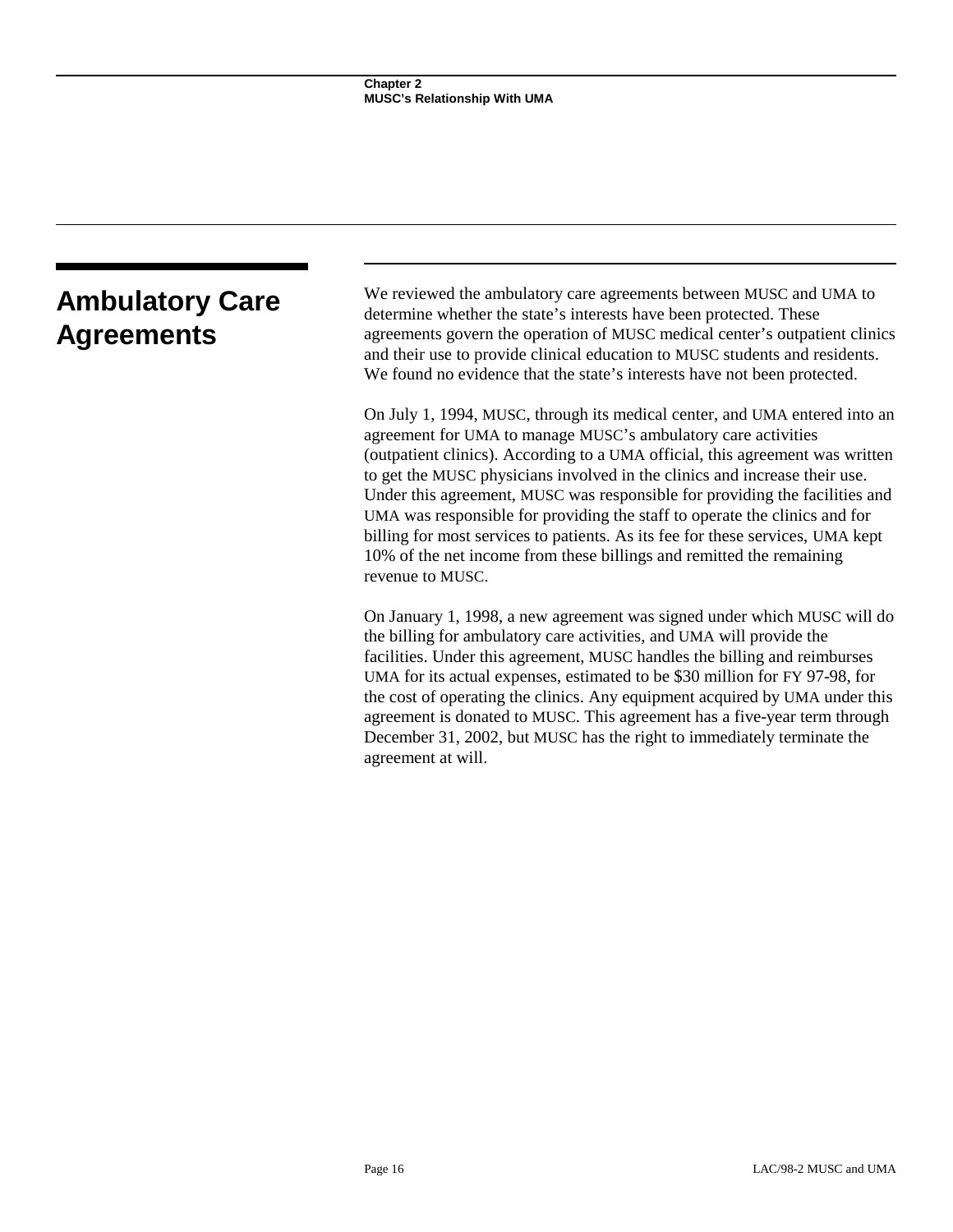# **Financial Issues**

In this chapter we discuss MUSC's discretionary fund expenditures. Our review of this area raised some questions about prudent use of resources. MUSC and its consultants have stated that MUSC, particularly its hospital, may be unable to compete in today's health care environment unless it has more flexibility and freedom from state restrictions such as those on procurement and personnel. However, we noted many instances where MUSC spent resources freely and in a manner that appeared to contradict its need to operate efficiently to compete with other institutions. These spending practices can be seen in MUSC's discretionary fund expenditures and its contributions, as discussed below.

We also noted that MUSC has made an increasing number of expenditures through UMA (see p. 31). UMA and its subsidiaries also spend freely for items such as entertainment, gifts, and contributions, including political contributions. If UMA is considered to be acting for the state, some of these expenditures may not comply with state law regarding the expenditure of public funds. In our opinion, UMA's funds could be used to more directly further the mission of MUSC.

## **MUSC's Discretionary Spending**

In recent audits, we have reviewed the expenditure of discretionary funds, primarily auxiliary enterprise revenues such as vending machine profits, at Winthrop University and Francis Marion University. We found that Winthrop and Francis Marion may have violated state law by improperly spending public funds on meals, receptions, and entertainment. MUSC has a large amount of discretionary funds available, including funds generated by its private practice plan with UMA. For example, between January and June of 1998, MUSC spent \$6,267,776 in discretionary funds.

Even though a 1997 MUSC internal audit questioned whether many of the discretionary fund expenditures were an appropriate use of public funds, we found no evidence that MUSC changed its spending practices in response to this review. While a significant portion of MUSC's discretionary fund expenditures from January through June 1998 were for purposes such as personnel costs, operations, and staff recruiting, we identified many expenditures that did not serve a public purpose and may be in violation of state law.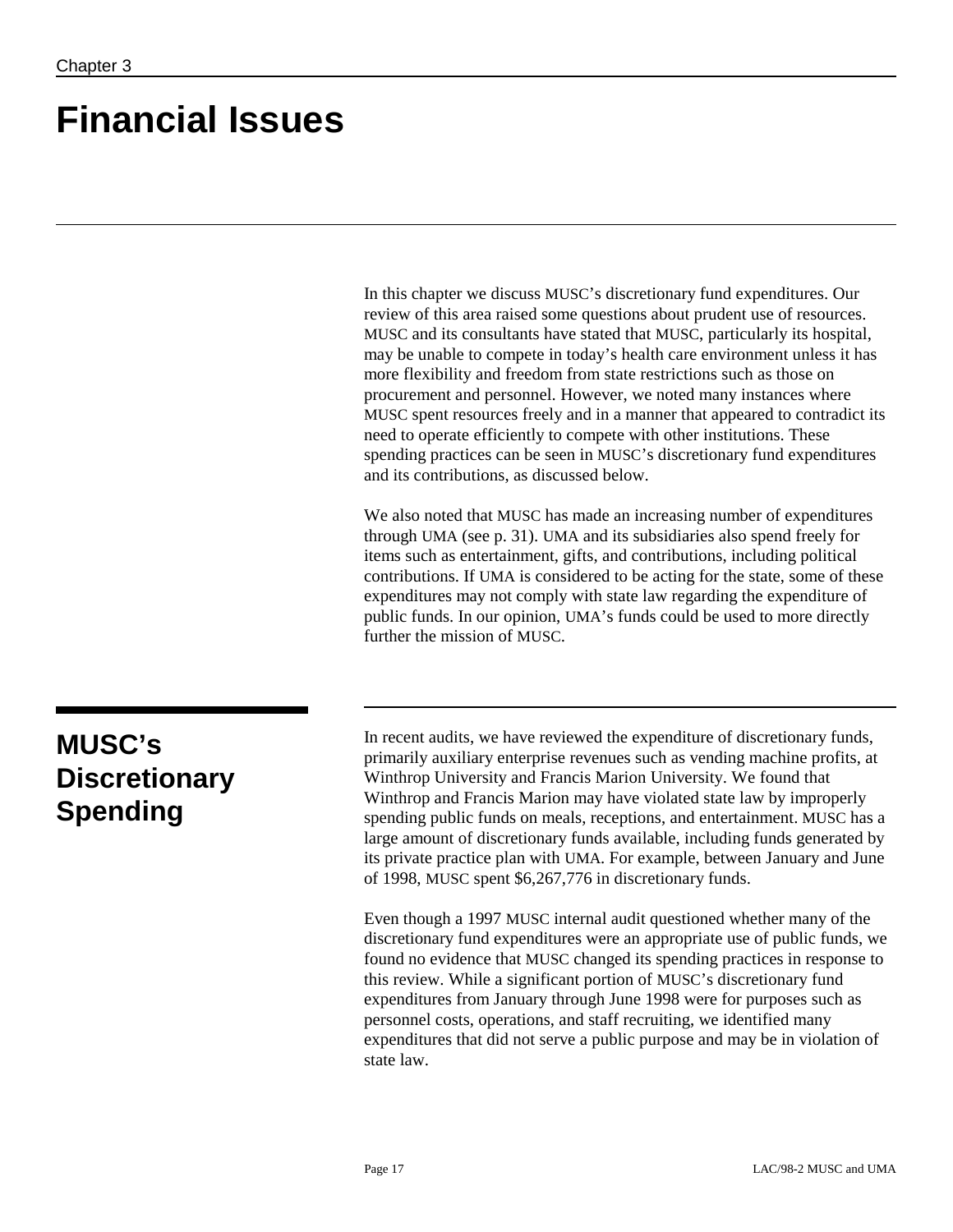| <b>State Spending</b><br><b>Guidelines</b>             | Under South Carolina law, public funds must be expended for a public<br>purpose. Public funds are not limited to tax revenues but include funds from<br>any source in the hands of a public official. A May 21, 1993, attorney<br>general's opinion states:                                                                                        |
|--------------------------------------------------------|----------------------------------------------------------------------------------------------------------------------------------------------------------------------------------------------------------------------------------------------------------------------------------------------------------------------------------------------------|
|                                                        | every expenditure of public funds must directly promote a public<br>purpose As related to a university, it might be said that an expenditure<br>would be required to promote the public health, safety, morals, general<br>welfare, etc. of all of the inhabitants of the university, or at least a<br>substantial part thereof. [Emphasis added.] |
|                                                        | In addition, this same attorney general's opinion cited prior attorney<br>general's opinions, which prohibit public funding of social activities and the<br>use of public funds for individuals, as follows:                                                                                                                                       |
|                                                        | Public funding of picnics and social events for governing body members<br>⊔<br>and employees of a local government would be improper (May 22,<br>1989).                                                                                                                                                                                            |
|                                                        | Using public funds for a retirement reception for a state employee would<br>⊔<br>not be proper. The public benefit of such an event, according to the<br>opinion, would be remote or indirect (March 29, 1984).                                                                                                                                    |
|                                                        | Profits from a county jail canteen should not be used for selected<br>⊔<br>individuals. However, using " such profits for the entire inmate<br>population could probably be authorized" (June 1, 1992).                                                                                                                                            |
|                                                        | Generally, state employees are authorized publicly funded meals when<br>traveling on official state business.                                                                                                                                                                                                                                      |
| <b>MUSC's Additional</b><br><b>Spending Guidelines</b> | Appropriations act proviso 72.8 in FY 97-98 and similar previous provisos<br>state:<br>funds at State Institutions of Higher Learning derived wholly from<br>approved Private Practice plans at institutions and affiliated agencies may<br>be retained at the institution and expended by the respective institutions only                        |

in accord with policies established by the institution's Board of Trustees.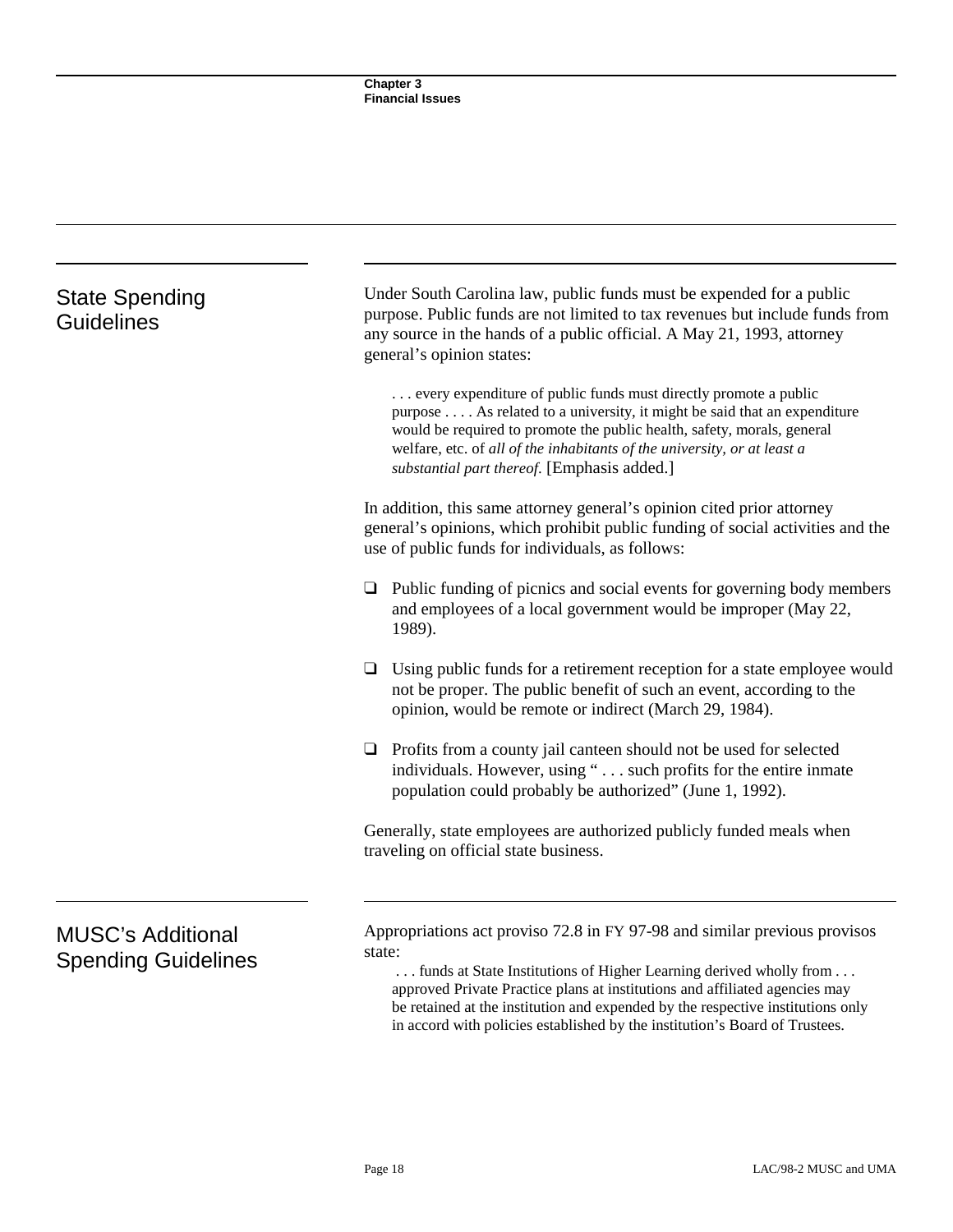The proviso states that travel and procurement regulations do not apply to the use of these funds.

In October 1997, MUSC's board of trustees approved a policy on discretionary funds which mandates that "all such expenditures shall comply with State law and be expended for only public purposes directly benefitting the University." The policy also states that all expenditures are to be judged by a prudent person standard, where a "reasonable, independent and objective person . . . would agree that good skill and good judgement were exercised in the use of resources." Further, each expenditure "must be documented on the requisition as reasonable, appropriate, and beneficial to the University."

In October 1998, the board of trustees approved an amended policy on discretionary spending. The new policy is substantially the same as the 1997 policy, but adds per-person meal limits for recruitment and special activities of \$15 for breakfast, \$25 for lunch, and \$75 for dinner.

MUSC's internal audit department reviewed the university's discretionary spending in a report presented to the board of trustees in May 1997. This report noted that MUSC's spending policy from 1982 was not adequate, and questioned whether many of MUSC's expenditures of public funds were appropriate. Despite the approval of a new discretionary funds policy in October 1997, our review of more recent expenditures demonstrated that many of the same types of questionable transactions noted in the internal audit were still being made on a consistent basis.

We reviewed a subjective sample of 138 expenditures from January through June 1998 that totaled \$262,100, primarily from refreshment costs and special activities accounts. We examined the available invoices and supporting documentation for each transaction.

Review of Specific **Discretionary** Expenditures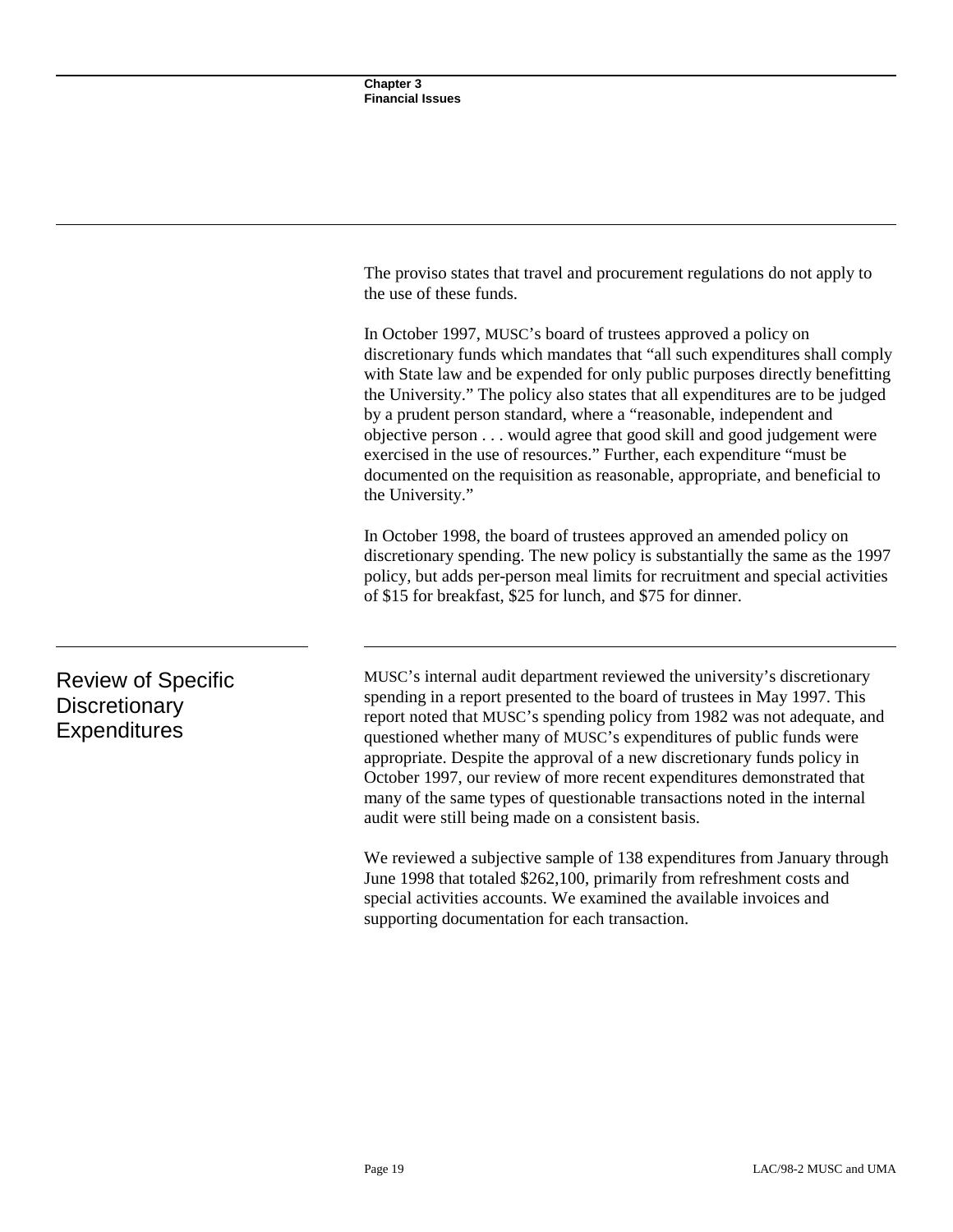## Expenditures Not Serving a Public Purpose or the Majority of MUSC

The May 1997 internal audit described one category of discretionary expenditures that appeared to benefit a select group of employees or students instead of the majority of the university or the community it serves. Some expenditures were for events that seemed to be social or perquisites for select individuals. During our review of comparable expenditures from early 1998, we noted many examples which show that this spending pattern has continued, including those listed in Table 3.1.

**Table 3.1: Discretionary Fund Expenditures Not Serving a Public Purpose, January – June 1998**

| Date <sup>1</sup> | <b>Purpose</b>                                                                                                                                | Amount     |
|-------------------|-----------------------------------------------------------------------------------------------------------------------------------------------|------------|
| 01/16/98          | Reception for the freshman class at the Gibbes<br>Museum of Art                                                                               | \$1,500.00 |
| 02/25/98          | Cash prizes for art contest winners                                                                                                           | \$4,000.00 |
| 04/01/98          | Food, equipment, and room charges for retreat for 12<br>members of MUSC's finance and administration<br>senior management team                | \$849.40   |
| 04/01/98          | Food, refreshments, and room charges for weekday<br>retreat for quality improvement steering committee                                        | \$1,233.76 |
| 04/09/98          | Cookies, fruit, and beverages for MUSC physicians to<br>encourage completion of paperwork - March1998                                         | \$7,002.45 |
| 04/15/98          | Catering services for weekday retreat at Alhambra<br>Hall for Medical Center management                                                       | \$8,815.47 |
| 05/29/98          | Reception for 38 faculty members, residents, and<br>outside surgeons at the Charleston Harbor Hilton<br>Resort                                | \$1,756.56 |
| 06/03/98          | Farewell dinner for the CEO of the Pharmacy<br>Research Center (includes \$916 in alcoholic<br>beverages)                                     | \$3,686.87 |
| 06/12/98          | Tobacco jar given as a gift to a visiting professor                                                                                           | \$143.10   |
| 06/16/98          | Dinner for departing fellows                                                                                                                  | \$1,209.60 |
| 06/17/98          | Flower arrangements for a commencement dinner                                                                                                 | \$954.00   |
| 06/20/98          | Balance due for meeting of 17 College of Medicine<br>managers at the Seabrook Island Conference Resort<br>(doesn't include a \$2,000 deposit) | \$5,618.15 |
| 06/20/98          | Dinner for graduating residents at the Dunes West<br><b>Golf Club</b>                                                                         | \$1,079.50 |

1 The date the expenditure was entered into MUSC's accounting system.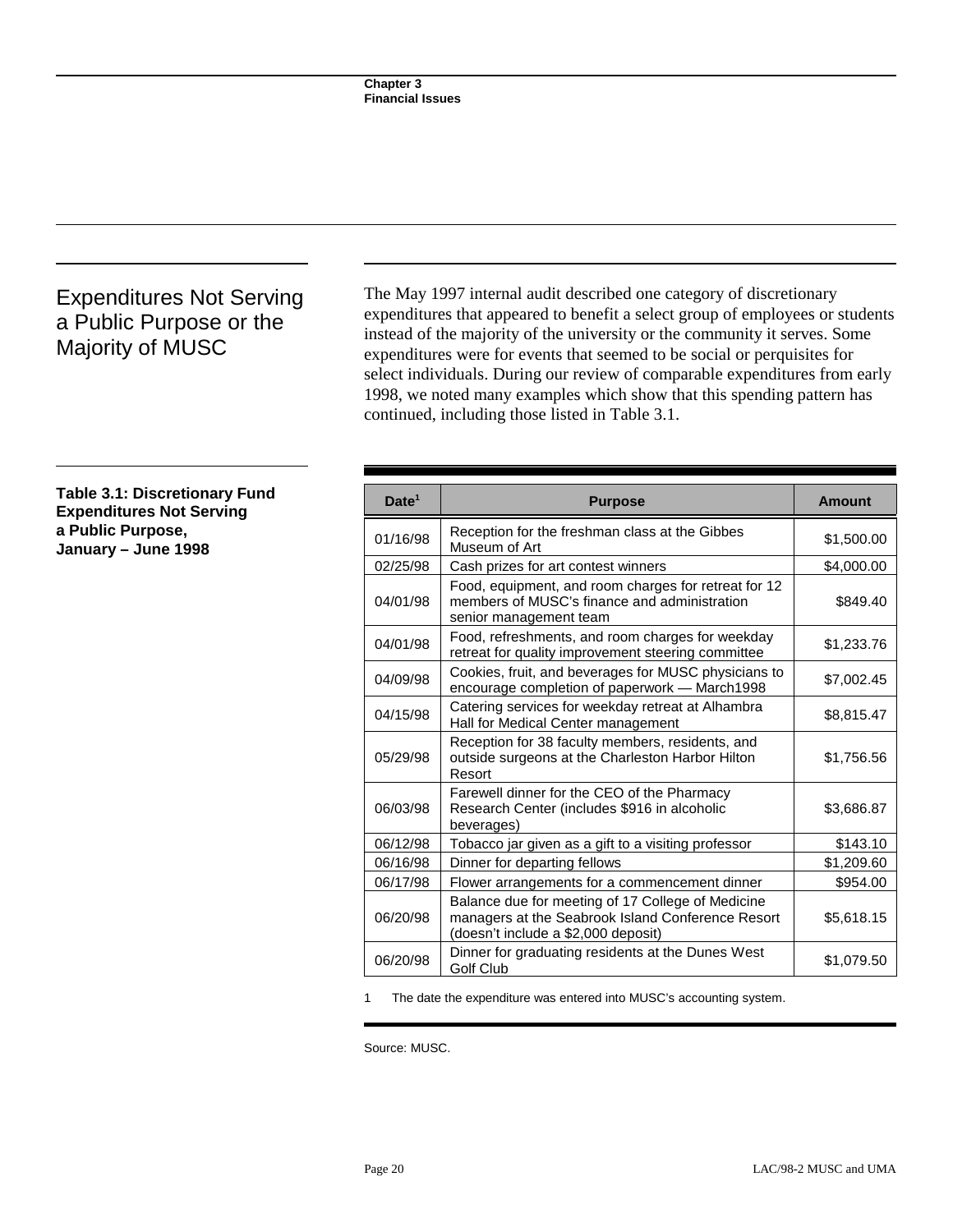## Expenditures Unlikely to be Perceived as Appropriate by the General Public

The May 1997 internal audit described another category of discretionary expenditures that an average taxpayer might not view as necessary or beneficial to the overall operation of the university. As noted above, MUSC's October 1997 discretionary funds policy stated that all expenditures are to be judged by a prudent person standard. During our current review, we observed transactions which seemed excessive and/or unnecessary, including those shown in Table 3.2.

**Table 3.2: Excessive and/or Unnecessary Discretionary Fund Expenditures, January – June 1998**

| Date <sup>1</sup> | <b>Purpose</b>                                                                                                                                                            | <b>Amount</b> |
|-------------------|---------------------------------------------------------------------------------------------------------------------------------------------------------------------------|---------------|
| 01/21/98          | Banquet dinner for MUSC's board of visitors and<br>board of trustees at the Embassy Suites Hotel<br>(includes over \$1,250 for 56 bottles of wine and \$519<br>in liquor) | \$9,389.46    |
| 02/09/98          | Reimbursement that primarily included drinks,<br>flowers, candles, etc., for donor receptions, as well<br>as candy for the spouses of the board of trustees               | \$355.89      |
| 03/09/98          | Dinner for MUSC's board of trustees and guests<br>doesn't include \$945 gratuity)                                                                                         | \$4,760.01    |
| 04/13/98          | Dinner for MUSC's board of visitors (includes \$1,091<br>for alcoholic beverages)                                                                                         | \$4,633.32    |
| 04/15/98          | Caribbean cruise (8 days/7 nights) for a resident to<br>learn about Attention Deficit and Hyperactivity<br>Disorder                                                       | \$1,500.00    |
| 05/21/98          | Dinner at the Middleton Place Landmark for MUSC's<br>board of trustees (includes \$646 in liquor and \$525<br>gratuity)                                                   | \$4,094.02    |
| 06/05/98          | Luncheon and dinner banquets for "Golden Grads"<br>and trustees on May 14, 1998                                                                                           | \$12,748.30   |
| 06/18/98          | Catering and lodging for diversity workshop for<br>residents at the Wild Dunes Resort, April 3-4, 1998                                                                    | \$6.877.92    |
| 06/29/98          | Two banquets at the Harbour Club: \$10,150 for<br>commencement dinner (includes over \$2,900 for<br>alcoholic beverages) and \$550 for breakfast fund-<br>raiser          | \$10,699.37   |
| 07/06/98          | Breakfast for Doctor's Day                                                                                                                                                | \$4,710.68    |

1 The date the expenditure was entered into MUSC's accounting system.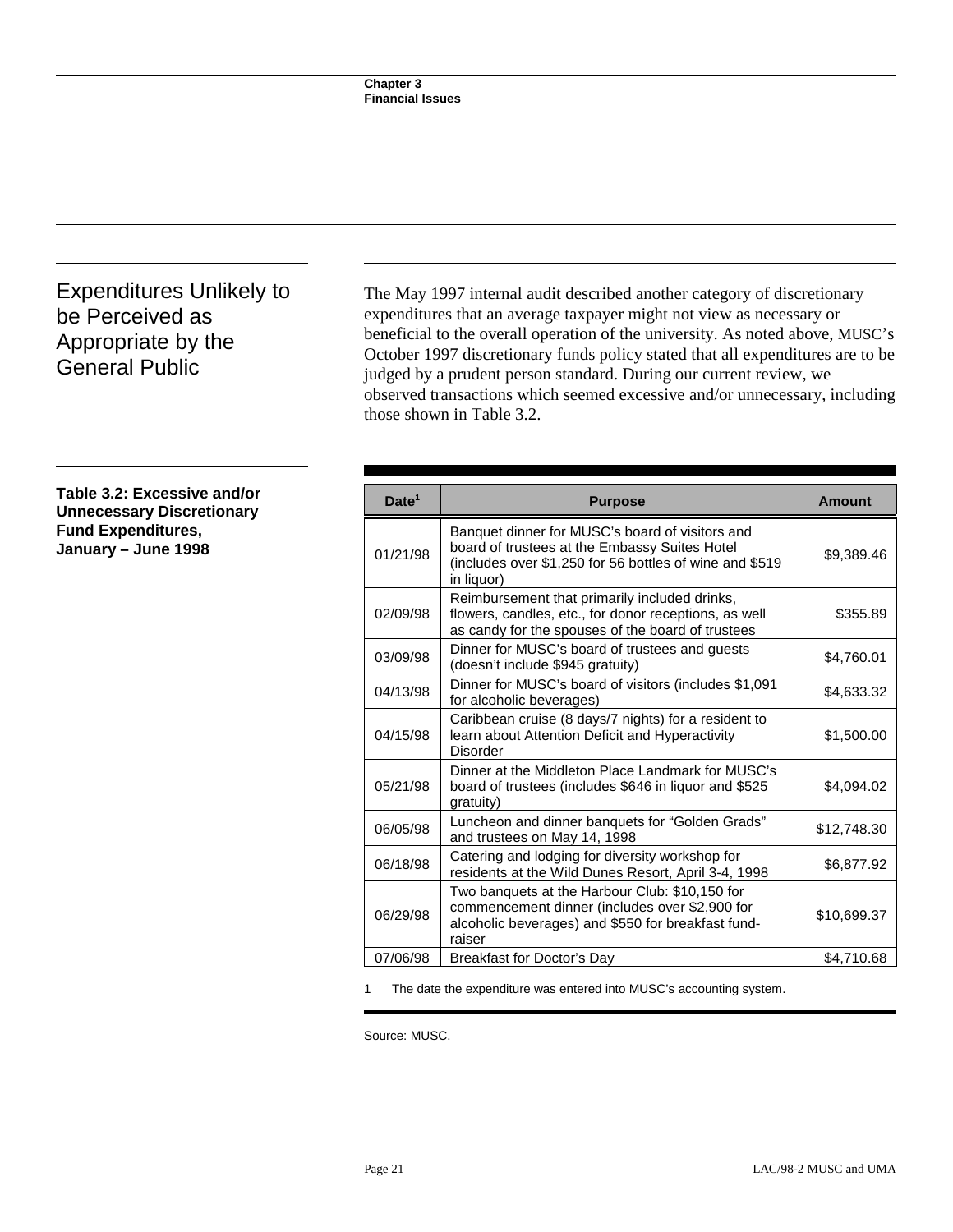### Expenditures Without Adequate Documentation

The May 1997 internal audit also noted that many of the discretionary expenditures reviewed were lacking adequate documentation, including a clear description of the event and its purpose, a list of attendees (specifying whether MUSC employee or guest), and a justification for the expense. MUSC's October 1997 discretionary funds policy requires that each expenditure "must be documented on the requisition as reasonable, appropriate, and beneficial to the University," while reimbursements "must include a clear and detailed description of the purpose of the expenditure and the names of those in attendance." In our review of 1998 expenditures, we found that many payments lacked adequate documentation, including those listed in Table 3.3.

### **Table 3.3: Discretionary Fund Expenditures Lacking Adequate Documentation, January – June 1998**

| Date <sup>1</sup> | <b>Purpose</b>                                                                                       | <b>Amount</b> |
|-------------------|------------------------------------------------------------------------------------------------------|---------------|
| 01/06/98          | Catering charges for a risk forum in Columbia <sup>2</sup>                                           | \$1,222.00    |
| 02/19/98          | Staff retreat at a Holiday Inn                                                                       | \$1,581.98    |
| 03/03/98          | Banquet lunch at a Holiday Inn                                                                       | \$962.00      |
| 04/20/98          | Food and other charges for a meeting at the Harbour<br>Club                                          | \$655.31      |
| 04/23/98          | Reimbursement for items for a faculty retreat                                                        | \$448.19      |
| 05/12/98          | Catered faculty and staff educational conference                                                     | \$2,456.76    |
| 05/26/98          | Food and beverages for diversity workshop at the<br>Kiawah Island Golf & Tennis Resort               | \$272.75      |
| 06/02/98          | Banquet at the Charleston Place Hotel                                                                | \$1,183.80    |
| 06/10/98          | Catered reception                                                                                    | \$498.83      |
| 06/28/98          | Banquet lunch for a teaching workshop at a Holiday Inn                                               | \$1,664,95    |
| 07/02/98          | Strategic planning retreat for MUSC staff, Board<br>members, and consultants (includes two banquets) | \$6,733.41    |

The date the expenditure was entered into MUSC's accounting system.

2 We noted a duplicate \$1,222 payment was made for the same catering services on February 9, 1998. After we inquired about the second payment, MUSC contacted the vendor for a refund.

NOTE: In April 1999, after reviewing the draft audit, MUSC furnished additional documentation for some of these expenditures.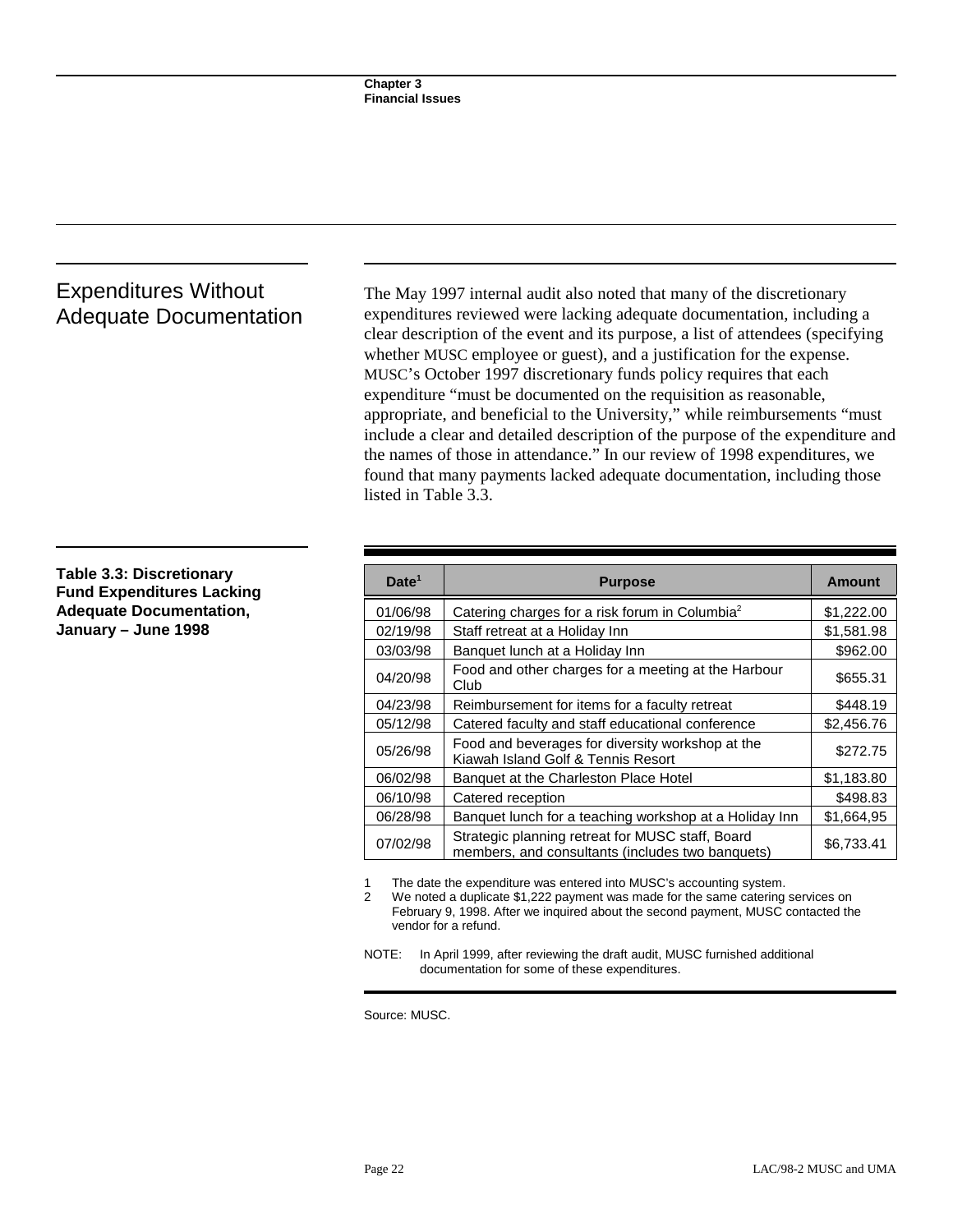| Conclusion             | According to MUSC officials, the October 1997 discretionary funds policy<br>was approved by the board of trustees in response to an internal audit report<br>that was critical of MUSC's spending of discretionary funds. Even though<br>this policy was supposed to tighten internal spending controls, we found that<br>the same inappropriate use of public funds has continued with 1998<br>expenditures. MUSC officials stated that these types of expenditures are<br>regularly made at other institutions and in the private sector, and have<br>significant benefits for the university. However, many of MUSC's<br>expenditures do not represent a prudent use of public resources and may not<br>comply with state law.         |  |  |
|------------------------|-------------------------------------------------------------------------------------------------------------------------------------------------------------------------------------------------------------------------------------------------------------------------------------------------------------------------------------------------------------------------------------------------------------------------------------------------------------------------------------------------------------------------------------------------------------------------------------------------------------------------------------------------------------------------------------------------------------------------------------------|--|--|
| <b>Recommendations</b> | MUSC should ensure that private practice plan revenues and other public<br>2.<br>funds are spent in compliance with state law.<br>The General Assembly may wish to provide more specific legislative<br>3.<br>guidelines for the spending of discretionary funds at state institutions of<br>higher learning.                                                                                                                                                                                                                                                                                                                                                                                                                             |  |  |
|                        |                                                                                                                                                                                                                                                                                                                                                                                                                                                                                                                                                                                                                                                                                                                                           |  |  |
| <b>Internal Audit</b>  | We observed that MUSC has a strong internal audit function that is<br>structured to provide independent assessments of agency operations.<br>However, it is not clear to what extent management has implemented the<br>recommendations in internal audits.                                                                                                                                                                                                                                                                                                                                                                                                                                                                                |  |  |
|                        | In previous reviews of other agencies, we have identified problems with the<br>resources devoted to internal audit and the independence of the internal audit<br>function. Internal audits are an important control that agencies can use to<br>ensure that resources are being used appropriately. Internal auditors should<br>be organizationally located outside the agency's staff or line management<br>and should regularly report to the appropriate government oversight body.<br>MUSC's internal audit department reports directly to the board of trustees,<br>and its staffing and funding are determined by the board. This structure<br>allows the internal audit department independence in reviewing MUSC's<br>operations. |  |  |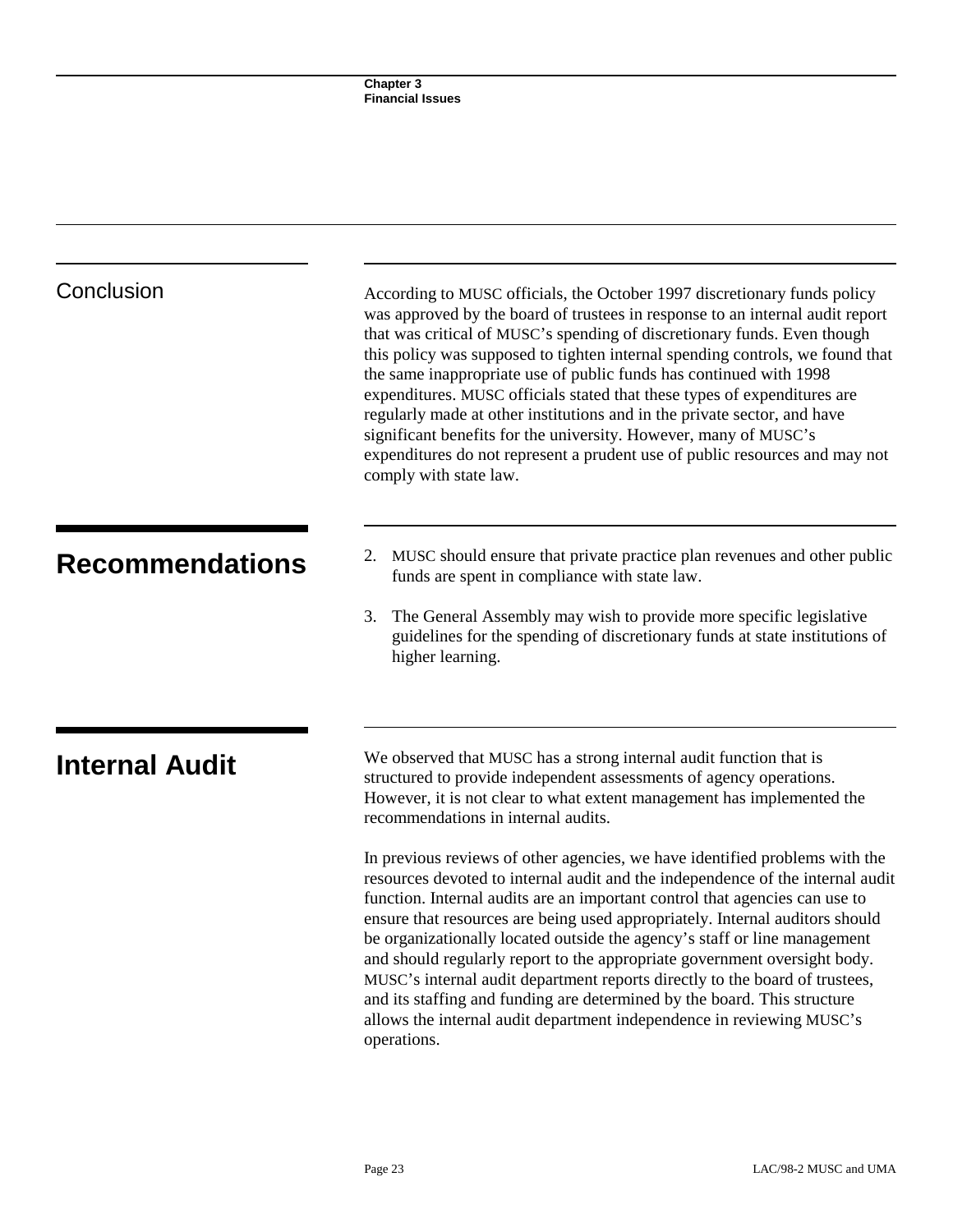|                                                         | In the course of our audit, we reviewed several of MUSC's internal audits,<br>including reports about discretionary spending, MedAir operations, and a<br>federal energy grant (see pp. 17, 45, 54). The audits focused on performance<br>issues, identified significant problems, and made recommendations for<br>improvement. We noted, however, that MUSC has not implemented<br>appropriate changes in its practices for discretionary funds spending even<br>though its internal audit identified several relevant issues concerning the<br>expenditure of public funds. Careful consideration of issues identified and<br>implementation of corrective action will increase the benefits MUSC can<br>realize from its internal audit process. |                       |                     |  |  |  |
|---------------------------------------------------------|-----------------------------------------------------------------------------------------------------------------------------------------------------------------------------------------------------------------------------------------------------------------------------------------------------------------------------------------------------------------------------------------------------------------------------------------------------------------------------------------------------------------------------------------------------------------------------------------------------------------------------------------------------------------------------------------------------------------------------------------------------|-----------------------|---------------------|--|--|--|
| <b>Recommendation</b>                                   | MUSC should ensure that issues raised in internal audits are carefully<br>4.<br>considered and action is taken to correct identified problems.                                                                                                                                                                                                                                                                                                                                                                                                                                                                                                                                                                                                      |                       |                     |  |  |  |
| <b>MUSC and UMA</b><br><b>Contributions</b>             | One of our audit objectives was to review contributions made by MUSC and<br>UMA to outside organizations, and to determine if these gifts were made in<br>compliance with state law. We examined financial records from MUSC,<br>UMA, and UMA's for-profit subsidiary corporations to identify contributions<br>made during FY 96-97 and FY 97-98. We found that while the total amount<br>of contributions made by MUSC significantly decreased from FY 96-97 to FY<br>97-98, contributions made from UMA accounts during the same period<br>increased by an even greater amount (see Table 3.4).                                                                                                                                                  |                       |                     |  |  |  |
| Table 3.4: Contributions Made by<br><b>MUSC and UMA</b> | <b>Contributing Organization</b><br><b>MUSC</b>                                                                                                                                                                                                                                                                                                                                                                                                                                                                                                                                                                                                                                                                                                     | FY 96-97<br>\$133,592 | FY 97-98<br>\$6,103 |  |  |  |
|                                                         | <b>UMA</b>                                                                                                                                                                                                                                                                                                                                                                                                                                                                                                                                                                                                                                                                                                                                          | \$378,401             | \$809,750           |  |  |  |

Source: MUSC and UMA.

UMA's Subsidiaries **\$9,100** \$35,925 **TOTAL \$521,093** \$851,778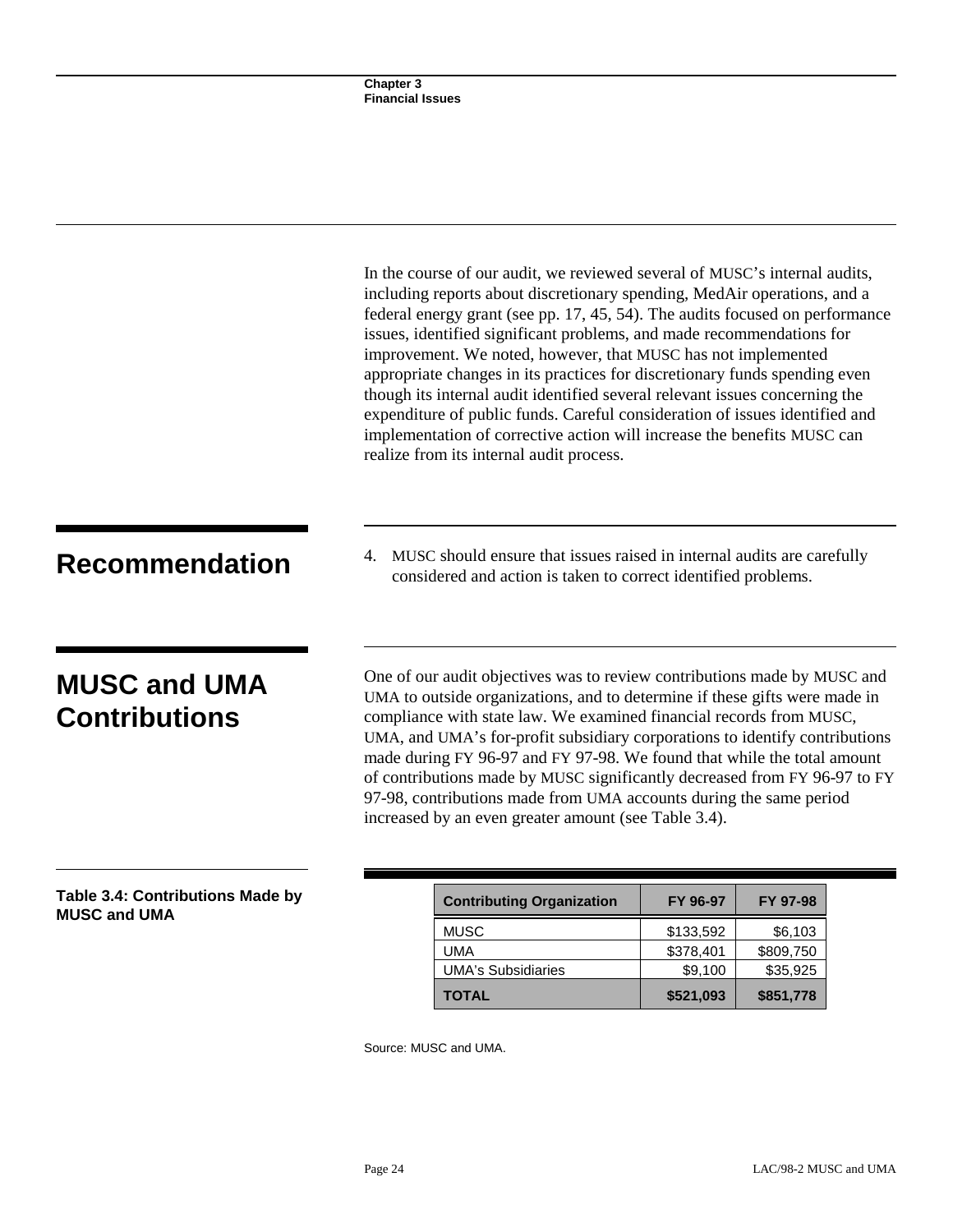We have reviewed state guidelines on contributions in previous audits. Article XI, §4 of the S.C. Constitution prohibits the expenditure of public funds for "... the direct benefit of any religious or other private educational institution." In addition, state law requires that funds from any source in the hands of a public official be expended for a public purpose. S.C. Supreme Court cases and attorney general's opinions have further indicated that it is unlawful to contribute public funds to a nonprofit corporation that is sectarian or religious, or to civic organizations whose benefits extend only to members. Additionally, expenditures of public funds must be in accord with the mission of the agency.

MUSC's Contributions All contributions made by MUSC during the period reviewed were not from state appropriations, but from discretionary funds, such as those generated by MUSC's private practice plan. In addition to complying with criteria for the expenditure of public funds described above, MUSC's contributions must also follow board policy. MUSC's October 1997 discretionary fund policy states that all donations and sponsorships must receive prior written approval of MUSC's president, and be paid out of an MUSC affiliate (such as UMA or the Health Sciences Foundation).

> Most of MUSC's contributions from FY 96-97 and FY 97-98, such as donations to the American Heart Association, the American Cancer Society, and the American Red Cross, appeared to meet a public purpose and were in accord with MUSC's mission. However, a number of expenditures did not appear to meet state criteria for the use of public funds. Some of these transactions are listed below:

- MUSC donated \$1,000 to a private high school.
- MUSC donated \$100 to a local YWCA, and made a \$50 memorial contribution directly to a church.
- Among contributions to organizations whose benefits appeared to be limited to members, MUSC gave \$1,000 to sponsor a women's softball team, \$400 to support an adult basketball team, \$1,000 to a high school JROTC program, and \$100 to pay an individual's membership dues in a library society.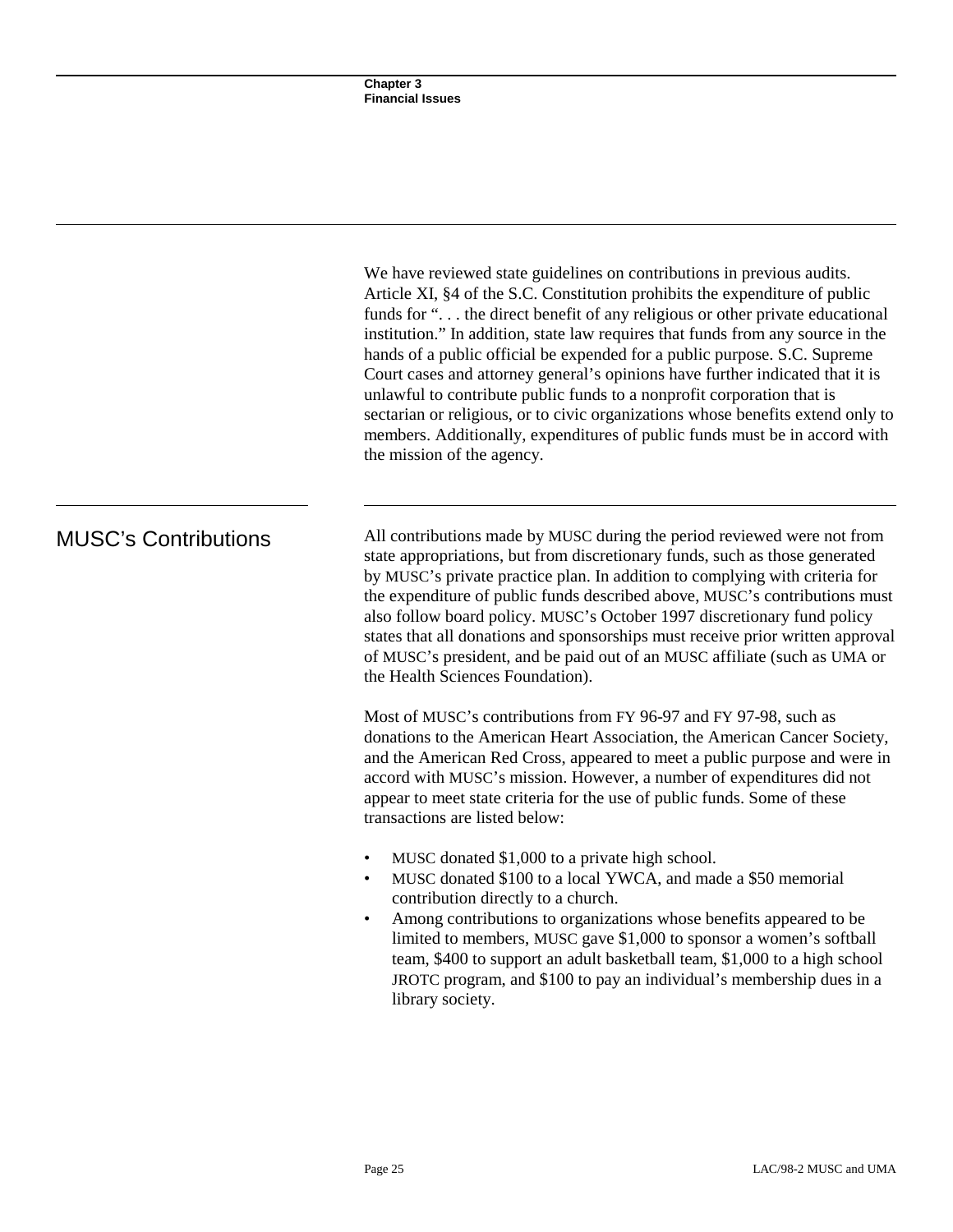Some other contributions that appeared not to benefit MUSC or have any direct relationship to its public mission included: • \$5,000 donated to a symphony group. • \$1,500 to support an English teachers' conference. • \$1,000 given in support of an arts festival. We noted that nearly all of MUSC's contributions made during FY 97-98 were in violation of the agency's October 1997 discretionary funds policy described above; we found no documentation of prior written approval of these contributions by the president, and they were paid directly by MUSC rather than through an affiliate organization. UMA's Contributions One of UMA's corporate purposes is to engage in charitable programs related to patient care, education, and the research mission of MUSC. Consistent with this purpose, we noted that approximately \$109,160 (29%) of UMA's contributions in FY 96-97 and \$322,435 (40%) of UMA's contributions in FY 97-98 went to the Health Sciences Foundation, a nonprofit affiliate of MUSC (see p. 3). MUSC officials often request that contributions be made through UMA. According to UMA officials, UMA has two written policies that are applicable to gifts and contributions — its accounts payable (AP) guidelines, and a matching policy for employees' donations. The AP guidelines only disallow contributions to political action committees or for charity events that do not benefit UMA or MUSC. The matching policy provides that UMA will match its employees' charitable contributions of up to \$500 per year. During the period reviewed MUSC officials often requested that UMA make contributions from funds that were due MUSC. For example, UMA's faculty practice plan provides that 1% of plan revenues be allocated to the MUSC president's fund. We found that the president frequently requested that contributions be made from the president's fund through UMA. The amount of these contributions was then deducted from the amount available. In fact, MUSC's 1997 policy on the use of discretionary funds requires not only that the president give written approval of donations and sponsorships, but that they be made by an MUSC *affiliated* organization *on behalf of* MUSC. Since the funds used for the contributions were MUSC's, they could be considered public funds.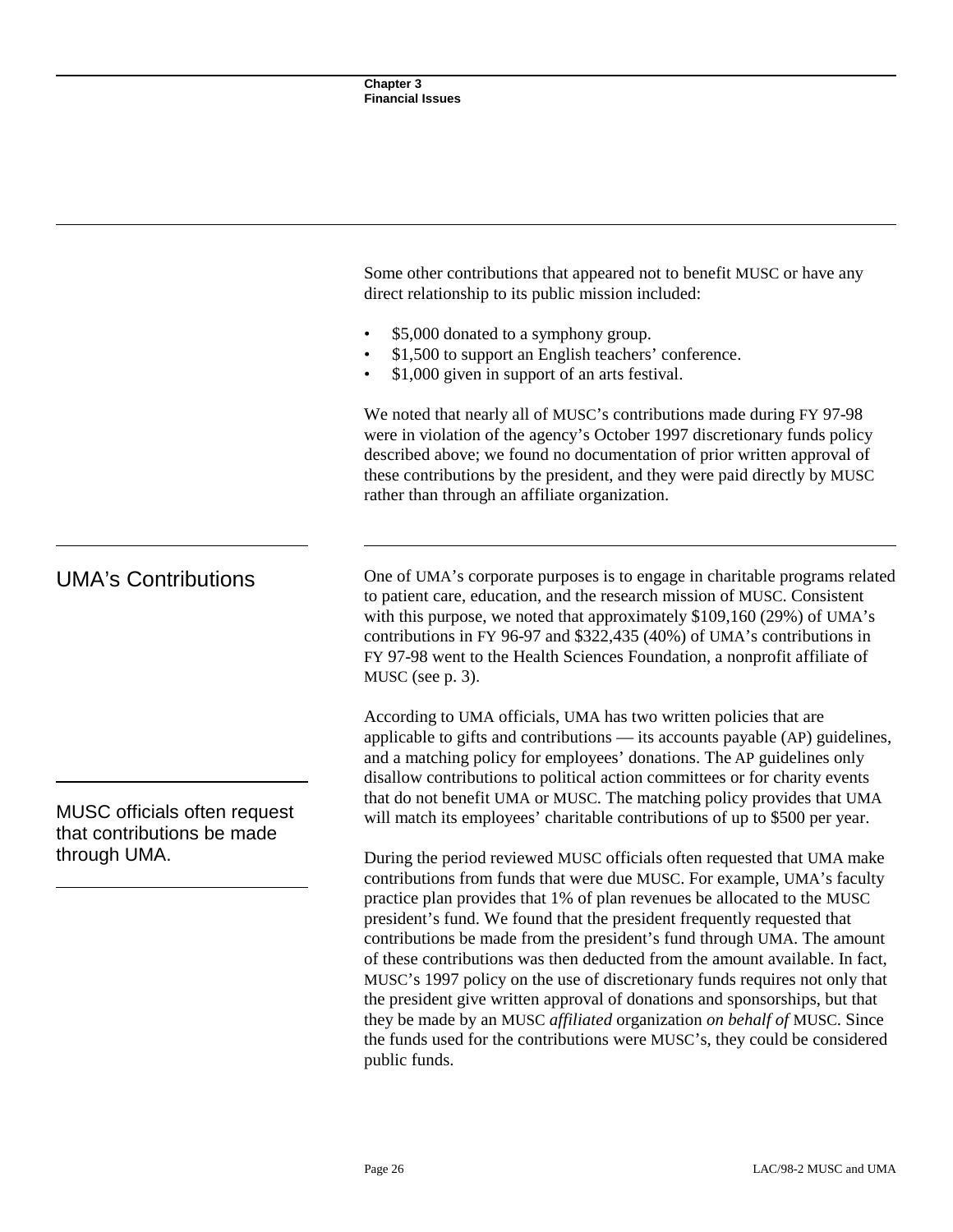Because UMA's revenues are from a private practice plan and we were unable to conclusively determine whether UMA should be considered as acting for the state (see p. 7), it is unclear what criteria should apply to contributions made through UMA accounts. Most of UMA's contributions were requested by MUSC officials who were responsible for both MUSC and UMA accounts. Some of the expenditures made through UMA were from funds controlled by public officials, and the contributions were deducted from the revenue that was available for the respective MUSC office or department according to the practice plan. Further, 118 (85%) of the 139 contributions made by UMA in accordance with its matching policy were paid at the request of UMA members who are also MUSC faculty.

If a UMA expenditure requested by a public official is considered the use of public funds, a number of UMA transactions would be inappropriate according to state guidelines, including the following:

- 47 matching contributions totaling \$20,250 to religious and/or private high schools.
- Donations to three churches totaling \$200, \$2,800 to a local YWCA, and \$1,250 in matching contributions to a religious foundation.
- \$10,000 donated to a local arts festival.

Political Contributions Nearly all contributions made by UMA's subsidiary corporations during FY 96-97 and FY 97-98 were of a political nature. According to financial records, only two subsidiaries made any contributions during the period reviewed — Carolina Health Management Services, Inc. (CHMS) made 59 contributions, while Carolina Specialty Care, Inc. made one. Fifty-seven (95%) of these 60 contributions were made to political campaigns. As discussed on page 9, these subsidiaries suffered financial losses in FY 96-97 and FY 97-98.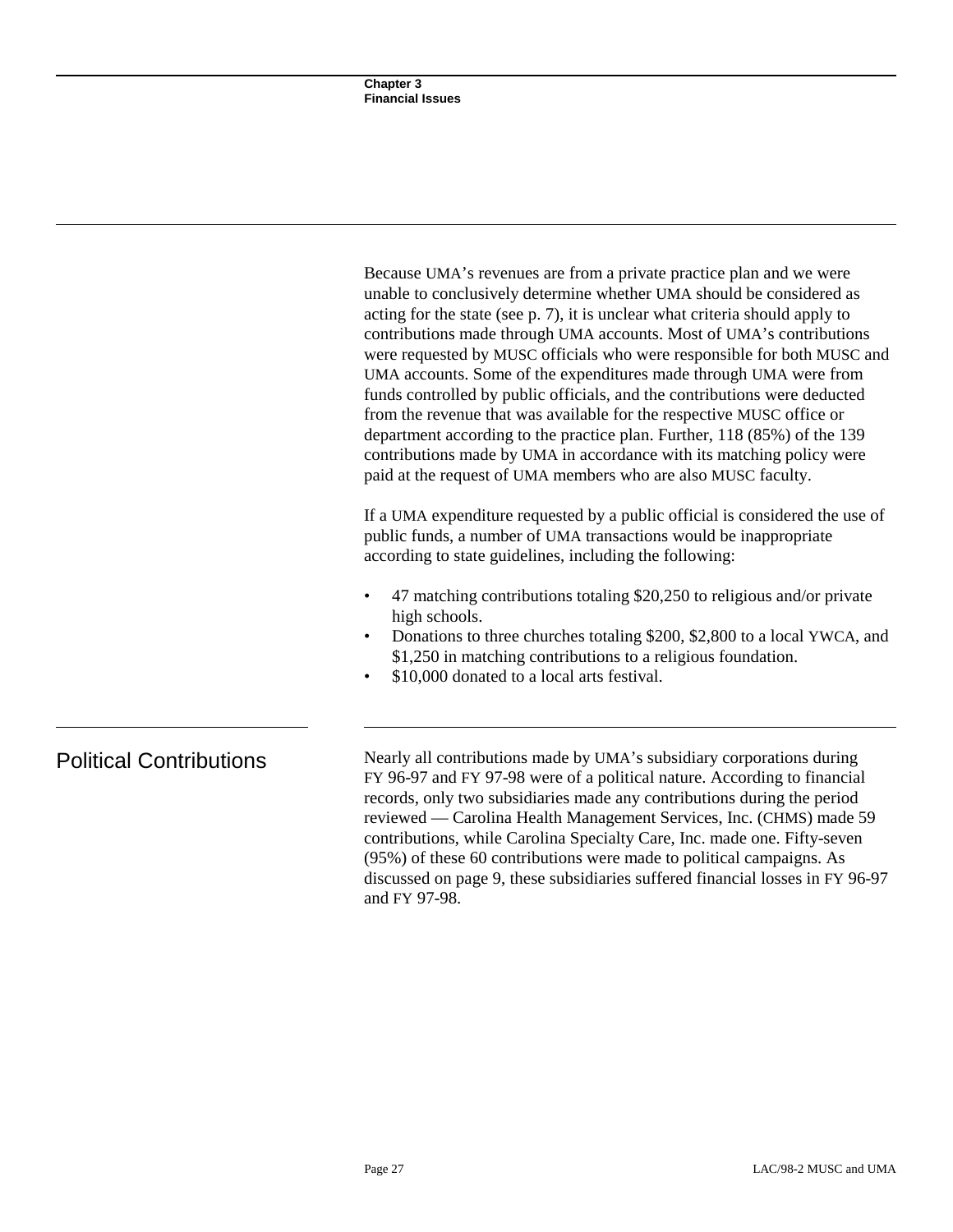The political contributions paid out of UMA's subsidiary accounts were typically requested by UMA's CEO. Documentation maintained by UMA concerning these contributions indicates that many requests originated from MUSC officials, such as the executive assistant to the president and the legislative liaison, and that MUSC and/or UMA sought recognition for these contributions. These circumstances present the appearance of impropriety, as South Carolina Code §8-13-1346 states that no public resources are to be used to influence the outcome of elections. The total amount of political contributions made through UMA's subsidiaries increased over 400% between FY 96-97 and FY 97-98 (see Table 3.5). According to UMA's CEO, prior to the creation of UMA's for-profit subsidiaries, MUSC and UMA officials used their personal funds to make contributions.

## **Table 3.5: Contributions Made Through UMA's Subsidiary**

| Through UMA's Subsidiary<br><b>Corporations</b> | <b>Type of Contribution</b> | FY 96-97 | FY 97-98 | <b>TOTAL</b> |
|-------------------------------------------------|-----------------------------|----------|----------|--------------|
|                                                 | <b>Political Campaigns</b>  | \$7.100  | \$35,550 | \$42,650     |
|                                                 | Non-political               | \$2,000  | \$375    | \$2,375      |
|                                                 | <b>TOTAL</b>                | \$9,100  | \$35,925 | \$45,025     |

Source: UMA.

We observed that the political contributions were made within the state limits for campaign contributions for each election cycle. In no case did a statewide candidate receive more than \$3,500 per cycle, nor did any regional candidates receive more than \$1,000 per cycle from the subsidiary corporations. The largest amount contributed to a single official was \$7,000 contributed to a gubernatorial candidate, \$3,500 in FY 97-98 during the primary election cycle, and \$3,500 in October 1998 during the general election cycle.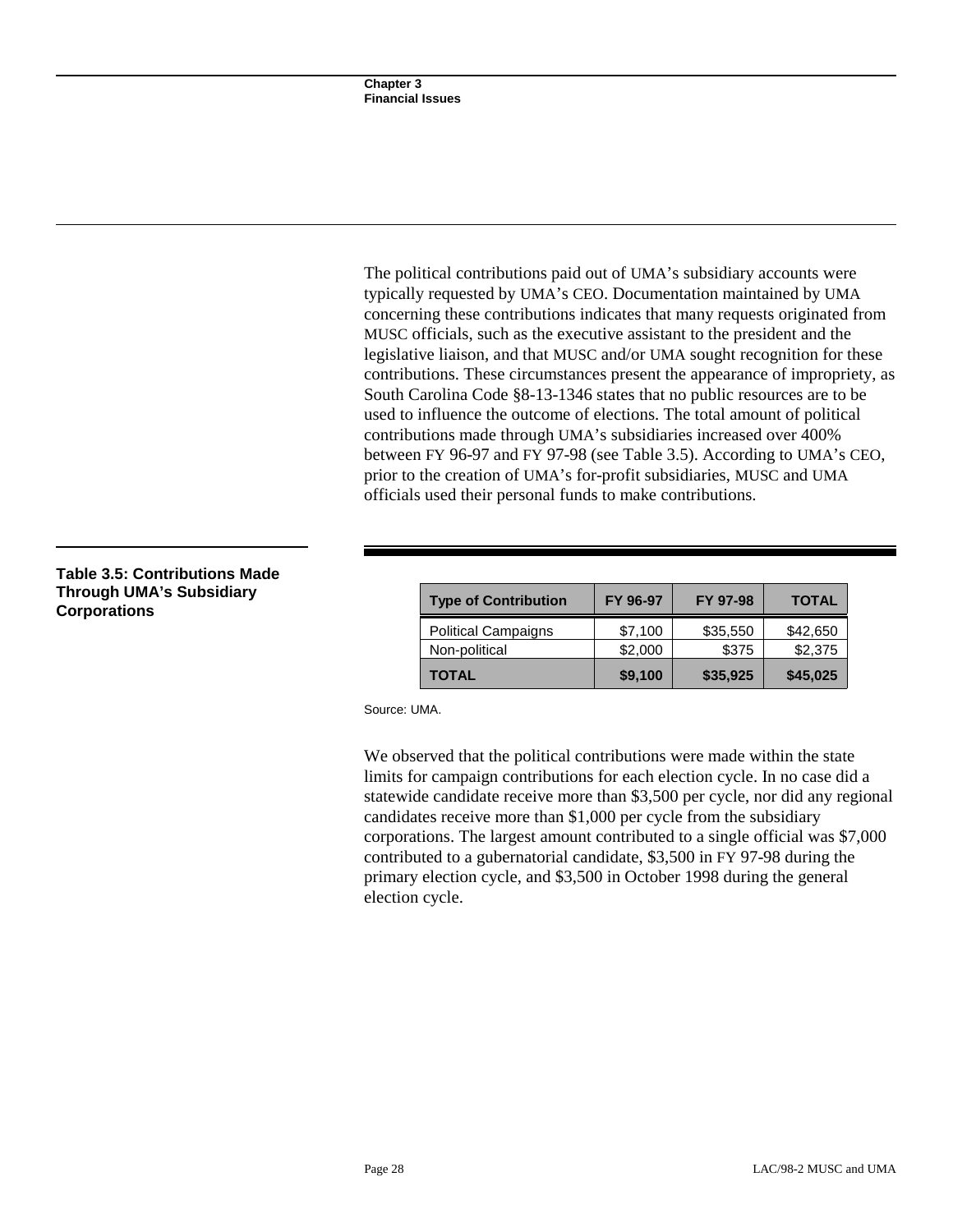We noted another area of concern regarding a series of donations to one statewide political candidate. Between September 1997 and October 1998, three contributions totaling \$2,250 were made to the incumbent South Carolina Attorney General (AG). In 1996, the AG had conducted a review of the legality of UMA's operations in response to a request from members of the General Assembly. Since the AG may periodically be asked to review legal issues relating to UMA and its subsidiaries, these contributions present the appearance of a conflict of interest. Because government auditing standards mandate that we be assured of the independence of any outside experts whose work we rely on*,* we did not request any new opinions regarding MUSC or UMA from the AG during this audit.

- **Recommendations** 5. MUSC should discontinue its practice of contributing funds for the direct benefit of religious or other private educational institutions, to nonprofit corporations that are sectarian or religious, or to civic organizations whose benefits extend only to members. This applies to contributions made through MUSC or UMA accounts controlled by MUSC officials, regardless of the revenue source.
	- 6. MUSC and UMA officials should not request that political contributions be made through UMA's subsidiary corporations.

## **UMA's Expenditures**

We reviewed UMA's expenditures to determine what criteria govern these expenditures and whether these requirements were followed. As discussed on page 7, due to the blended nature of MUSC and UMA, we were unable to determine whether UMA acts separately from MUSC. If UMA were subject to requirements regarding the use of public funds, we found that some expenditures would appear to violate these requirements.

We reviewed total expenditures made by UMA for FY 96-97 and FY 97-98 (see Table 3.6). The majority of the expenditures in each major category (i.e. departmental and corporate) were for faculty and staff salaries.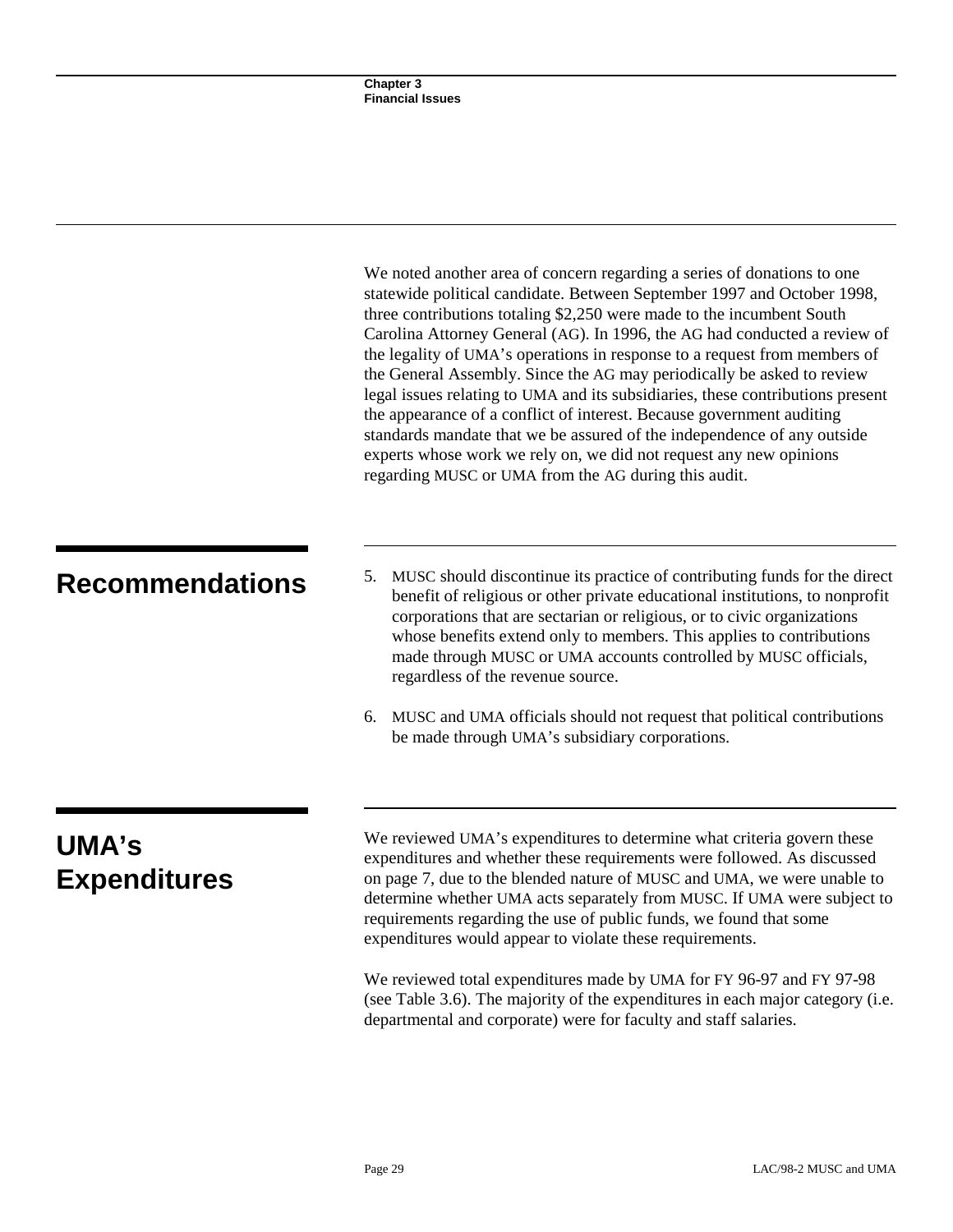### **Table 3.6: UMA's Expenditures for FY 96-97 Through FY 97-98**

| <b>Description</b>                                                       | FY 96-97      | FY 97-98      | 2-Year TOTAL  | Percent <sup>2</sup> |
|--------------------------------------------------------------------------|---------------|---------------|---------------|----------------------|
| Departmental<br><b>Expenses</b>                                          | \$83,017,077  | \$94,297,228  | \$177,314,305 | 64.6%                |
| Provision for Bad<br><b>Debts</b>                                        | \$15,059,105  | \$17,808,485  | \$32,867,590  | 12.0%                |
| Corporate<br>Operating<br><b>Expenses</b>                                | \$12,436,766  | \$16,850,216  | \$29,286,982  | 10.7%                |
| <b>Ambulatory Care</b><br>Agreement<br>Expenses <sup>1</sup>             | $-0-$         | \$18,570,561  | \$18,570,561  | 6.8%                 |
| Interest Expense                                                         | \$2,338,412   | \$2,915,854   | \$5,254,266   | 1.9%                 |
| <b>Rent Expense</b>                                                      | \$871,171     | \$252,761     | \$1,123,932   | 0.4%                 |
| Interest Expense<br>on Rental<br>Property                                | \$1,045,476   | \$687,017     | \$1,732,493   | 0.6%                 |
| Loss on<br>Disposition of<br>Assets                                      | \$1,903       | \$4,865       | \$6,768       | 0.0%                 |
| Nonmandatory<br>Contributions to<br><b>Health Sciences</b><br>Foundation | \$108,380     | \$903,725     | \$1,012,105   | 0.4%                 |
| Nonmandatory<br>transfers to<br><b>MUSC</b>                              | \$4,667,677   | \$2,678,488   | \$7,346,165   | 2.6%                 |
| <b>TOTAL</b>                                                             | \$119,545,967 | \$154.969.200 | \$274,515,167 | 100.0%               |

1 The accounting methods used for the Ambulatory Care Agreement were changed on 1/1/98. See page 34 for further discussion.

2 Percentage of total expenditures.

Source: UMA.

UMA has established accounts payable guidelines for internal use by employees. These guidelines give instructions for submitting expenses for reimbursement and list the types of eligible expenses. For example, UMA's internal guidelines limit reimbursement for meals to \$75 per person, per meal. This far exceeds the state's limits of \$6 for breakfast, \$7 for lunch, and \$12 for dinner for in-state meals. However, according to appropriations act proviso 72.8 in FY 97-98 and provisos in earlier years, there are no limits on the cost of meals if they are paid for with revenues generated from a private practice plan.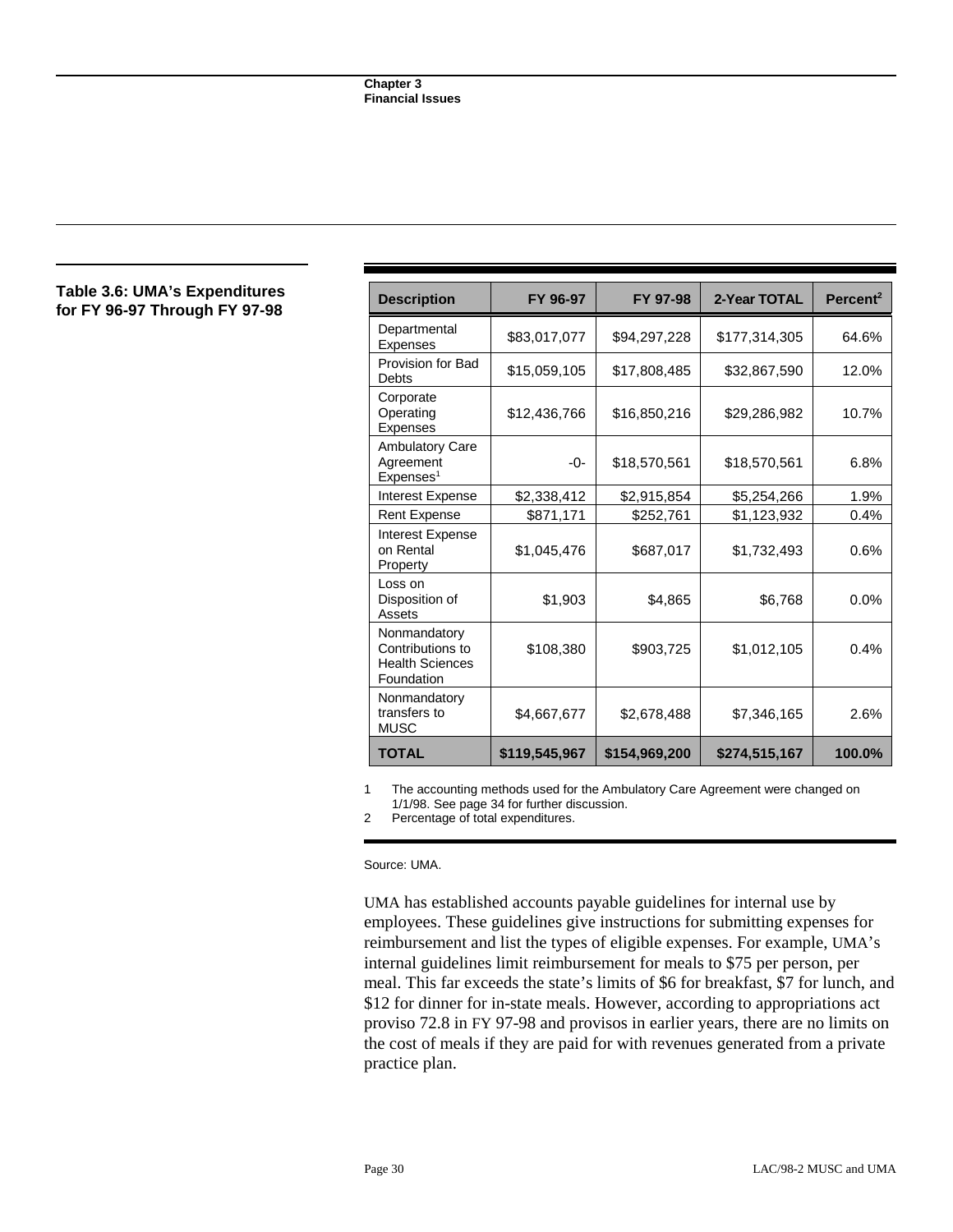| <b>UMA Could be</b>     |
|-------------------------|
| Considered to be Acting |
| for the State           |

As stated previously, UMA's transfer of funds to MUSC has decreased in recent years. According to a UMA official, one reason for this is that UMA now pays for more items that normally would have been paid for by MUSC. Specifically, UMA has increased its expenditures for MUSC salaries, meetings, conferences, and travel. UMA officials stated it was sometimes more efficient for MUSC to purchase through UMA. We noted that UMA, as a private corporation, does not have to follow state requirements for public funds when it makes purchases for MUSC. However, it is not clear whether UMA is acting separately from MUSC. If UMA acts for the state, its expenditures would have to serve a public purpose (see p. 7).

Expenditures Related to MUSC's College of Medicine

We reviewed listings of detailed expenditures made by UMA on behalf of MUSC's College of Medicine for FY 96-97 and FY 97-98. The total amounts spent for this period in the categories we reviewed are presented in Table 3.7.

**Table 3.7: UMA Expenditures Relating to the College of Medicine for FY 96-97 and FY 97-98 for Four Expense Accounts**

| <b>Category of Expense</b>            | FY 96-97    | FY 97-98    | 2-Year TOTAL |
|---------------------------------------|-------------|-------------|--------------|
| Meetings, Conferences,<br>and Dinners | \$1,228,545 | \$1,223,758 | \$2,452,303  |
| Travel                                | \$433,393   | \$449,859   | \$883,252    |
| Recruitment                           | \$229,605   | \$295,445   | \$525,050    |
| Gifts                                 | \$35,756    | \$16,215    | \$51,971     |
| <b>TOTAL</b>                          | \$1,927,299 | \$1,985,277 | \$3,912,576  |

Source: UMA.

Examples of expenditures from these accounts that would not directly promote a public purpose are listed in Table 3.8.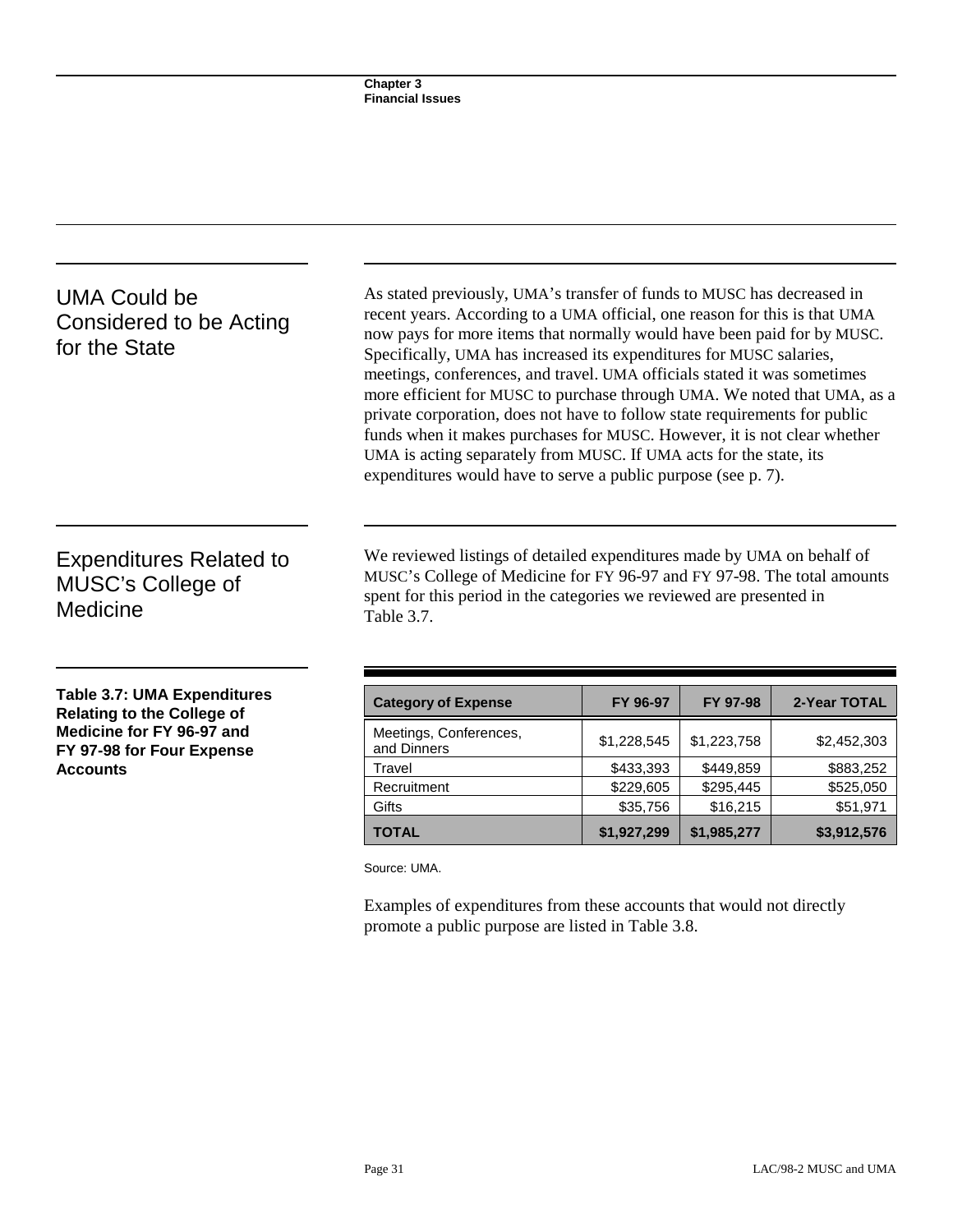### **Table 3.8: Descriptions of Expenditures Made by UMA During FY 97-98**

| Date <sup>1</sup>     | <b>Description of Expenditure</b>                                              | <b>Amount</b> |
|-----------------------|--------------------------------------------------------------------------------|---------------|
| 6/10/98               | Catering fee for residents' graduation dinner                                  | \$4,004.00    |
| 7/16/97               | Catering fee for residents' year-end gathering                                 | \$1,767.80    |
| 10/22/97              | Alcohol (and bartending fee) for alumni cultivation<br>reception               | \$1,324.79    |
| 7/01/98               | Retirement ceremony at the Harbour Club for two<br>doctors                     | \$3,158.79    |
| 6/01/98               | Retirement reception for one doctor                                            | \$7,419.11    |
| 7/09/97               | Chief residents' banquet at the Country Club of<br>Charleston                  | \$4,939.50    |
| 1/14/98               | Catering fee for one department's holiday party                                | \$7,281.00    |
| 12/05/97<br>& 1/21/98 | Department Christmas party at the Harbour Club                                 | \$14,825.69   |
| 9/17/97               | Farewell dinner for hospital CEO (costing over \$93<br>per person)             | \$7,282.13    |
| 5/27/98               | Dean's reception for 1998 graduating class and<br>their parents                | \$6,095.00    |
| 8/13/97               | Hospital CEO's trip to Washington, D.C., for sitting<br>for a painted portrait | \$1,214.40    |
| 5/06/98               | Payment for babysitting service for new faculty<br>member                      | \$100.00      |
| 7/16/97               | Two bracelets - gifts for chief residents' wives                               | \$328.60      |
| 8/27/97               | Christmas gifts for one department's staff                                     | \$853.87      |
| 12/03/97              | Christmas bonus for 42 employees of one<br>department                          | \$1,050.00    |
| 1/28/98               | Special-ordered MUSC trays for the MUSC board<br>of trustees                   | \$1,532.00    |
| 6/03/98               | Reimbursement for 1997 Christmas gifts for<br>residents                        | \$308.91      |
| 12/11/97              | Payment for 30 fruit boxes to be given to referring<br>physicians              | \$660.00      |

1 The transaction date from UMA's accounting system.

Source: UMA.

The expenditures listed in Table 3.8 appear to benefit selected members of MUSC's / UMA's faculty, staff, residents, and students. Although it is unclear whether UMA acts for the state, its funds are used to support a state entity. These funds may be better used if they are spent more directly in support of MUSC's mission.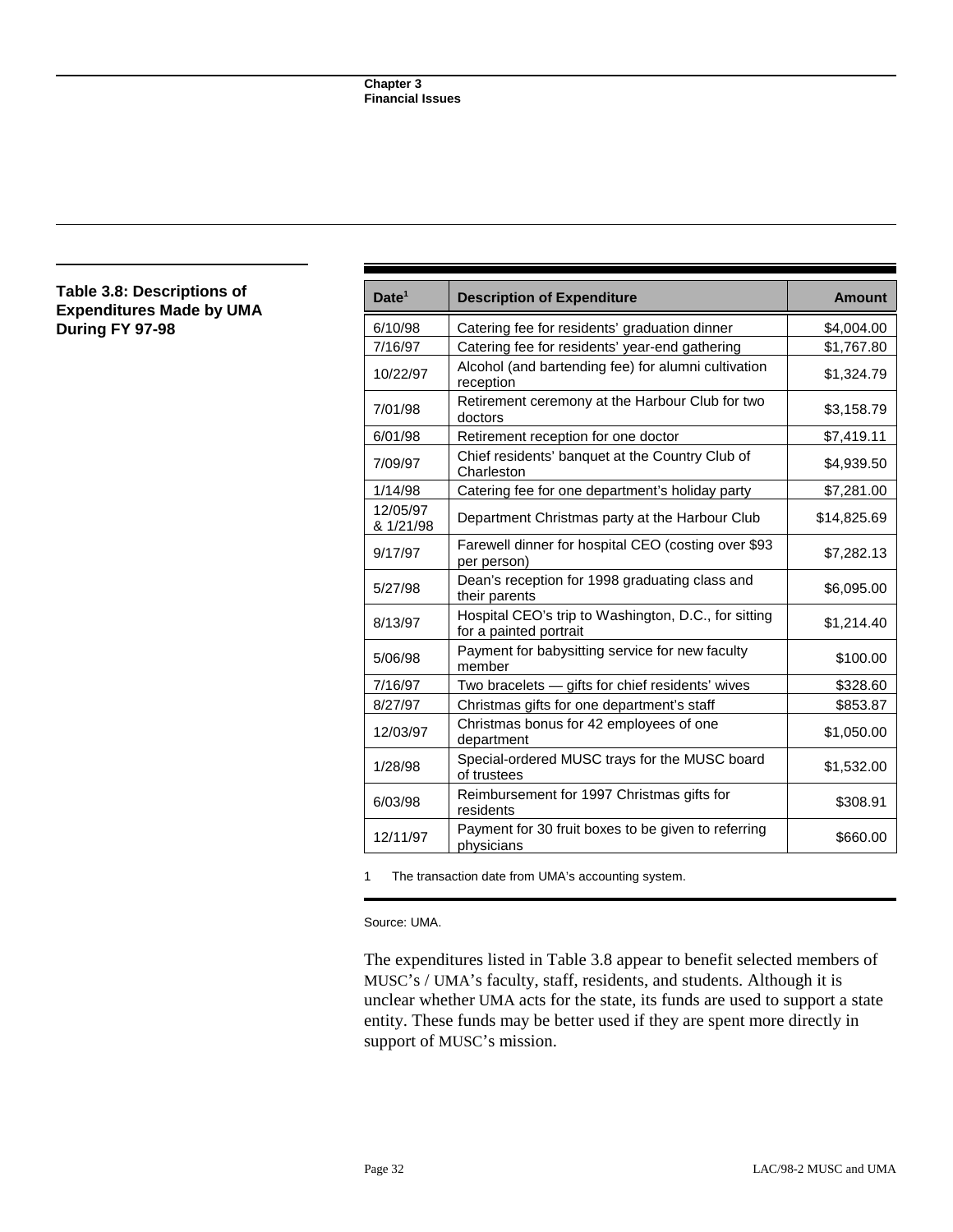



Since FY 95-96, UMA's revenues include revenues of its for-profit subsidiaries.

Source: UMA.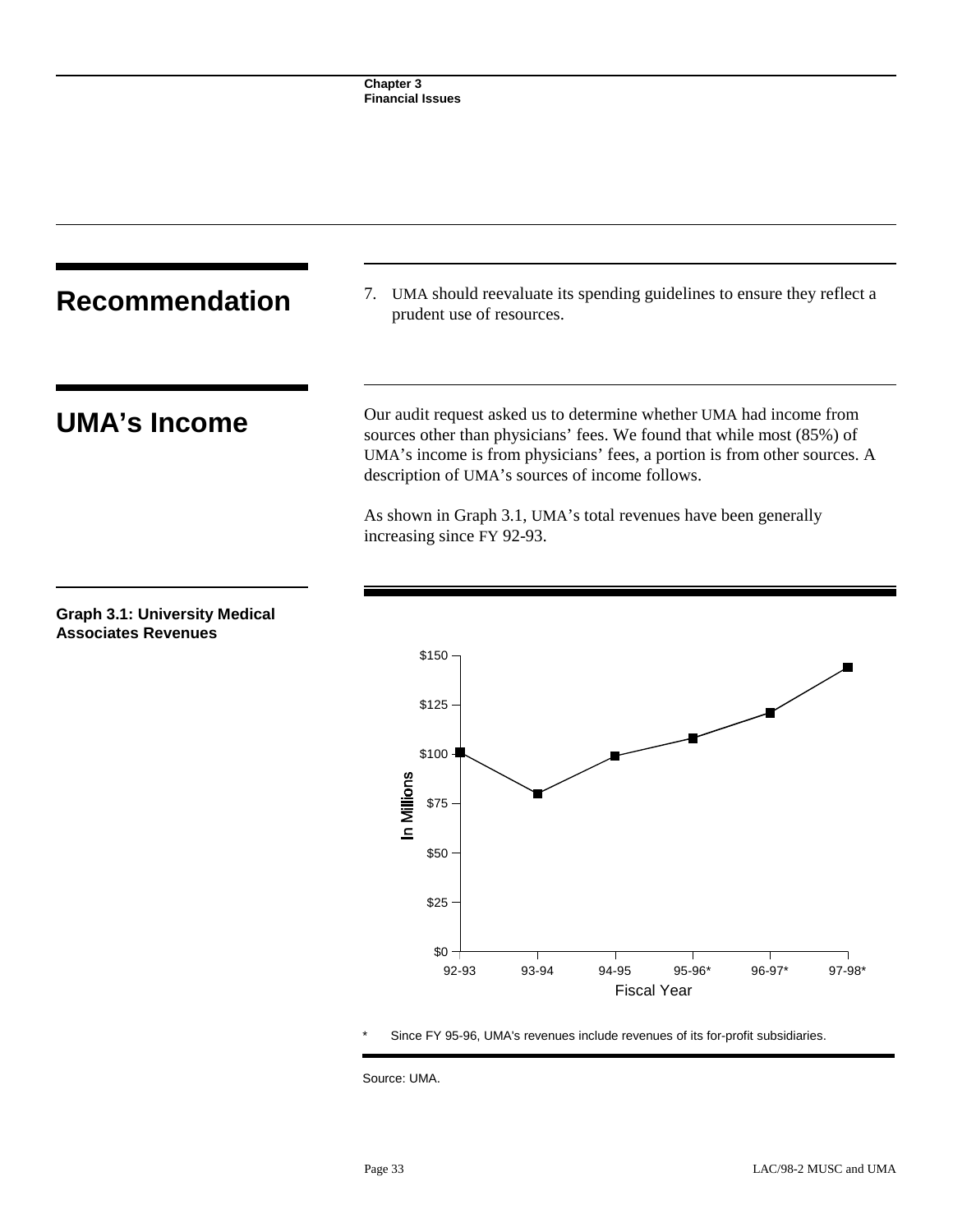We reviewed the sources of UMA's income for FY 96-97 and FY 97-98 (see Table 3.9). Most of UMA's revenues are payments for services performed by its member physicians and other health professionals. In addition to patient care, these services include ancillary services, such as x-rays and lab work. UMA also receives income when its doctors serve as expert witnesses or participate in drug studies.

| <b>Table 3.9: University Medical</b><br><b>Associates Income</b> | <b>Source of Income</b>                                     | FY 96-97      | FY 97-98      | <b>Two-Year</b><br><b>TOTAL</b> | <b>Percent</b> |
|------------------------------------------------------------------|-------------------------------------------------------------|---------------|---------------|---------------------------------|----------------|
|                                                                  | <b>Net Clinical Service</b><br>Revenue                      | \$106,844,476 | \$119,279,796 | \$226,124,272                   | 85.0%          |
|                                                                  | <b>Other Operating Revenue</b>                              | \$1,953,870   | \$3,480,145   | \$5,434,015                     | 2.0%           |
|                                                                  | <b>Ambulatory Care</b><br>Management Fee Income             | \$723,484     | \$(645,055)   | \$78,429                        | $0.0\%$        |
|                                                                  | <b>Ambulatory Care</b><br><b>Agreement Support</b>          |               | \$15,900,000  | \$15,900,000                    | 6.0%           |
|                                                                  | <b>Primary Care</b><br>Development Support<br>From Medicaid | \$7,000,000   | \$3,500,000   | \$10,500,000                    | 4.0%           |
|                                                                  | Rental Income                                               | \$2,155,445   | \$1,074,729   | \$3,230,174                     | 1.2%           |
|                                                                  | Investment Income                                           | \$1,938,142   | \$1,819,286   | \$3,757,428                     | 1.4%           |
|                                                                  | Other Income                                                | \$630.620     | \$403.473     | \$1.034.093                     | 0.4%           |
|                                                                  | <b>TOTAL</b>                                                | \$121,246,037 | \$144,812,374 | \$266,058,411                   | 100.0%         |

Source: UMA.

UMA has several sources of revenue that do not directly involve physician services. UMA receives income from operating clinics in which MUSC furnishes ambulatory (outpatient) care to patients and clinical education to students. Since 1992, UMA has staffed and operated MUSC's ambulatory care clinics. Through 1997, UMA's income for providing these services (recorded in Table 3.9 as management fee income) was 10% of the profits of the clinics. Beginning in 1998, UMA and MUSC implemented a new ambulatory care agreement wherein MUSC reimburses UMA's expenses for operating the clinics (see p. 16). The apparent increase in UMA's revenues under the new agreement, \$15.9 million for the period January – June 1998, is offset by its expenses in operating the clinics (see p. 30).

## **Table 3.9: University Medical**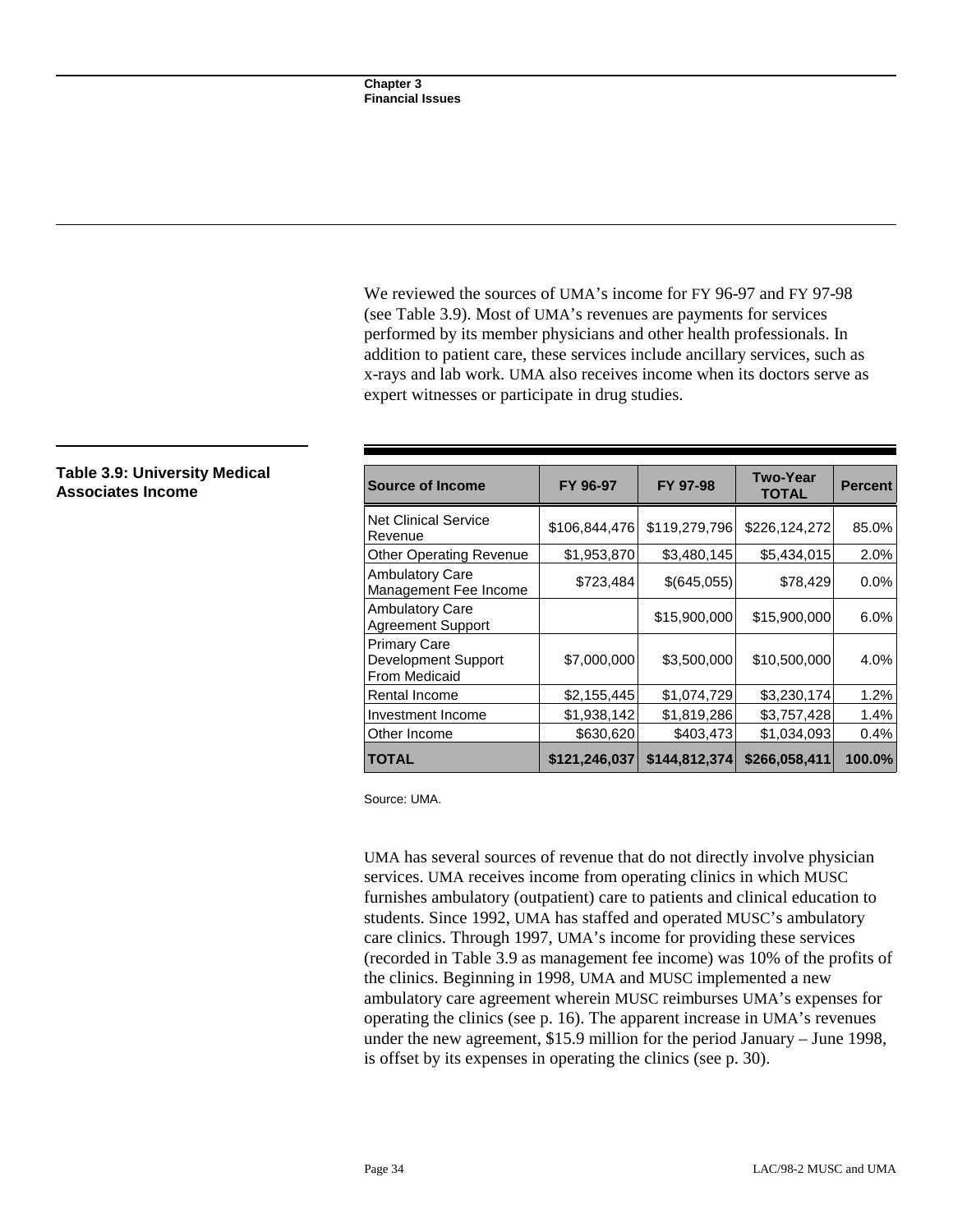UMA also receives income for performing other services. For example, over the two-year period, it received \$10.5 million in state medicaid funds to develop primary care services (including facilities) that will benefit patients whose medical expenses are paid by medicaid. Another source of revenue for UMA (included in other operating revenue in Table 3.9) was payment for providing payroll and personnel functions to MUSC's Pharmaceutical Education and Development Foundation (PEDF). UMA's rental income was primarily from subleasing property it leases from MUSC's Health Sciences Foundation to MUSC and to St. Francis hospital. UMA has also received income from its investments, which have included mutual funds, repurchase agreements, government securities, and money market funds.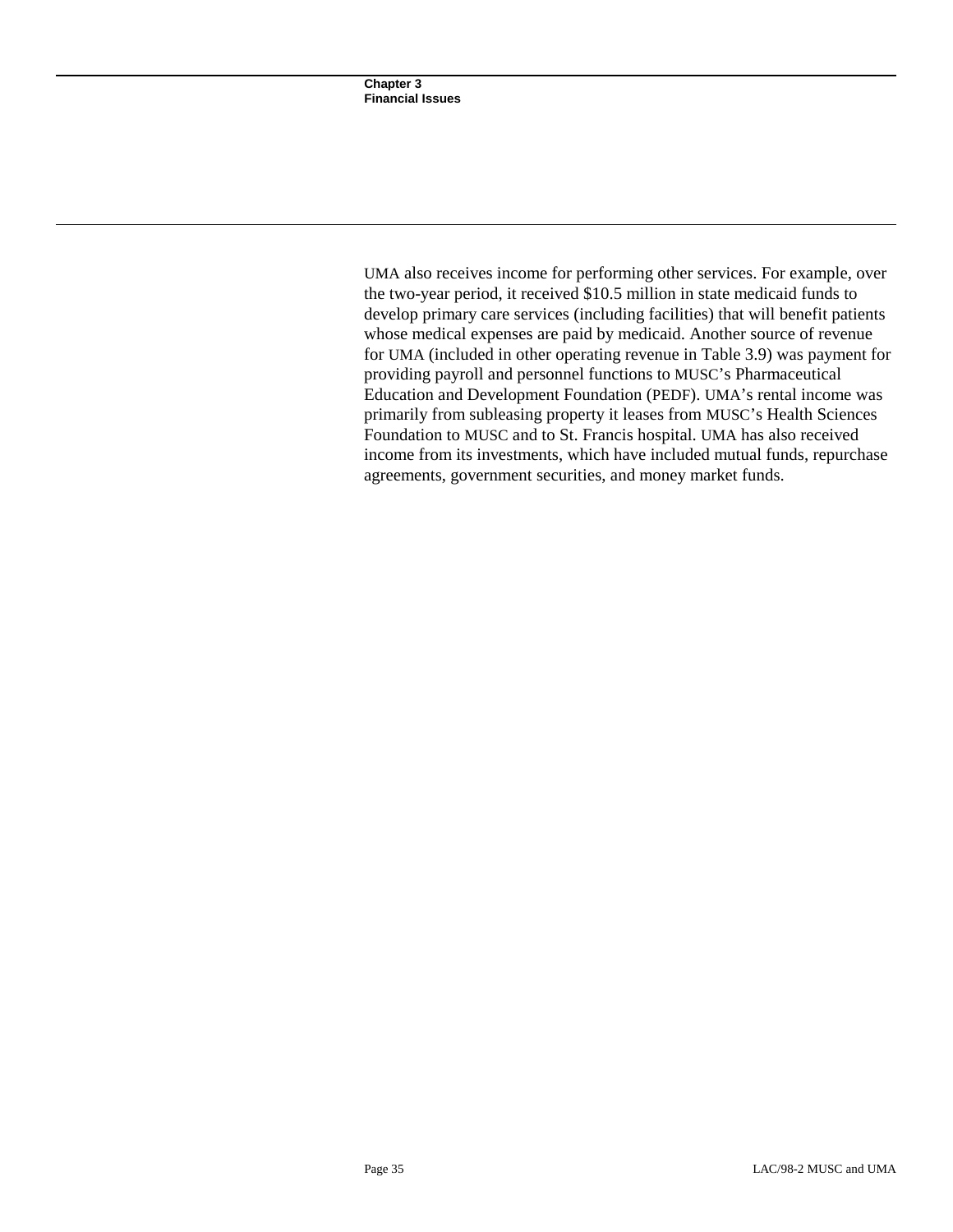**Chapter 3 Financial Issues**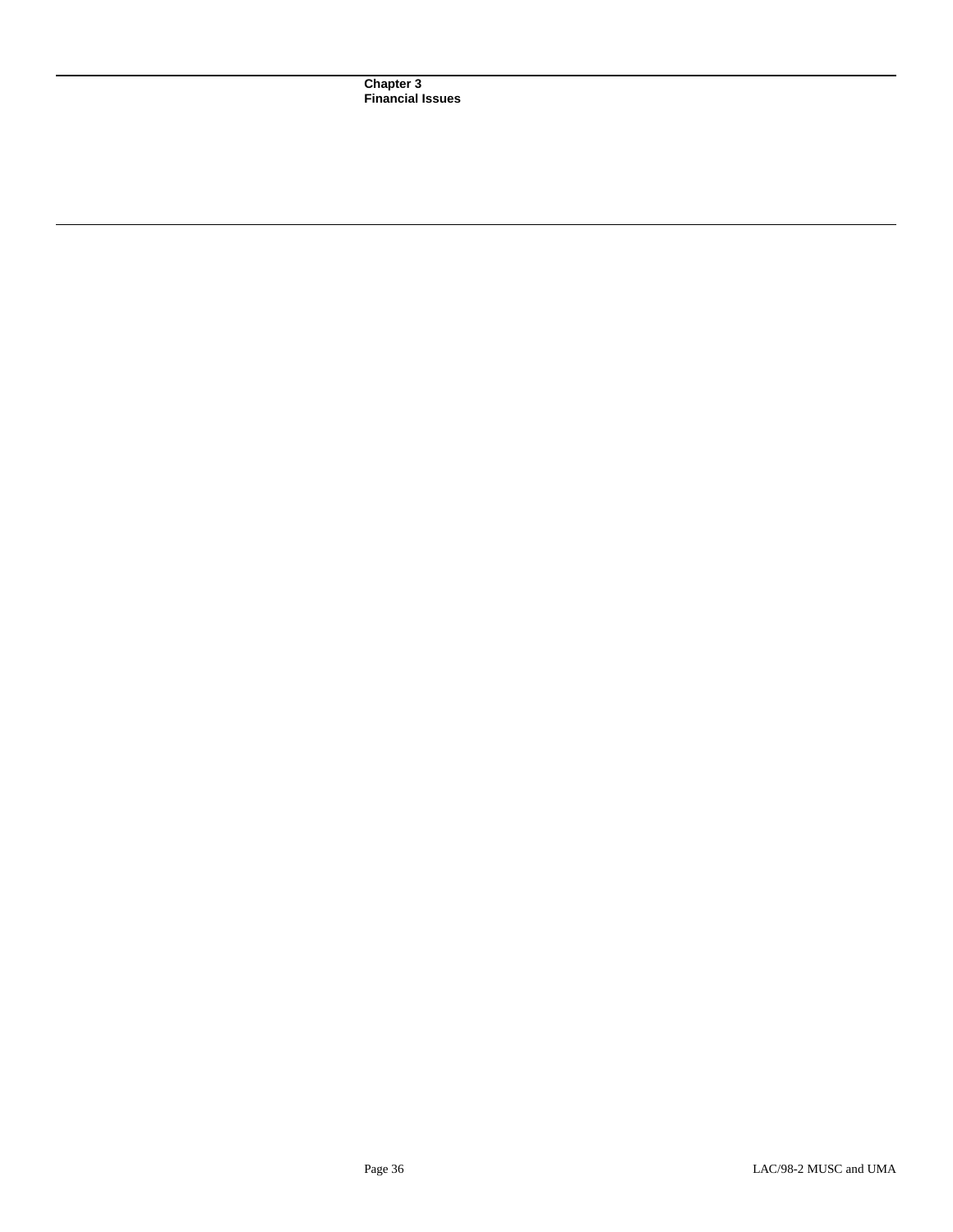# **Administrative Issues at MUSC**

| <b>Compensation</b><br><b>Issues</b>                         | Our audit requesters asked that we provide information concerning the<br>compensation structure for physicians employed by both MUSC and UMA, as<br>well as the supplements paid by UMA to MUSC's administrators. In this<br>section we provide an overview of the procedures for determining<br>compensation levels for MUSC College of Medicine faculty. Also discussed<br>are the following:                                                                                                                                                                                                                             |
|--------------------------------------------------------------|-----------------------------------------------------------------------------------------------------------------------------------------------------------------------------------------------------------------------------------------------------------------------------------------------------------------------------------------------------------------------------------------------------------------------------------------------------------------------------------------------------------------------------------------------------------------------------------------------------------------------------|
|                                                              | Methods used for setting faculty compensation by USC's School of<br>Medicine.<br>Benefits provided by UMA to MUSC faculty.<br>Supplements paid to MUSC administrators.<br>Reporting of salary supplements to the Budget and Control Board<br>$\bullet$<br>(B&CB).<br>Methods used by MUSC and UMA for withholding and matching payroll<br>taxes.                                                                                                                                                                                                                                                                            |
|                                                              | With one exception, we found that MUSC was in compliance with state<br>requirements and its own policies concerning compensation of employees.                                                                                                                                                                                                                                                                                                                                                                                                                                                                              |
| <b>Procedures for Setting</b><br><b>Faculty Compensation</b> | MUSC College of Medicine faculty teach, practice medicine, and conduct<br>research. Often, the teaching is done while they are seeing patients. For the<br>majority of MUSC faculty, compensation is composed of a state salary and<br>an incentive amount from UMA. Each faculty member signs an annual<br>employment contract showing MUSC salary and incentive amounts.<br>Although the contracts specify what percentage of the faculty member's<br>efforts will be devoted to MUSC for educational purposes and what<br>percentage will be dedicated to patient care, it is difficult to separate these<br>activities. |
|                                                              | Each faculty department (such as family medicine, pediatrics, and surgery)<br>has a departmental plan that specifies how faculty practice plan revenues are<br>allocated to faculty members. UMA, the corporation that provides MUSC's<br>faculty with group practice arrangements, developed an overall revenue<br>distribution plan which outlines what must be contained in each<br>departmental plan. According to UMA's revenue distribution plan, each<br>department shall provide for the "development and application of an<br>incentive system which recognizes clinical and academic productivity."               |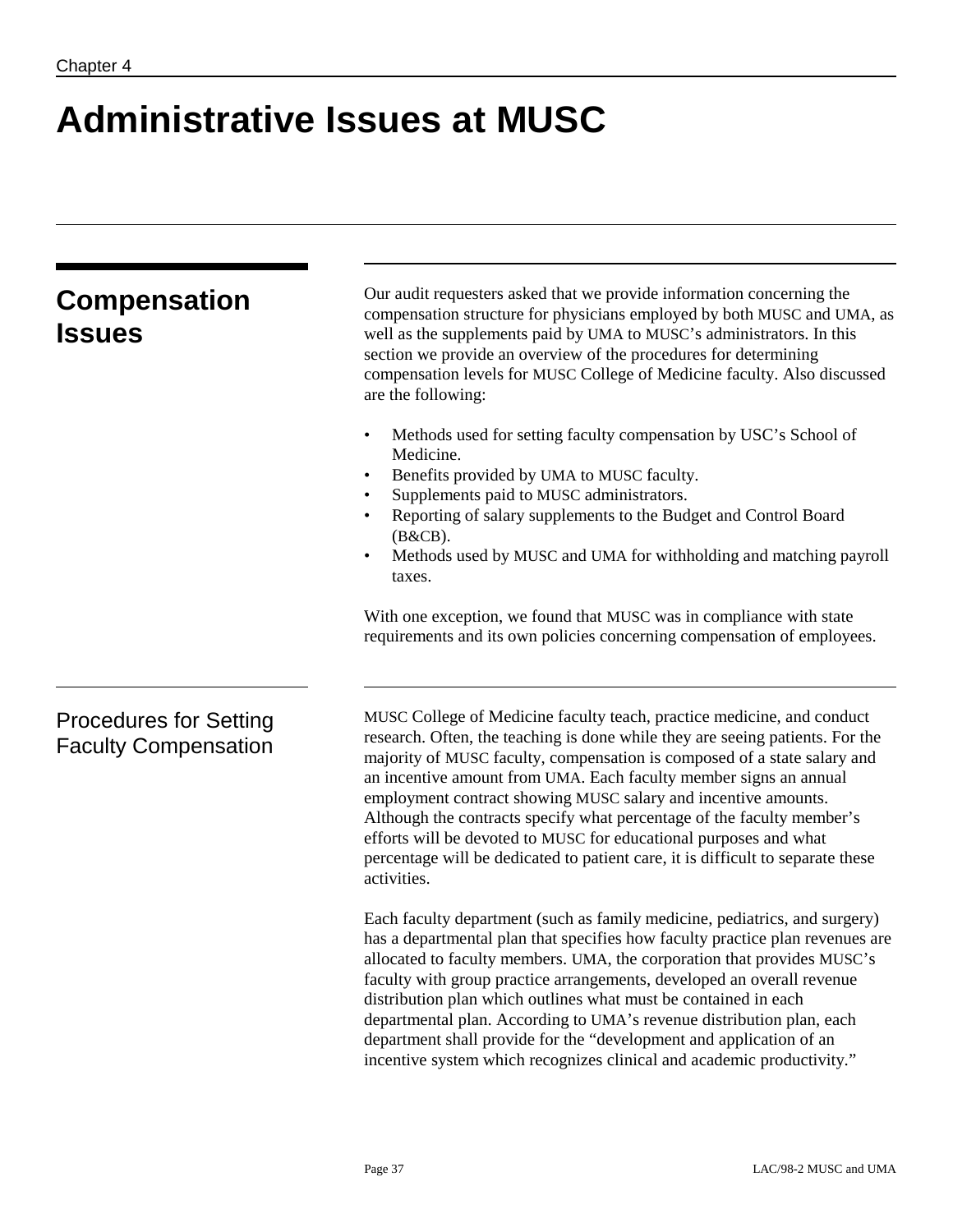We reviewed the plans for 18 departments and found that departments use a wide variety of systems to distribute revenues. Many departments use a point system to rate faculty members' performance on factors such as research grants awarded and books or articles published. Other departments separate funds into various pools that are divided among faculty, equally or based on productivity. Clearly, however, the intent of UMA is to have faculty salaries be determined according to productivity.

MUSC uses national norms to evaluate the compensation levels of medical school faculty. Each year the Association of American Medical Colleges (AAMC) publishes a national statistical summary of medical school faculty salaries showing salary ranges for each rank in each department. MUSC compares its faculty salaries to those of all medical schools (both public and private) and all regions of the United States. According to an MUSC official, they use these benchmarks in order to compete for faculty and grants on a national basis.

At MUSC, salaries generally range from \$30,000 for instructor-level appointments to more than \$600,000. The AAMC statistics provide relevant salary comparisons. For example, one MUSC professor who earns \$303,383 is not above the  $80<sup>th</sup>$  percentile nationally for his department and rank, while an associate professor in a different department who earns \$159,931 is above the 80<sup>th</sup> percentile. Faculty salaries within a department vary widely based on faculty rank or other factors such as productivity or administrative responsibilities.

It is MUSC's policy that faculty salaries should generally fall between the AAMC's  $20<sup>th</sup>$  and  $80<sup>th</sup>$  percentiles. For salaries outside of these parameters, the dean requires a written justification from the department chairman. For FY 96-97 we found that 104 (13.42%) faculty members' salaries were above the AAMC's  $80<sup>th</sup>$  percentile. Of these 104, 7 faculty members' salaries were set by the Veterans' Administration and MUSC had no control over the amounts. We reviewed the justifications for faculty and department chairmen and found them to be adequate. Many justifications cited faculty members' ability to generate research grants and significant patient care revenues.

MUSC faculty salaries generally range from \$30,000 to more than \$600,000.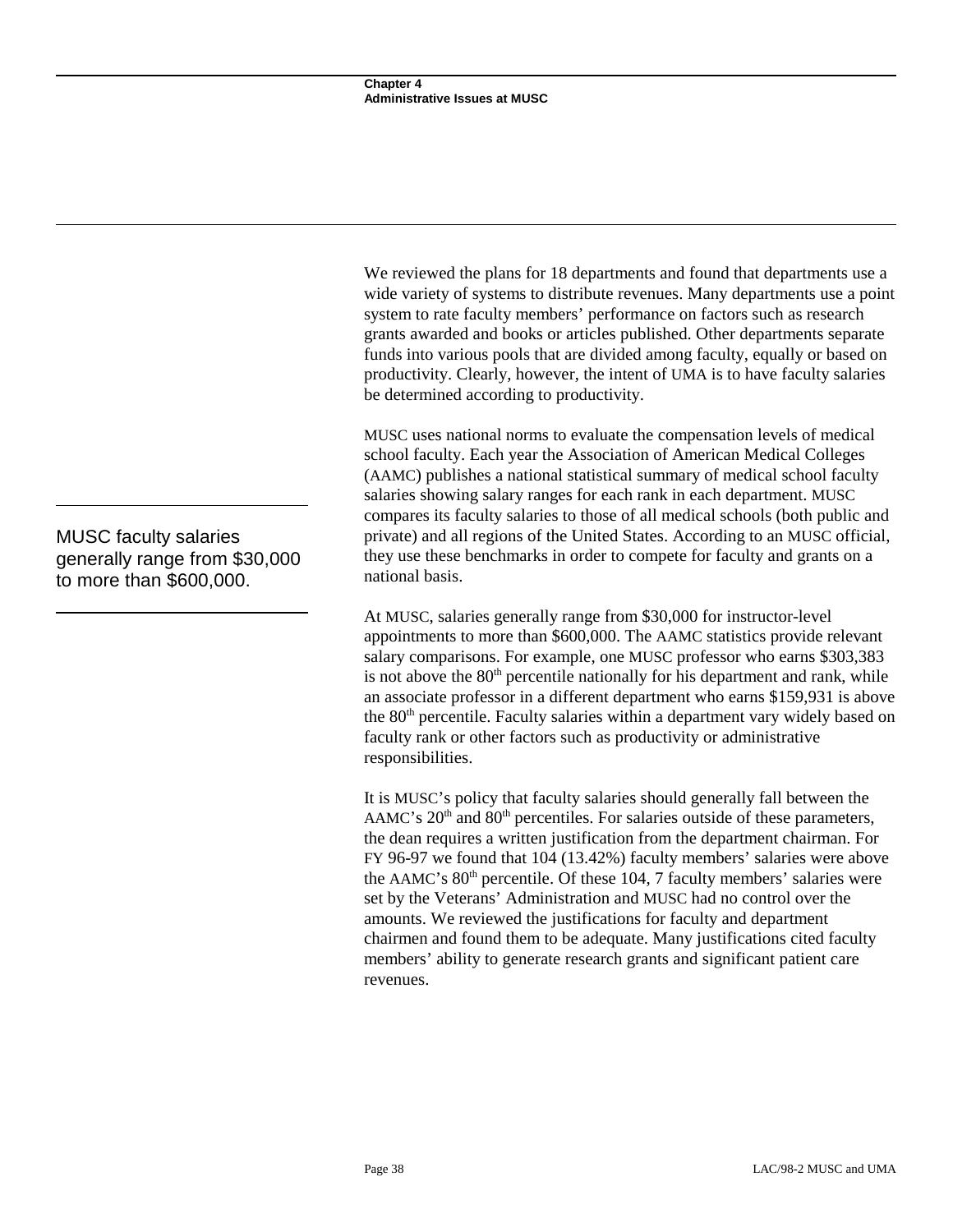| <b>Faculty Salary Approvals</b>                                                        | Section 59-101-195 of the South Carolina Code of Laws states:                                                                                                                                                                                                                                                                                                                                                                                                                                                                                                                                                                                                                                                                                                       |
|----------------------------------------------------------------------------------------|---------------------------------------------------------------------------------------------------------------------------------------------------------------------------------------------------------------------------------------------------------------------------------------------------------------------------------------------------------------------------------------------------------------------------------------------------------------------------------------------------------------------------------------------------------------------------------------------------------------------------------------------------------------------------------------------------------------------------------------------------------------------|
|                                                                                        | The maximum compensation of any physician or other employee of a<br>medical school of the State of South Carolina shall be approved in advance<br>annually by the President or the Board of Trustees of that medical school.<br>All compensation must be approved by someone other than the recipient<br>thereof.                                                                                                                                                                                                                                                                                                                                                                                                                                                   |
|                                                                                        | In order to comply with this law, the dean's staff prepares a report each year<br>for approval by the dean showing the total salary, by source, for each faculty<br>member. This report is prepared late in the year, and, according to the dean,<br>is presented to the president for his approval in late spring. Although<br>MUSC's procedures do not provide for the compensation of physicians to be<br>approved in advance as the law mandates, they appear to comply with the<br>spirit of this law.                                                                                                                                                                                                                                                         |
| University of South<br>Carolina School of<br><b>Medicine's Faculty</b><br>Compensation | As a comparison to MUSC, we interviewed officials at the USC School of<br>Medicine and reviewed relevant documentation concerning faculty<br>compensation. Both schools use similar methods. USC requires its faculty to<br>sign an annual compensation agreement which outlines both the member's<br>base salary provided by the university and the maximum allowed income<br>provided through the clinical faculty practice plan. Department chairmen are<br>responsible for developing policies for distributing the practice plan income.<br>USC also uses the AAMC's guidelines for evaluating faculty salaries.<br>However, USC uses the southern region salaries as a benchmark instead of<br>those averaged for all schools and all regions that MUSC uses. |
| <b>Benefits Provided by</b><br><b>UMA to MUSC Faculty</b>                              | It is common among medical universities that both the university and the<br>practice plan provide faculty benefits. MUSC faculty receive state benefits on<br>the state portion of their compensation and benefits from UMA on their<br>compensation from the practice plan. The benefits provided by UMA include<br>a retirement plan, disability insurance, and group life insurance. The UMA<br>benefits are based on UMA's portion of a faculty member's compensation.<br>UMA's total costs for these benefits for faculty are shown in Table 4.1.                                                                                                                                                                                                              |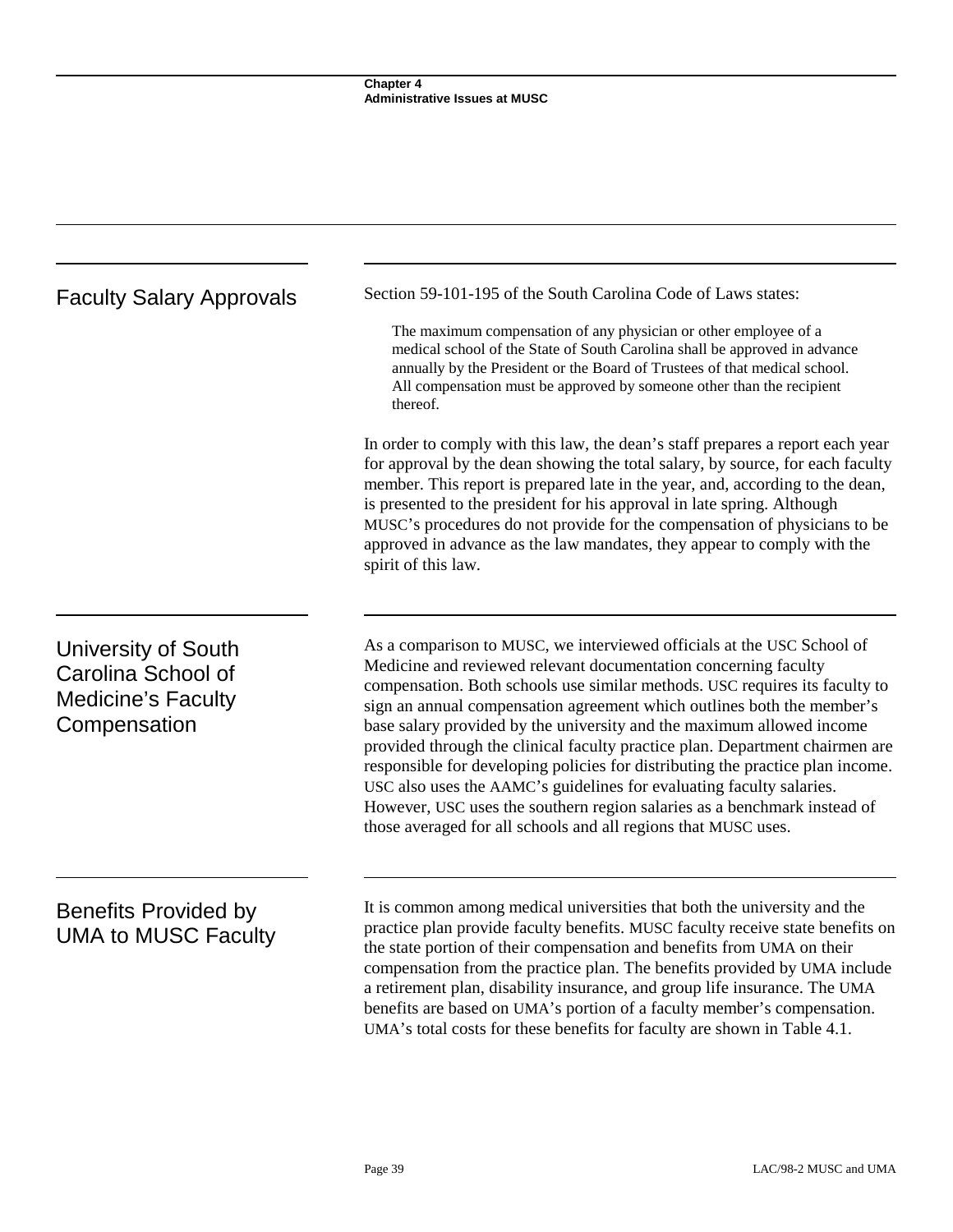| Table 4.1: UMA's Costs for<br><b>Faculty Benefits</b>    |              | <b>Benefit</b>                                                                                                                                                                                                                                                                                             | FY 96-97    | FY 97-98    |  |
|----------------------------------------------------------|--------------|------------------------------------------------------------------------------------------------------------------------------------------------------------------------------------------------------------------------------------------------------------------------------------------------------------|-------------|-------------|--|
|                                                          |              | Retirement                                                                                                                                                                                                                                                                                                 | \$4,375,230 | \$5,189,581 |  |
|                                                          |              | Disability Insurance                                                                                                                                                                                                                                                                                       | \$387,389   | \$551,003   |  |
|                                                          |              | Group Life Insurance                                                                                                                                                                                                                                                                                       | \$402,442   | \$377,875   |  |
|                                                          |              | <b>TOTAL</b>                                                                                                                                                                                                                                                                                               | \$5,165,061 | \$6,118,459 |  |
|                                                          | Source: UMA. |                                                                                                                                                                                                                                                                                                            |             |             |  |
|                                                          |              | Although the cost of an employee's benefits depends on the salary paid to a<br>particular employee, "benefit rates" were calculated by UMA. The benefit<br>rates for FY 96-97 and FY 97-98 were 17.16% and 18.57%, respectively.                                                                           |             |             |  |
| <b>Salary Supplements Paid</b><br>to MUSC Administrators |              | Our audit requesters asked us to identify salary supplements paid by UMA to<br>MUSC administrators who are not part of the faculty practice plan. We<br>identified 19 MUSC administrators who received a salary supplement from<br>UMA for FY 96-97 and/or FY 97-98. According to an attorney representing |             |             |  |

UMA, these supplements provide a method of compensating administrative staff members for additional work and expertise given to UMA as a support organization of MUSC. In addition, several of these administrators hold positions on UMA's governing board. The position titles and supplement

amounts for these employees are shown in Table 4.2.

Page 40 LAC/98-2 MUSC and UMA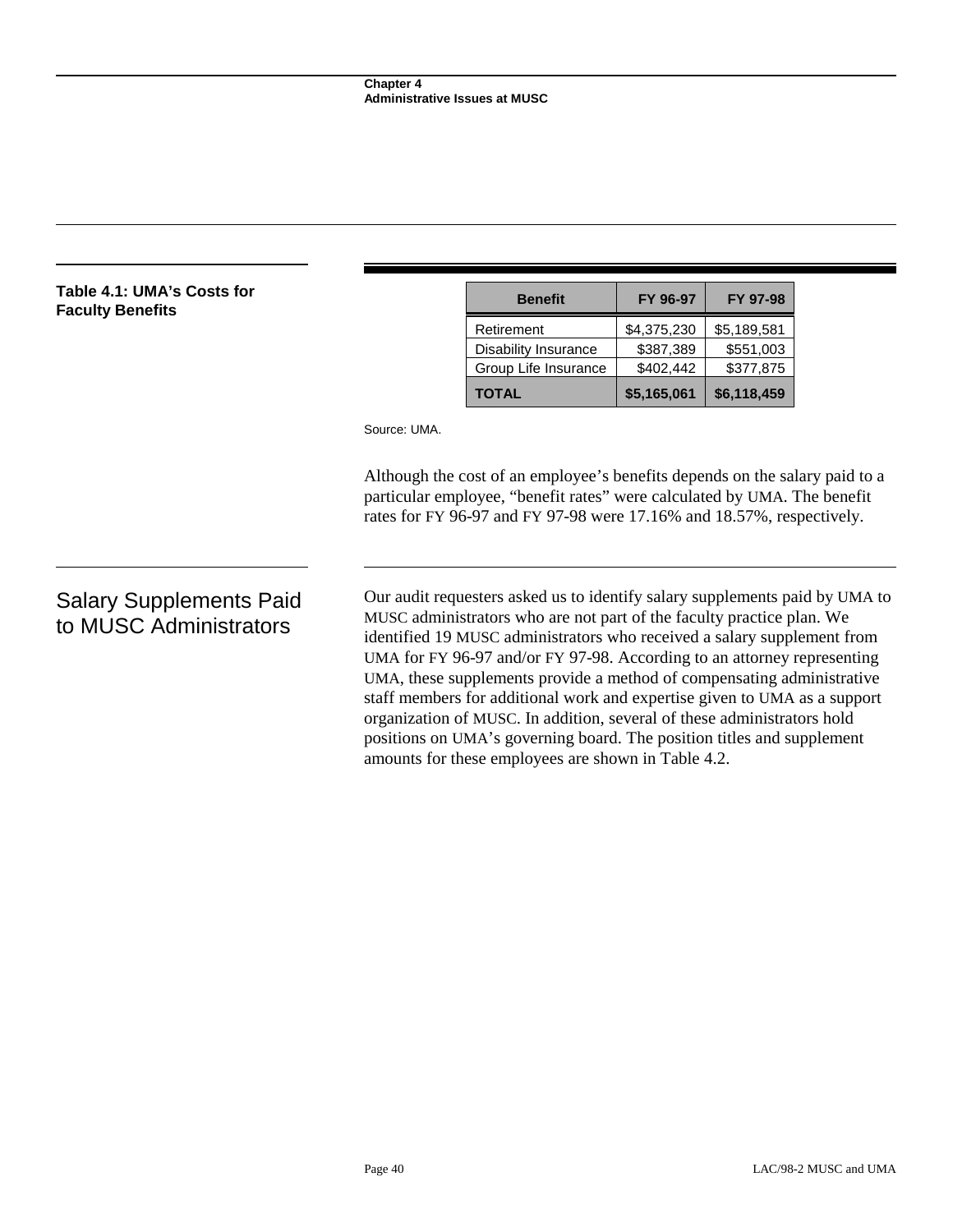### **Table 4.2: Salary Supplements Paid to MUSC Administrators**

|                                                                                          | <b>Supplement for</b>                  |                             |  |
|------------------------------------------------------------------------------------------|----------------------------------------|-----------------------------|--|
| <b>Job Title</b>                                                                         | FY 96-97                               | FY 97-98                    |  |
| President                                                                                | \$140,076                              | \$140,893                   |  |
| <b>Executive Assistant to the President</b>                                              | \$29,904                               | \$35,696                    |  |
| VP of Academic Affairs and Provost                                                       | \$112,254                              | \$119,746                   |  |
| VP for Finance and Administration                                                        | \$28,719                               | \$31,155                    |  |
| Interim VP for Clinical Operations and CEO -<br><b>Medical Center</b>                    | \$30,328                               | \$30,466                    |  |
| VP for Clinical Operations and CEO - Medical<br>Center                                   | \$51,038                               | Not employed<br>in FY 97-98 |  |
| VP, Frederick Research Center                                                            | \$13,526                               | \$13,656                    |  |
| Executive Director, MUSC Foundation for<br><b>Research Development</b>                   | Not employed<br>in FY 96-97            | \$125,631                   |  |
| Dean, College of Medicine                                                                | \$169,818                              | \$166,386                   |  |
| Dean, College of Graduate Studies                                                        | \$52,206                               | \$57,863                    |  |
| Dean and Professor, College of Pharmacy                                                  | \$14,710                               | \$14,742                    |  |
| Professor, Department of Medicine                                                        | \$117,955                              | \$118,082                   |  |
| Instructor, Department of Psychiatry                                                     | \$10,254                               | \$965                       |  |
| Administrator, Children's Health Care Systems                                            | Not in this<br>position in<br>FY 96-97 | \$1,571                     |  |
| Associate Dean for Operations, College of<br>Medicine                                    | \$11,938                               | \$13,450                    |  |
| Manager, Adult CV Diagnostic Services - Heart<br>Center / Business Manager               | \$36,058                               | \$36,038                    |  |
| Department Administrator / Business Manager<br>III / Assistant Chairman, Family Medicine | \$19,963                               | \$16,430                    |  |
| Business Manager II, Cell Biology and Anatomy                                            | \$7,000                                | \$7,000                     |  |
| Business Manager, Radiology                                                              | \$25,271                               | \$33,241                    |  |
| <b>TOTAL</b>                                                                             | \$871,018                              | \$963,011                   |  |

Source: MUSC.

State law governing the payment of salary supplements to state employees is unclear. Section 72.29 of the FY 98-99 appropriations act and similar provisions in previous acts state that:

. . . salaries paid to officers and employees of the State, including its several boards, commissions, and institutions shall be in full for all services rendered, and no perquisites of office or of employment shall be allowed in addition thereto . . . .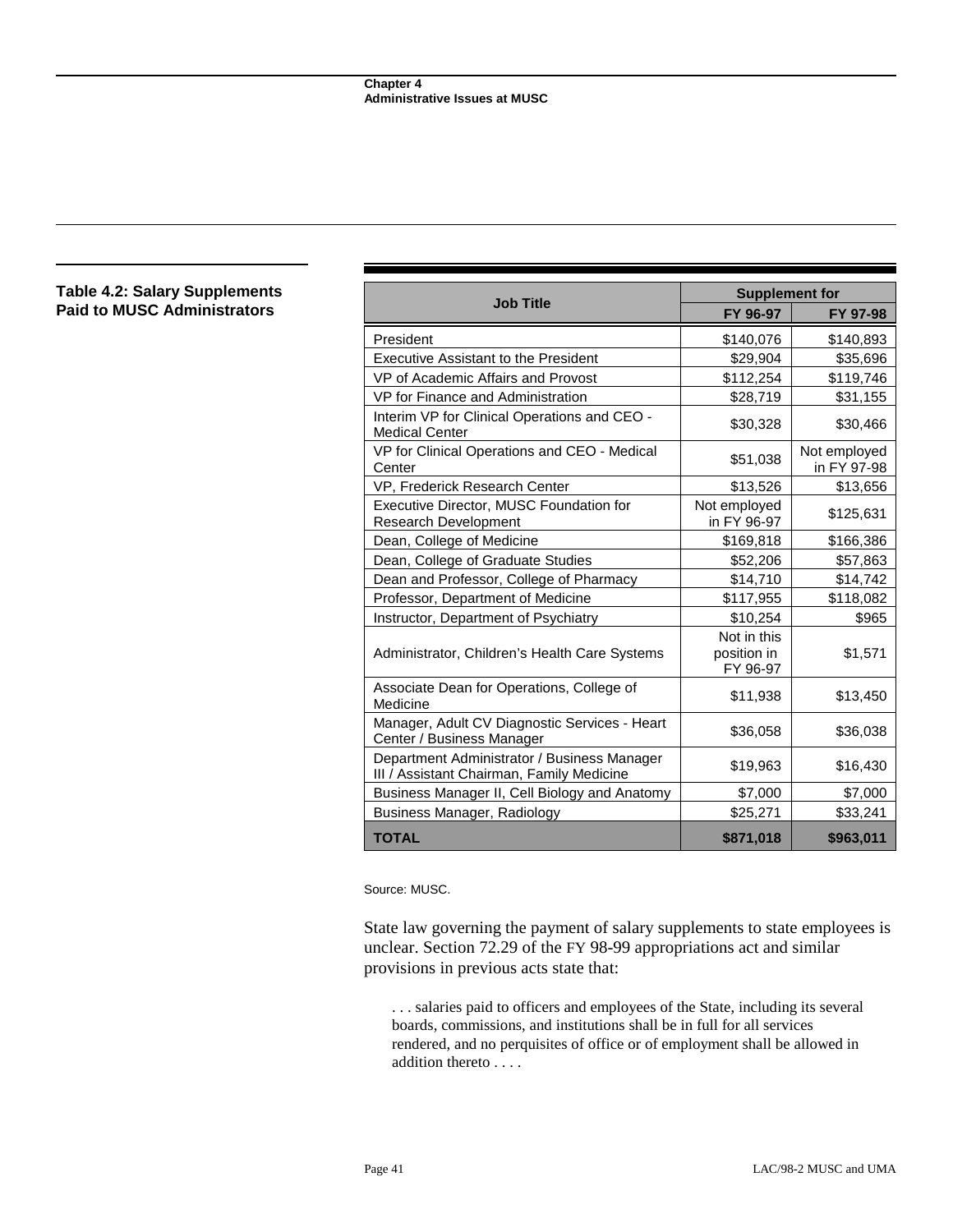|                                                  | Although this proviso appears to prohibit the payment of salary supplements,<br>another proviso with more specific language requires that supplements,<br>including those from faculty practice plans, be reported. Section 63C.3 of the<br>FY 98-99 appropriations act requires that supplements be reported.<br>According to a B&CB office of human resources official, the more specific<br>language in the proviso that requires the reporting of supplements, in effect,<br>gives the General Assembly's approval of such supplements.                                                                                                                                                            |
|--------------------------------------------------|--------------------------------------------------------------------------------------------------------------------------------------------------------------------------------------------------------------------------------------------------------------------------------------------------------------------------------------------------------------------------------------------------------------------------------------------------------------------------------------------------------------------------------------------------------------------------------------------------------------------------------------------------------------------------------------------------------|
| <b>Reporting of Salary</b><br><b>Supplements</b> | Only half of MUSC employees have reported their salary supplements as<br>required by law. Proviso 17C.3 of the FY 96-97 appropriations act and<br>similar provisions in previous acts require state employees to report any<br>supplemental salaries, including compensation received from faculty<br>practice plans, to the Budget and Control Board. We obtained a B&CB report<br>of all supplements reported by MUSC employees from July 1, 1996, through<br>October 10, 1998. We compared this listing to an MUSC report listing<br>employees who received a salary supplement from UMA for FY 96-97. We<br>found that only 294 of 582 (51%) employees reported the UMA supplement<br>as required. |
|                                                  | The General Assembly has changed the reporting provision in section 63C.3<br>of the FY 98-99 appropriations act. Now the employing agency rather than<br>each employee will be responsible for reporting salary supplements. Reports<br>of supplements will now be due from MUSC before August 31 of each year<br>for salary supplements received during the preceding fiscal year.                                                                                                                                                                                                                                                                                                                    |
| <b>Recommendation</b>                            | As mandated by section 63C.3 of the FY 98-99 appropriations act, MUSC<br>should ensure that appropriate procedures are in place to properly report<br>salary supplements to the Budget and Control Board for all affected<br>employees before August 31, 1999.                                                                                                                                                                                                                                                                                                                                                                                                                                         |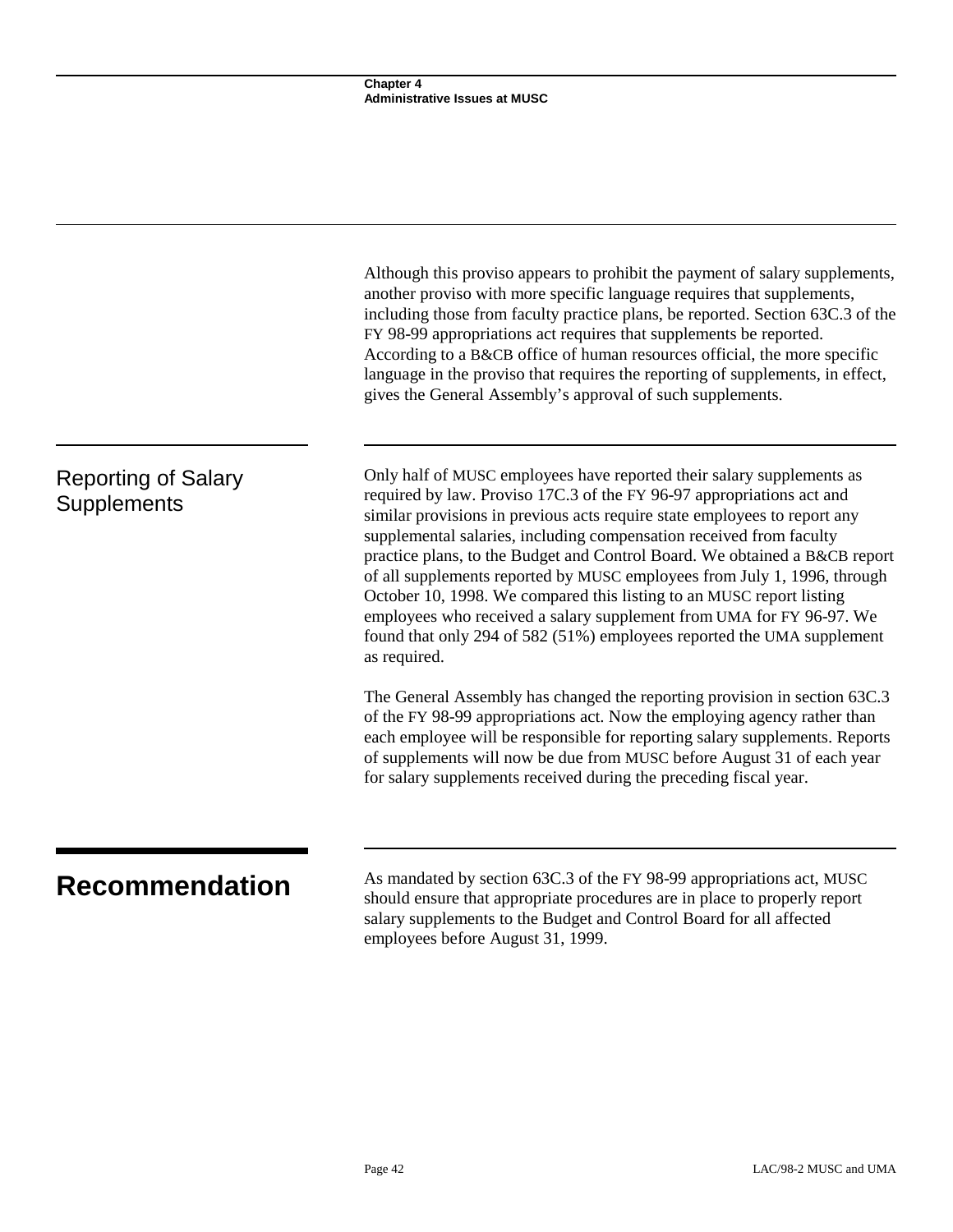| <b>Vice President</b><br>Compensated While on<br>Leave | One MUSC administrator receiving a salary supplement was granted a leave<br>of absence from his duties at MUSC in 1995 but continues to retain his<br>appointments as a full professor and a vice president. In 1998, MUSC<br>changed his title from vice president for research development to vice<br>president, Frederick Research Center, to more appropriately reflect his<br>position. In addition, he continues to receive his MUSC salary and UMA<br>salary supplement totaling over \$125,000, as well as most benefits offered<br>by both organizations.                                                                                                                                                                                                                                                          |
|--------------------------------------------------------|-----------------------------------------------------------------------------------------------------------------------------------------------------------------------------------------------------------------------------------------------------------------------------------------------------------------------------------------------------------------------------------------------------------------------------------------------------------------------------------------------------------------------------------------------------------------------------------------------------------------------------------------------------------------------------------------------------------------------------------------------------------------------------------------------------------------------------|
|                                                        | This individual is currently employed by a global technology company now<br>operating the Frederick Cancer Research and Development Center (FCRDC)<br>in Maryland. His contractual duties for MUSC include seeking opportunities<br>for collaboration by MUSC with other research universities and centers,<br>providing guidance in strategic planning, assisting in establishing and<br>conducting seminars, and encouraging potential sources of grants and<br>funding for MUSC. However, he cannot use any information obtained as a<br>result of his position at FCRDC to benefit MUSC during competition for<br>federal grants or contracts.                                                                                                                                                                          |
| <b>Payroll Tax Subsidy</b>                             | Our audit request asked us to "ascertain whether MUSC subsidized UMA in<br>the area of payroll taxes." We found that MUSC did subsidize UMA by<br>paying most of the payroll taxes for faculty from 1992 through 1996.<br>However, this situation has been corrected since January 1997.<br>The payroll tax issue relates to a common paymaster system used by MUSC<br>and UMA for the payment of social security or "FICA" (Federal Insurance<br>Contribution Act) taxes. FICA taxes are withheld and paid by employees on<br>wages received up to a wage limit (\$68,400 for 1998) and are matched dollar<br>for dollar by the employer. A common paymaster system helps related<br>organizations avoid multiple payments of FICA taxes for commonly<br>employed workers. If MUSC and UMA did not have a common paymaster |
|                                                        | system, each would have to pay FICA taxes on the first \$68,400 of their<br>portion of a faculty member's salary. With this system, FICA taxes are only<br>paid once. MUSC and UMA have used a common paymaster system since<br>1992.                                                                                                                                                                                                                                                                                                                                                                                                                                                                                                                                                                                       |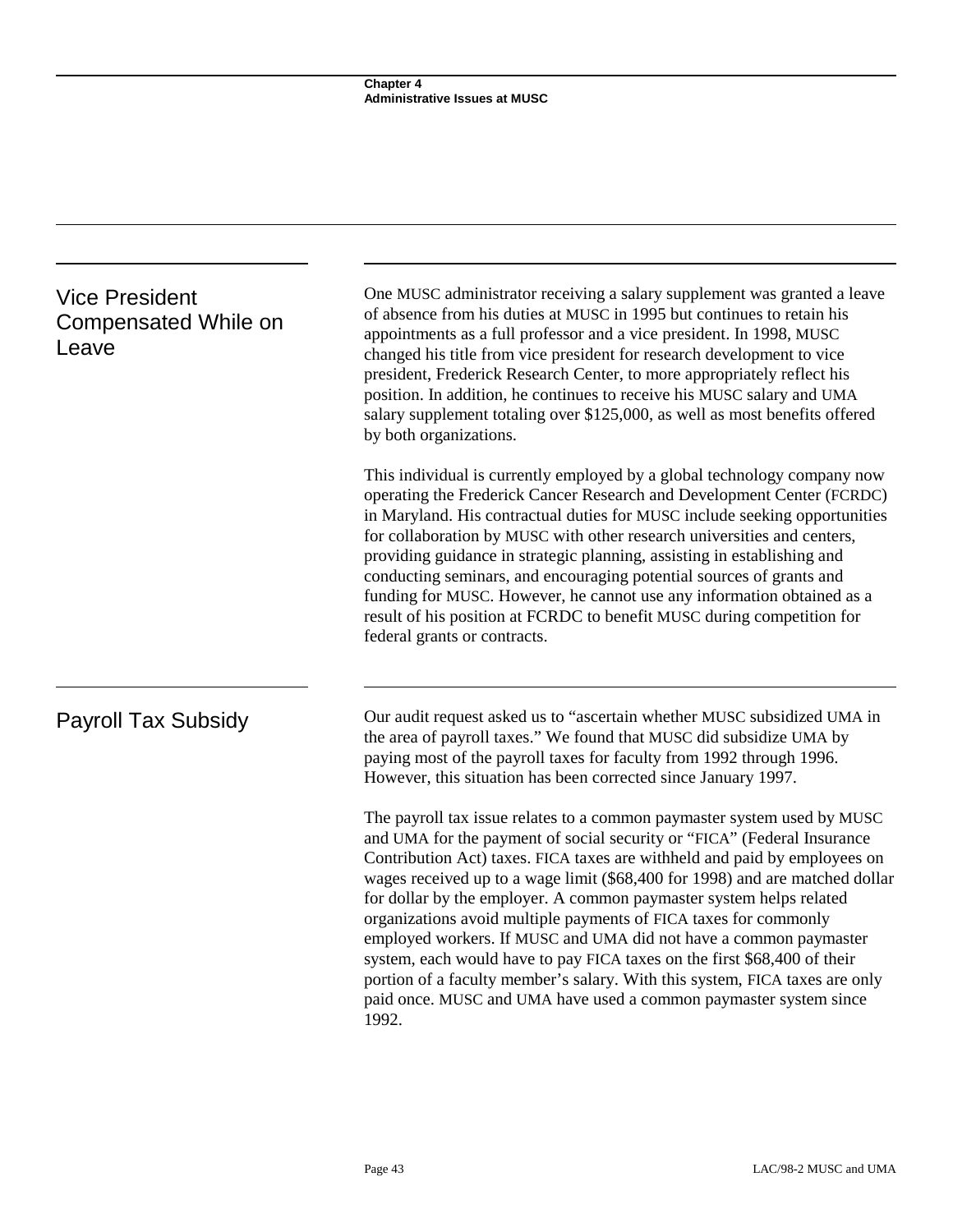Prior to January 1997, MUSC paid the entire employer's FICA match for all concurrent employees whose MUSC salaries were above the FICA wage limit. If an employee's MUSC salary was less than the wage limit, then UMA would withhold and match the appropriate amount on UMA's portion of the salary. However, in January 1997, MUSC and UMA changed the system for withholding and matching of FICA taxes in order to ensure that each organization pays its appropriate share of FICA taxes. Each organization now withholds and matches FICA taxes on wages as they are paid until the employee's total compensation reaches the wage limit. Therefore, MUSC no longer subsidizes the wages paid by UMA.

The amount of subsidy MUSC provided to UMA by paying its share of FICA taxes from 1992 through 1996 cannot be easily determined. We noted that payroll tax expense for UMA increased for 1997, the year the system was corrected, as shown in Table 4.3.

| <b>Tax Expense</b> | Amount      |
|--------------------|-------------|
| 1996 Payroll Taxes | \$1,045,636 |
| 1997 Payroll Taxes | \$1,761,715 |
| Increase           | \$716,079   |

Source: UMA.

However, it would probably not be valid to estimate the total MUSC subsidy at \$3,580,395 (5 years at \$716,079 per year). Other factors such as compensation levels, employee turnover, and the level of the FICA wage limit would also affect these figures. The procedures used by MUSC and UMA since January 1997 to administer the common paymaster system appear appropriate.

### **Table 4.3: UMA Payroll Tax Expense for 1996 and 1997**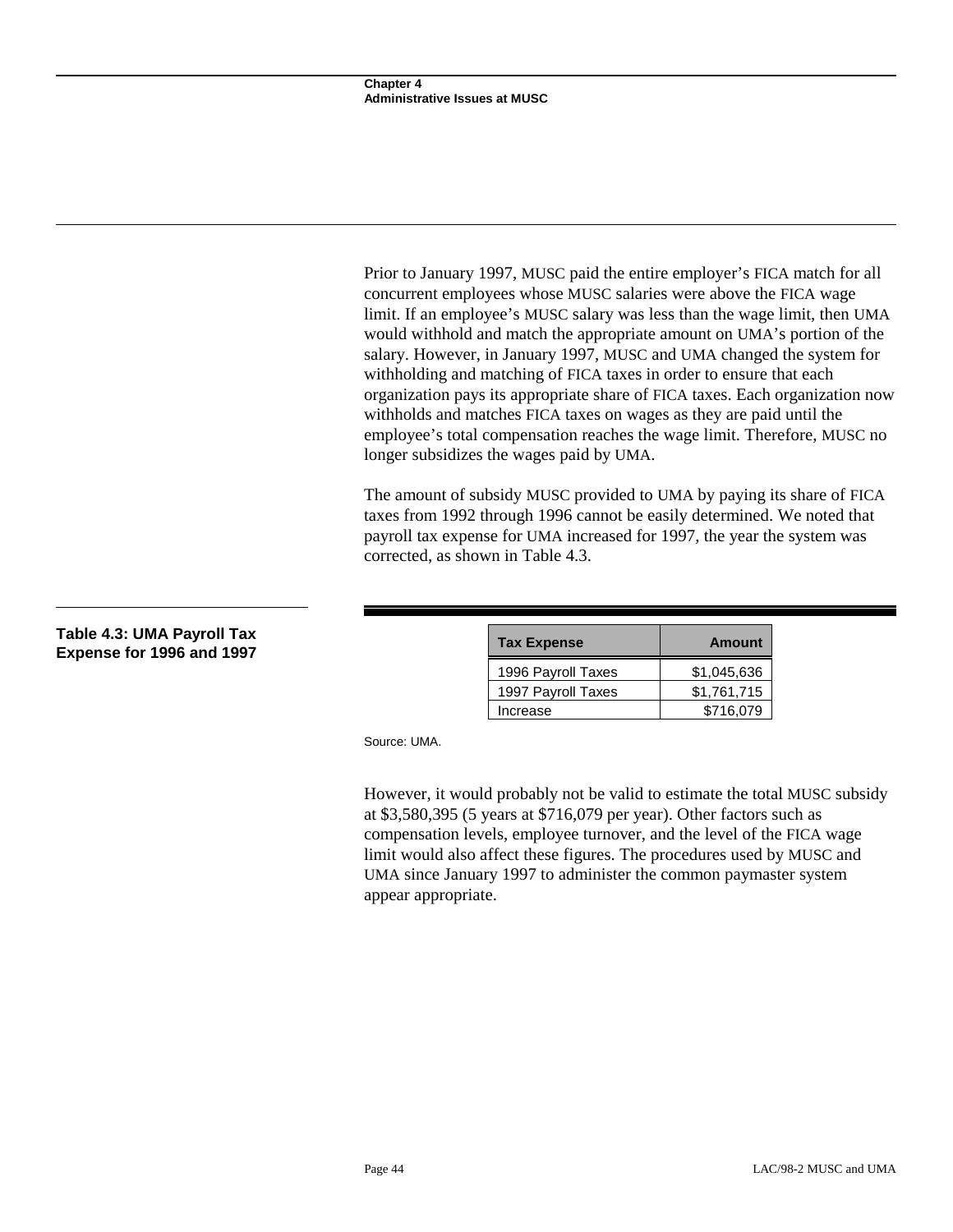| <b>Airplane</b><br><b>Operations</b>    | MUSC owns one aircraft (MedAir), a King Air C90-1 purchased in 1983 for<br>\$1.035 million, that can accommodate up to seven passengers. This plane<br>was originally acquired to provide transportation to outreach clinics, and is<br>currently used for that purpose and MUSC administrative travel. We did not<br>include MUSC's Meducare air ambulance service in our review.                                                                                                                                                                                                          |                    |  |  |  |  |
|-----------------------------------------|---------------------------------------------------------------------------------------------------------------------------------------------------------------------------------------------------------------------------------------------------------------------------------------------------------------------------------------------------------------------------------------------------------------------------------------------------------------------------------------------------------------------------------------------------------------------------------------------|--------------------|--|--|--|--|
|                                         | In December 1998, MUSC completed an internal audit of MedAir operations<br>for FY 96-97. We reviewed this audit and all MedAir flight records for<br>FY 97-98. We did not find improper use of MedAir. However, we noted that<br>MedAir is expensive for MUSC to operate and recommend that the university<br>consider using less expensive alternatives to meet its transportation needs.                                                                                                                                                                                                  |                    |  |  |  |  |
| Use of MedAir                           | We found that most of MedAir's flights during FY 97-98 were associated<br>with the university's outreach clinics, where MUSC physicians met with<br>patients for follow-up or specialized care that, according to an MUSC<br>official, might not otherwise be available in their area. MUSC administrators<br>also regularly used the airplane to attend meetings and other events<br>throughout the state. MedAir passengers who were not MUSC employees<br>included the president's wife and UMA officials. A summary of some of the<br>non-clinical MedAir travel is shown in Table 4.4. |                    |  |  |  |  |
|                                         |                                                                                                                                                                                                                                                                                                                                                                                                                                                                                                                                                                                             |                    |  |  |  |  |
| <b>Table 4.4: MedAir Administrative</b> | <b>Passenger</b>                                                                                                                                                                                                                                                                                                                                                                                                                                                                                                                                                                            | <b>Times Flown</b> |  |  |  |  |
| <b>Travel, FY 97-98</b>                 | <b>MUSC's President</b>                                                                                                                                                                                                                                                                                                                                                                                                                                                                                                                                                                     | 27                 |  |  |  |  |
|                                         | Wife of MUSC's President                                                                                                                                                                                                                                                                                                                                                                                                                                                                                                                                                                    | 4                  |  |  |  |  |
|                                         | Dean of MUSC's College of Medicine                                                                                                                                                                                                                                                                                                                                                                                                                                                                                                                                                          | 15                 |  |  |  |  |
|                                         | Members of MUSC's Board of Trustees (6)<br><b>UMA's Chief Executive Officer</b>                                                                                                                                                                                                                                                                                                                                                                                                                                                                                                             | $26*$<br>10        |  |  |  |  |

Source: MUSC.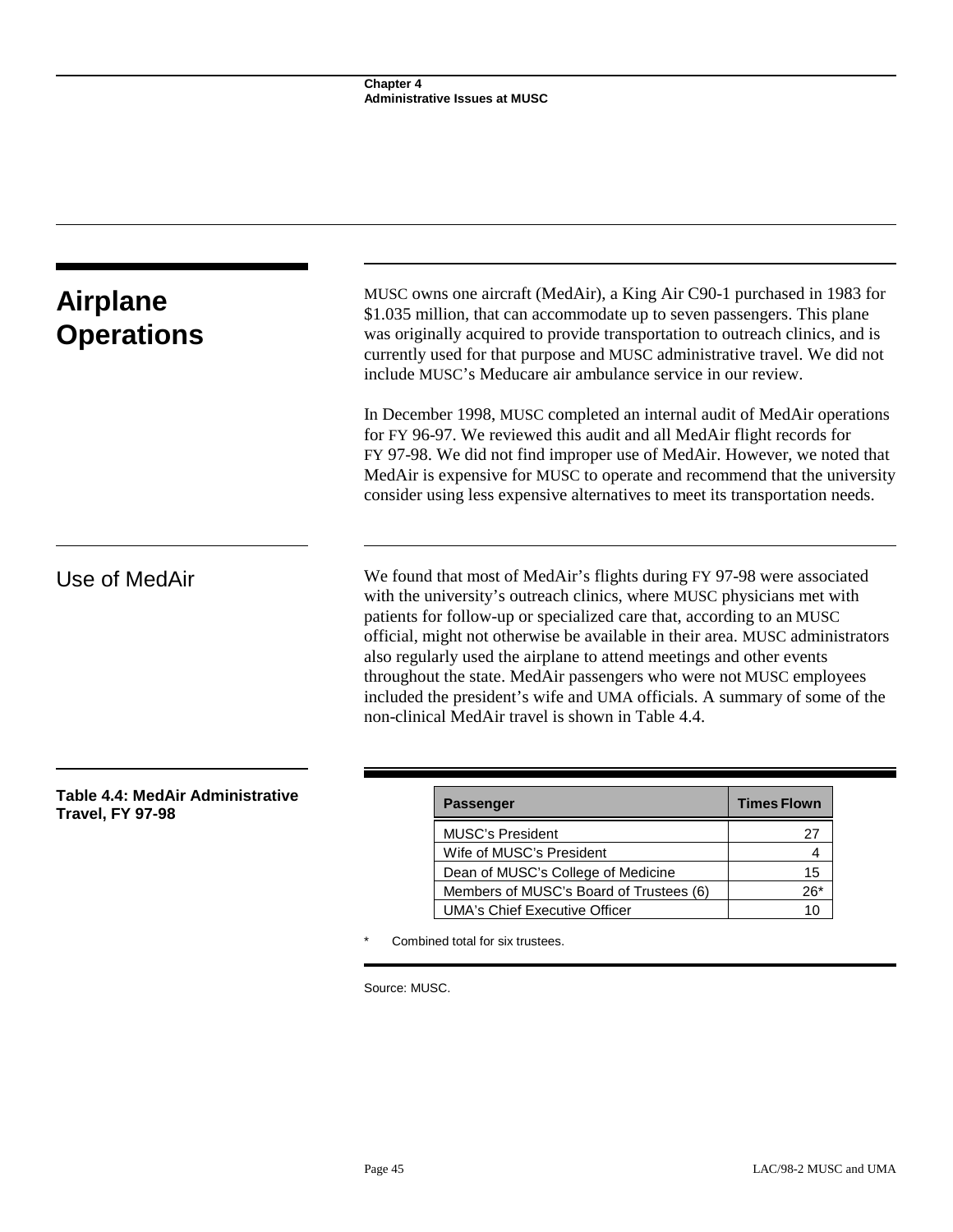MedAir passengers are required to sign a statement verifying that their travel is official business for the State of South Carolina and to provide the purpose of their trips. Records indicated that administrative travel was primarily for meetings, fund raising, and recruiting students. Although some records were vague (with the stated purpose simply listed as "meeting"), we did not find evidence of travel that was inappropriate.

As discussed on page 7, it is not clear whether UMA should be considered as acting for the state. When UMA's CEO flew on MedAir, UMA reimbursed MUSC for the cost of his flights. We could not determine from the stated purpose of his trips that he was flying for the state's (MUSC's) business. If UMA is not acting for the state, it would be inappropriate for UMA officials to fly on MedAir.

MUSC's internal audit of MedAir estimated that the total cost of operating MedAir averaged \$322,644 per year between FY 91-92 and FY 96-97. MUSC internally bills the departments of MedAir passengers for some of the operating costs. The internal audit noted that these reimbursements are insufficient, because such basic costs as the pilots' salaries, depreciation of the aircraft, and major maintenance were not being recovered through the fees charged to the passengers. The audit report indicated that MUSC was not recouping an average of more than \$125,000 per year. According to MUSC's controller, the operating costs of MedAir are subsidized with MUSC general administration and medical center funds. In our review of MedAir operations for FY 97-98, we estimated that MUSC did not recoup more than \$214,000 of its overall costs of \$361,359.

We noted that even the subsidized bills can be costly compared to alternative means of transportation. For example, in August 1997, a member of MUSC's board of trustees was flown from Florence to Charleston to attend a board meeting at a cost of \$680 for only 90 miles.

Because the use of MedAir is so costly, the university should reassess the costs and benefits of owning and operating its own aircraft. MUSC could obtain bids on the costs of chartering planes for the regularly scheduled clinical travel. Administrative travel needs could often be met with commercial flights or auto travel that would be less costly. In addition, selling the aircraft would provide MUSC with significant revenues.

## Costs of MedAir **Operations**

MUSC should reassess the costs and benefits of owning its own aircraft.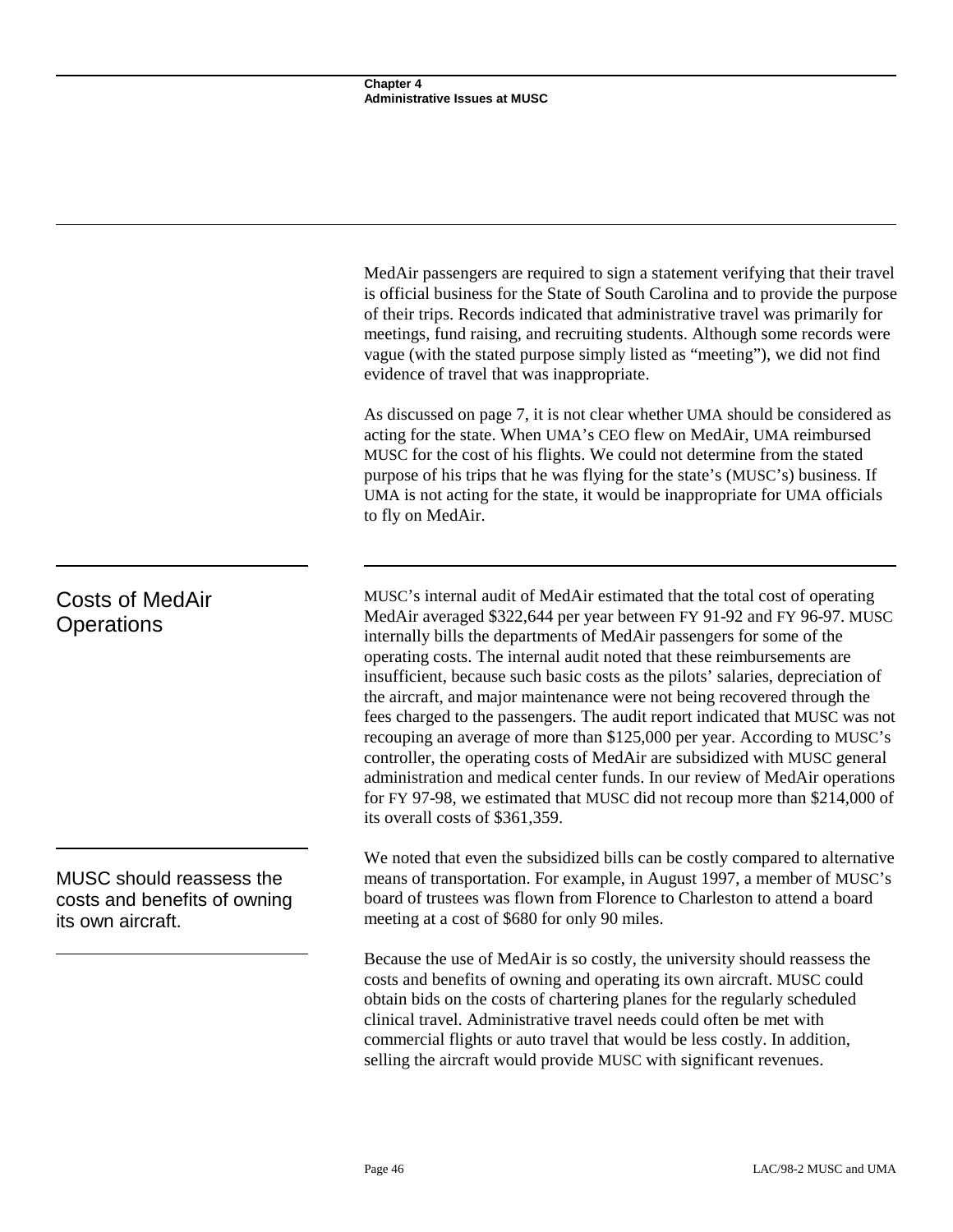|                                                        | MUSC could potentially reduce costs if they decide to continue operating<br>MedAir. Alternative staffing options could be considered. MedAir flights are<br>almost always made with one pilot, although MUSC currently employs two<br>full-time pilots who have administrative support. The plane was only used<br>for a total of 209 days in FY 97-98. MUSC could also modify current<br>passenger rates to allow for the recovery of all costs, including related<br>salaries, aircraft depreciation, and major maintenance. Management could<br>better evaluate the cost-effectiveness of the operation if all the costs were<br>considered and equitably distributed.                                                                                                                                                               |  |  |  |
|--------------------------------------------------------|-----------------------------------------------------------------------------------------------------------------------------------------------------------------------------------------------------------------------------------------------------------------------------------------------------------------------------------------------------------------------------------------------------------------------------------------------------------------------------------------------------------------------------------------------------------------------------------------------------------------------------------------------------------------------------------------------------------------------------------------------------------------------------------------------------------------------------------------|--|--|--|
| <b>Policies and Procedures</b><br><b>Need Revision</b> | The internal audit review of MedAir operations found that current MedAir<br>policies and procedures had not been properly approved or distributed to<br>personnel involved with or using the aircraft. The charges billed to<br>passengers often did not follow the rates described in MUSC's written<br>guidelines. Upon further review, we discovered that MedAir's chief pilot<br>regularly bills passengers for "dead head" (empty) and charter flights<br>according to a procedure that is not in the written policy. We also observed<br>that MedAir's policies do not provide for non-MUSC personnel to use the<br>aircraft, even though UMA staff, the president's and board members' wives,<br>and representatives of The Citadel and the College of Charleston have been<br>passengers on MedAir flights during recent years. |  |  |  |

- **Recommendations** 8. MUSC should reconsider the costs and benefits of owning and operating its own aircraft. If the university continues to operate MedAir, administrators should ensure that the total operating costs are accounted for and equitably distributed among those using the plane.
	- 9. MUSC should revise its MedAir policies and procedures to ensure they accurately reflect authorized usage and billing procedures.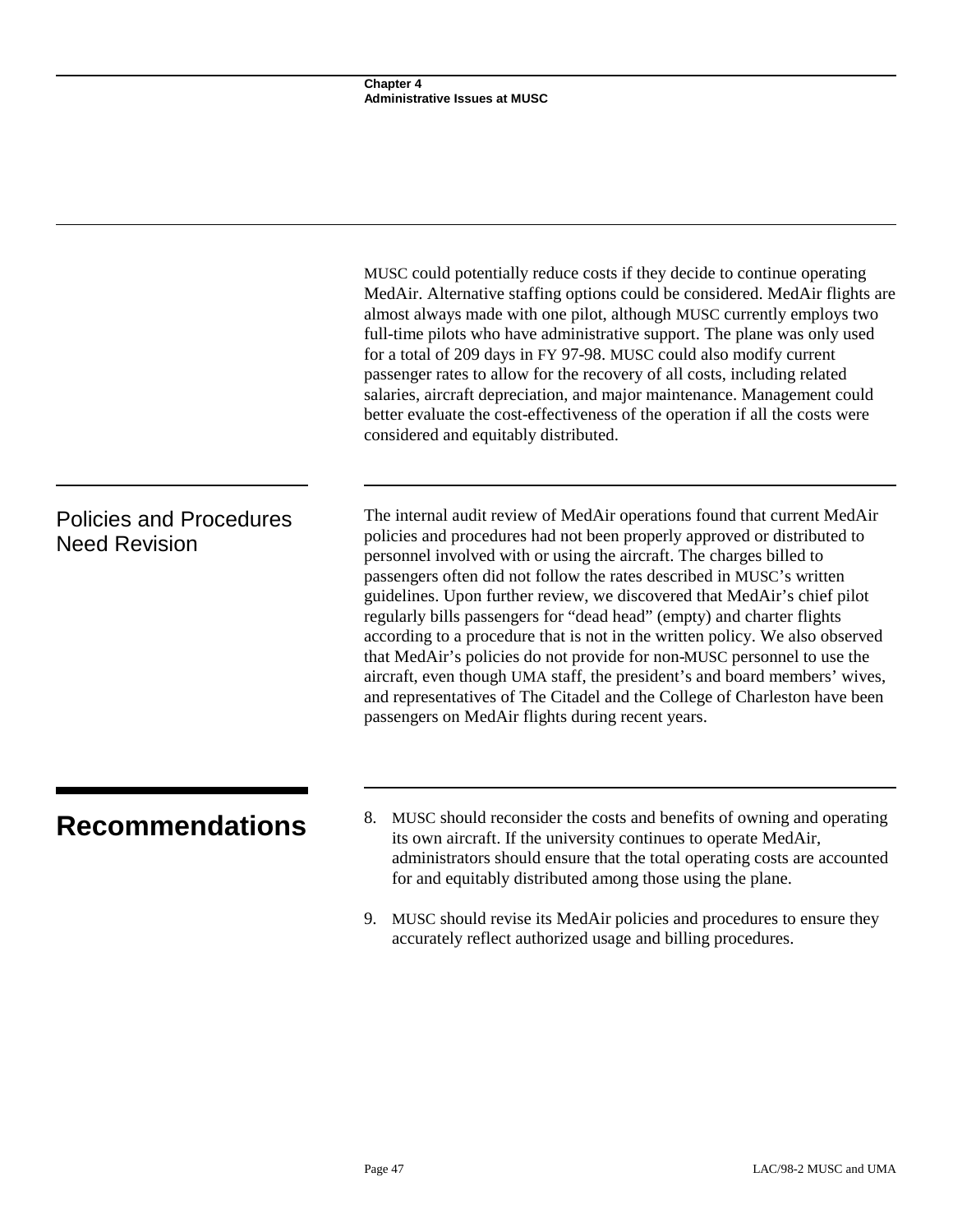| <b>Employee</b>  | MUSC offers discounts on hospital services provided to all state employees.<br>We reviewed the use and cost of these discounts and found:                                                                                                                                                                                                                                                                                                                                                                                                                                                                                          |
|------------------|------------------------------------------------------------------------------------------------------------------------------------------------------------------------------------------------------------------------------------------------------------------------------------------------------------------------------------------------------------------------------------------------------------------------------------------------------------------------------------------------------------------------------------------------------------------------------------------------------------------------------------|
| <b>Discounts</b> | The discounts that MUSC offers to all state employees are used primarily<br>❏<br>by employees who reside in the Charleston area.                                                                                                                                                                                                                                                                                                                                                                                                                                                                                                   |
|                  | MUSC needs to improve controls to ensure that members of the General<br>$\Box$<br>Assembly do not receive discounts that are prohibited by law.                                                                                                                                                                                                                                                                                                                                                                                                                                                                                    |
|                  | Section 72.30 of the FY 98-99 appropriations act and similar provisos in<br>previous appropriations acts state that MUSC "shall provide hospital services<br>to state employees and officials of state government at a rate not to exceed<br>the payment rates to hospitals provided by the employee's insurance<br>program(s)." MUSC has interpreted this proviso to mean that state employees<br>should receive MUSC hospital services for the amount that insurance will<br>pay for authorized services. Therefore, state employees do not have to pay<br>co-payments or deductibles for hospitalizations at MUSC. <sup>1</sup> |
|                  | MUSC provides the same discount for hospital services to other groups in<br>addition to state employees. These include:                                                                                                                                                                                                                                                                                                                                                                                                                                                                                                            |
|                  | UMA employees.<br>Charleston Memorial Hospital employees.<br>$\bullet$<br>MUSC students.<br>$\bullet$<br>Retired state employees and UMA employees.<br>Dependents of eligible groups.                                                                                                                                                                                                                                                                                                                                                                                                                                              |
|                  | In addition, UMA gives discounts on physician services to all of the groups<br>listed above. According to MUSC and UMA records, the total cost of these<br>discounts for FY 96-97 and FY 97-98 was more than \$3 million                                                                                                                                                                                                                                                                                                                                                                                                           |

(see Table 4.5).

<sup>1</sup> MUSC offers smaller discounts for psychiatric services and for state employees who are not insured by the state health plan.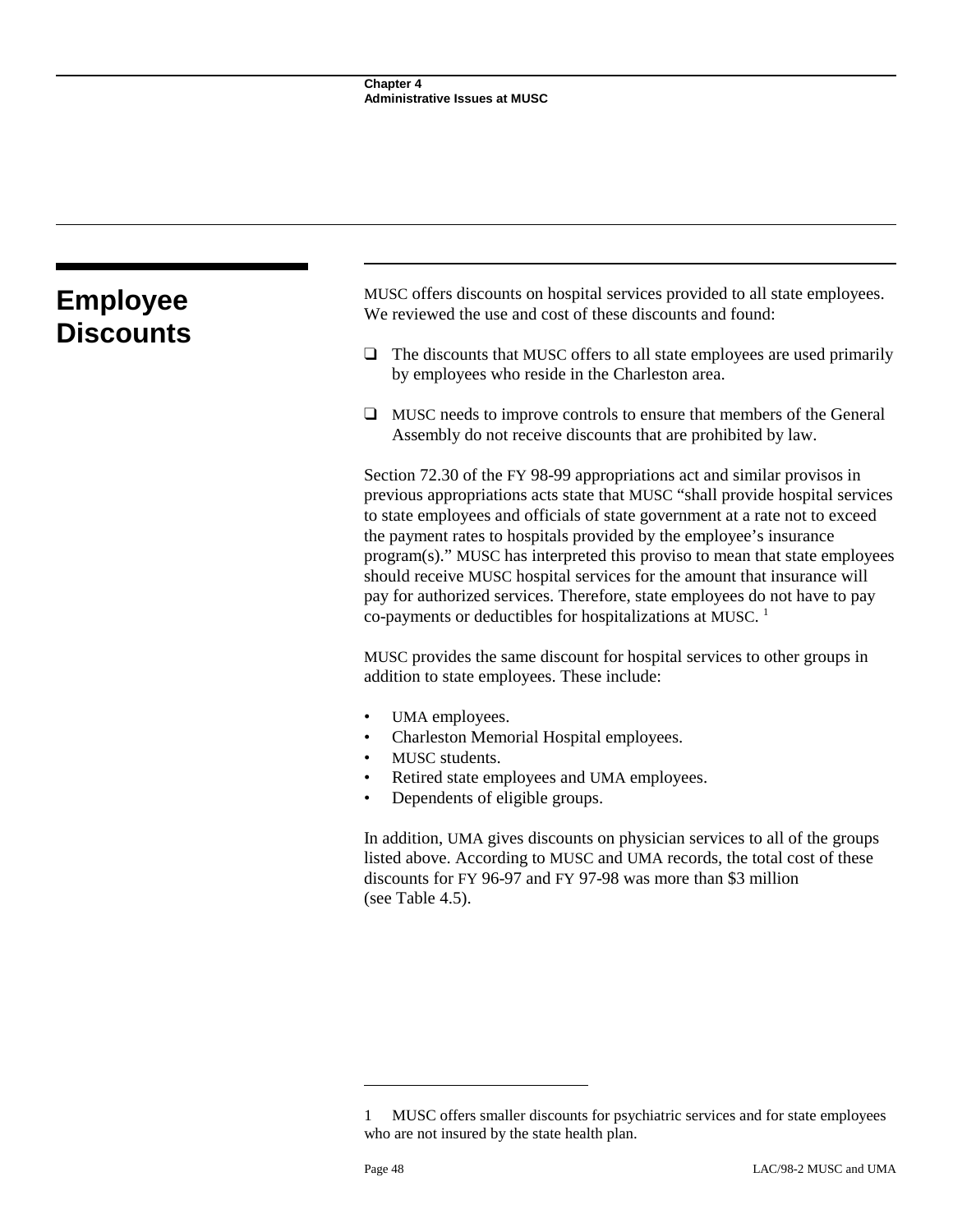|                  | Table 4.5: Cost of Employee |
|------------------|-----------------------------|
| <b>Discounts</b> |                             |

|                       | <b>Hospital Services (MUSC)</b>       |               | <b>Physician Services (UMA)</b> |               |  |
|-----------------------|---------------------------------------|---------------|---------------------------------|---------------|--|
| Year                  | #Admissions/<br>Patients <sup>1</sup> | <b>Amount</b> | # Patients                      | <b>Amount</b> |  |
| FY 96-97              | 5,106                                 | \$946,177     | 5,384                           | \$419,844     |  |
| FY 97-98              | 10,534                                | \$1,382,483   | 6,200                           | \$473,412     |  |
| <b>Two-Year TOTAL</b> | 15,640                                | \$2,328,660   | 11,584                          | \$893,256     |  |

1 For July 1996 through December 1997, UMA billed MUSC's patients for outpatient hospital services. UMA's data is for number of patients. MUSC's data is for number of admissions (a patient could be admitted more than once).

Source: MUSC and UMA.

## Statewide Use of MUSC's Employee Discounts

Even though all state employees can receive discounts on hospital services from MUSC, these discounts are used primarily by state workers in the Charleston area. We reviewed the distribution of discounts for state employees (excluding staff directly employed by MUSC and UMA) by the employee's county of residence. We found that 46% of the discount benefits were received by state employees who live in Charleston county, an amount more than 500% greater than benefits received by employees in the next highest county (see Graph 4.1). State employees in the upstate made little use of the benefit.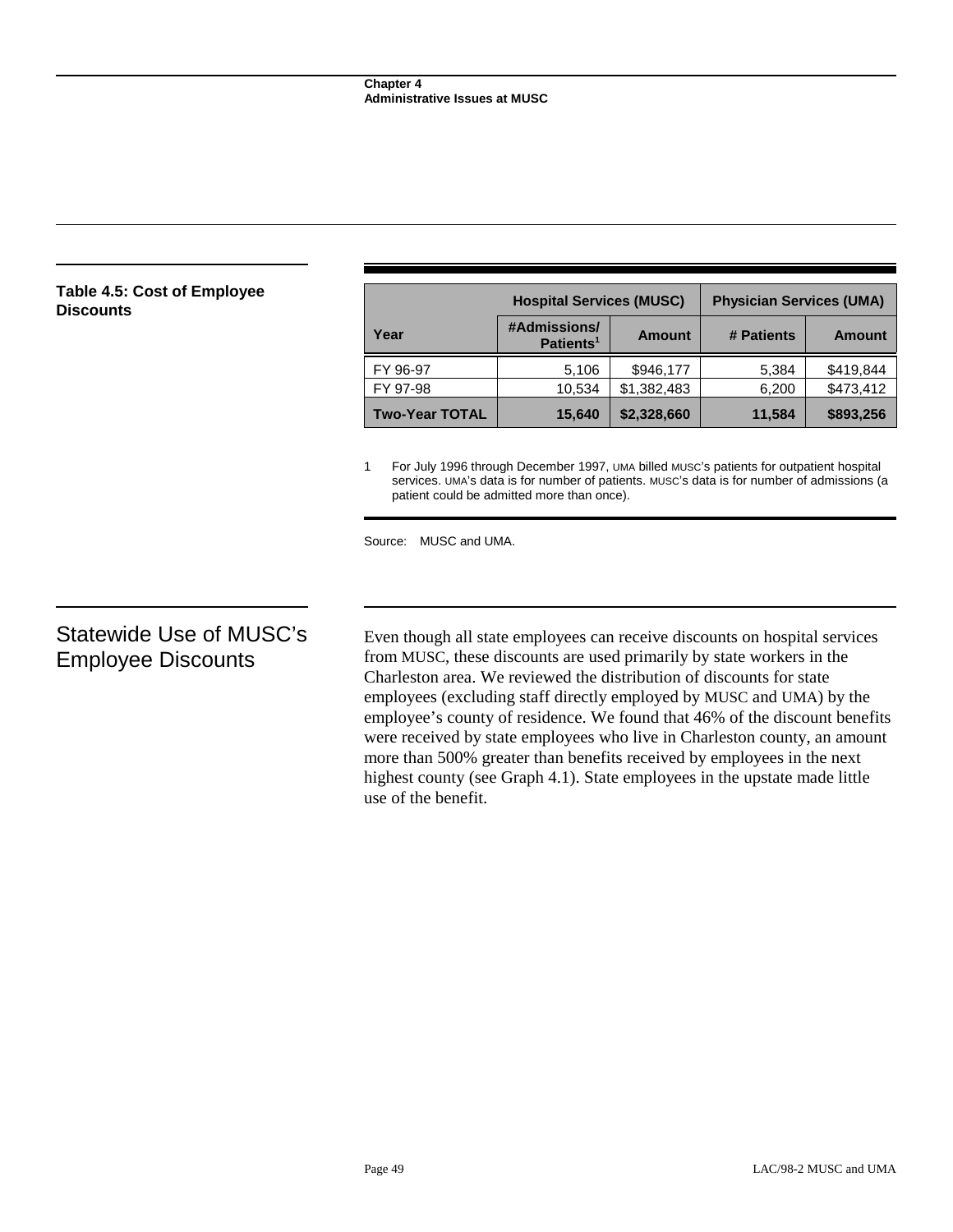

Both the cost and distribution of the discount benefit raise questions about its value. All the state's taxpayers are subsidizing hospital costs for a group of state employees who are primarily from a particular geographic area. Also, MUSC could use revenues lost because of the discount for other financial needs.

According to a UMA official, UMA gives discounts to its employees and state employees in order to be competitive. The discounts are an incentive to employees to use MUSC/UMA for their healthcare needs.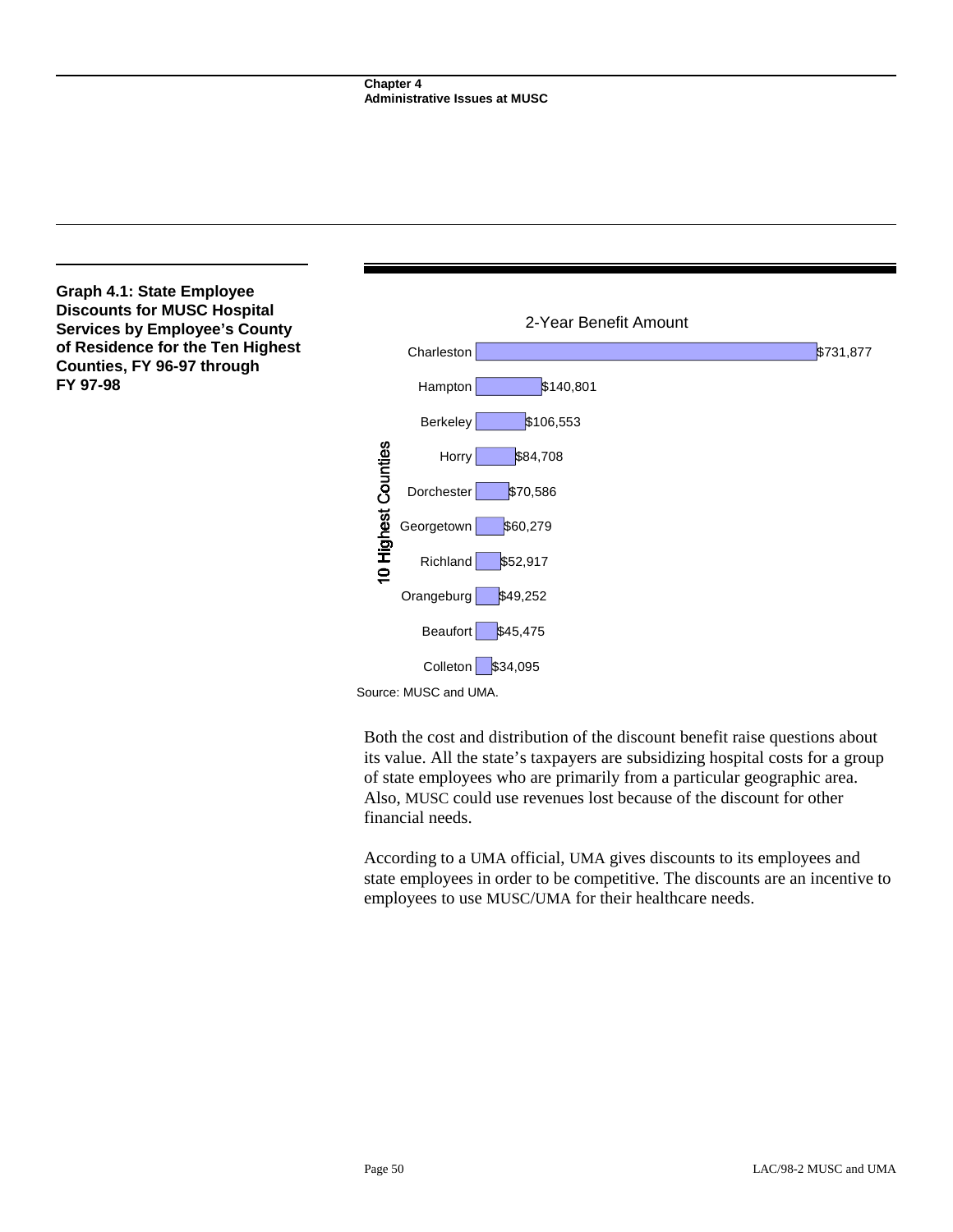| <b>Controls Over Discounts</b> |
|--------------------------------|
| for Members of the             |
| <b>General Assembly</b>        |

MUSC should improve its controls over eligibility determination to ensure that members of the General Assembly do not receive discounts that are prohibited by law. South Carolina Code §44-7-3210, effective in June 1996, requires members of the General Assembly to pay ". . . any co-payment or deductible as may be applicable for receiving services at a hospital facility in this State. . . ." We found that MUSC gave discounts to six members of the General Assembly in FY 96-97 and FY 97-98 who should not have received discounts. Though the amounts of these discounts (\$580 total) were not material, MUSC has no system to prevent these prohibited discounts in any amount.

According to MUSC officials, one way they identify employees who are eligible for discounts is through their health insurance. They assume that patients who are insured by the state health plan are eligible for a discount. However, members of the General Assembly may be insured by the state health plan but are not eligible for hospital discounts. MUSC does not have a process to identify patients covered by the state health plan who are also members of the General Assembly.

- **Recommendations** 10. The General Assembly may wish to reevaluate the proviso requiring MUSC to provide discounted hospital services to all state employees. If the proviso remains in effect, MUSC should ensure that all state employees are aware of the discounted services.
	- 11. MUSC and UMA should reevaluate the costs and benefits of employee discounts for physician and hospital services.
	- 12. MUSC should institute controls to ensure that members of the General Assembly pay deductibles and copayments as required by South Carolina Code §44-7-3210.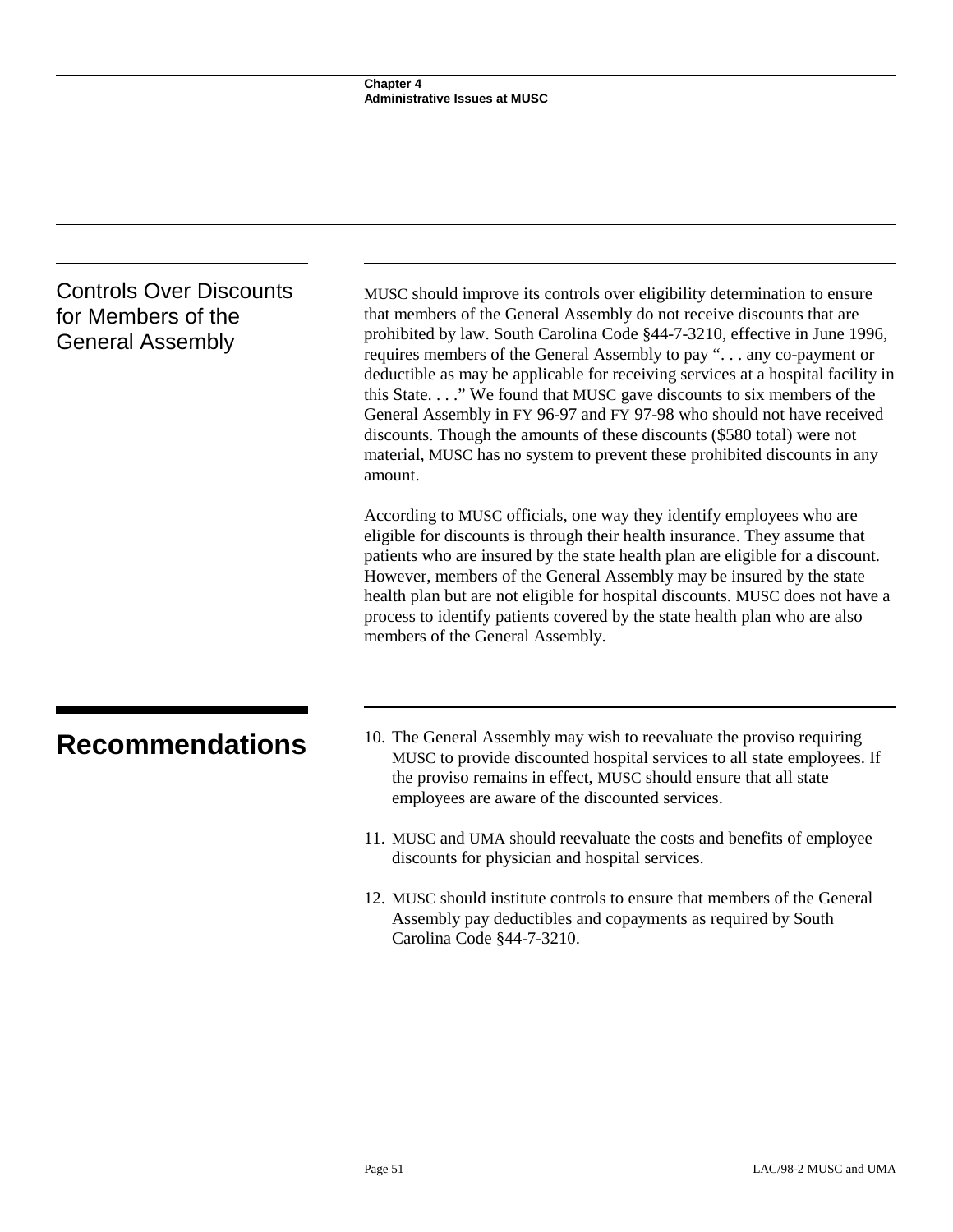| <b>Employment of</b><br><b>Relatives</b>                                | One of our audit objectives was to determine whether MUSC and UMA have<br>adequate controls to ensure compliance with applicable nepotism<br>requirements. We did not find evidence of a significant nepotism problem at<br>the university. However, the blended nature of MUSC and UMA can result in<br>situations that violate the intent of state nepotism guidelines.                                                                                                                                                                                                                                                                                                                                                                                                                                                                                                                  |  |  |  |  |
|-------------------------------------------------------------------------|--------------------------------------------------------------------------------------------------------------------------------------------------------------------------------------------------------------------------------------------------------------------------------------------------------------------------------------------------------------------------------------------------------------------------------------------------------------------------------------------------------------------------------------------------------------------------------------------------------------------------------------------------------------------------------------------------------------------------------------------------------------------------------------------------------------------------------------------------------------------------------------------|--|--|--|--|
|                                                                         | The State Ethics Act limits the employment of relatives at state agencies,<br>such as MUSC. Section 8-13-750 (A) of the South Carolina Code of Laws<br>states that, "No public official may cause the employment, appointment,<br>promotion, transfer, or advancement of a family member to a position in<br>which the public official supervises or manages." We reviewed written<br>policies on the hiring and employment of relatives at MUSC and UMA, and<br>found that both had guidelines that appeared to be at least as strict as those<br>set by state law.                                                                                                                                                                                                                                                                                                                       |  |  |  |  |
| <b>Few Cases of Possible</b><br><b>Nepotism Found at</b><br><b>MUSC</b> | We were alerted to several potential instances of nepotism at MUSC through<br>various sources. Some of these examples involved persons hired as part of a<br>federal grant that is currently being investigated by a federal inspector<br>general's office (see p. 54). Most of the additional allegations involved<br>persons who no longer work for the university. During our review, MUSC<br>human resources (HR) officials acted to remedy three employment situations<br>that appeared to violate nepotism provisions. They also strengthened<br>controls over the hiring process to make detection of nepotism problems<br>more likely. Because approximately 8,400 people are employed by MUSC,<br>the small number of instances we reviewed was not significant. Also,<br>university officials took appropriate action to remedy questionable situations<br>and improve controls. |  |  |  |  |
|                                                                         | In addition to reviewing allegations of nepotism, we contacted 53 high-<br>ranking individuals associated with MUSC to see if they had relatives<br>currently employed by MUSC and/or UMA. This sample included members<br>of the board of trustees, the president, many senior administrators, and the<br>chairs of all MUSC clinical departments. We received 51 responses, and 41<br>(80%) of these stated that the individual didn't have a relative currently<br>employed by either organization. MUSC's HR director verified that nine of<br>the ten officials reporting relatives were not in positions where they could                                                                                                                                                                                                                                                            |  |  |  |  |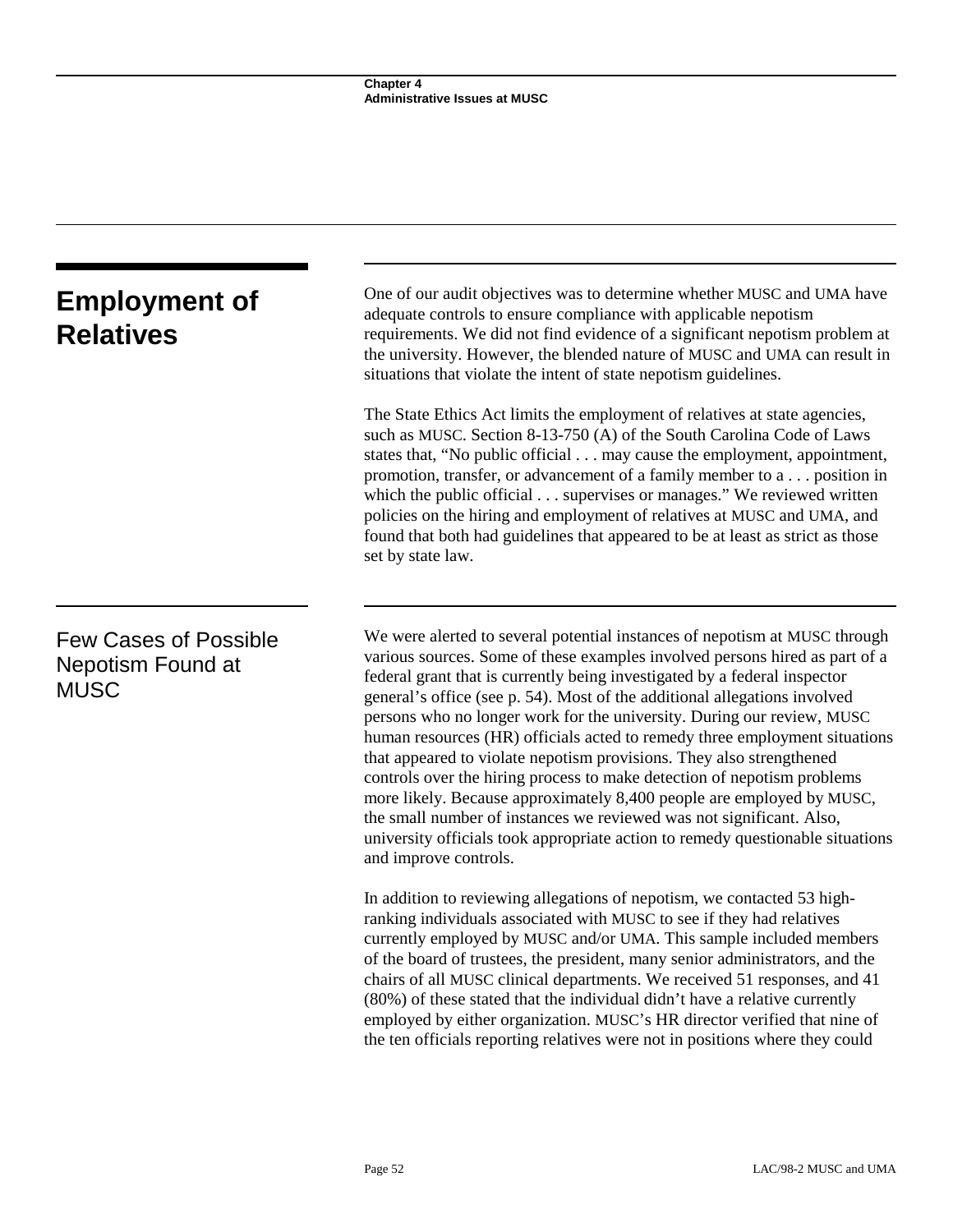|                                           | influence the employment of their relatives; the MUSC officials could not<br>directly impact the compensation or performance evaluations of their<br>relatives. In one case, the son of an MUSC dean was found to be working<br>within the same college. MUSC officials stated that the son has been<br>transferred to a different position in order to prevent him from being under<br>the chain of command of his father.                                                                                                                                                                                                                                                                                                                          |
|-------------------------------------------|------------------------------------------------------------------------------------------------------------------------------------------------------------------------------------------------------------------------------------------------------------------------------------------------------------------------------------------------------------------------------------------------------------------------------------------------------------------------------------------------------------------------------------------------------------------------------------------------------------------------------------------------------------------------------------------------------------------------------------------------------|
| <b>Improved Controls</b><br><b>Needed</b> | As noted on page 11, we observed that MUSC and UMA employees work<br>together in the same departments, where some MUSC employees supervise<br>UMA employees and vice versa. However, since UMA is legally a separate<br>non-profit corporation, MUSC and UMA have independent human resources<br>departments. This situation can contribute to the appearance of nepotism at<br>MUSC.                                                                                                                                                                                                                                                                                                                                                                |
|                                           | We observed one example in which an MUSC employee, a personnel<br>manager, directly participated in the hiring of her own sister to work as a<br>UMA accounting technician in the same department where she worked. Both<br>sisters currently report to the same supervisor. When we brought this<br>situation to the attention of MUSC's HR director, the university responded<br>that the accounting technician "is not an MUSC employee, but is employed<br>by UMA," and thus was not in MUSC's files. The UMA job application filled<br>out by the accounting technician listed the name of the personnel manager<br>under the relatives section, but did not acknowledge her relationship,<br>position, or department as requested by the form. |
|                                           | As illustrated by this situation, it appears that an MUSC employee could hire<br>or promote a relative to work directly under her chain of command for UMA.<br>We believe this situation is inconsistent with the spirit of the State Ethics<br>Act. When we brought this concern to the attention of MUSC officials, they<br>responded that future job application forms would include a section where<br>applicants must indicate whether they have relatives employed by UMA that<br>work at MUSC.                                                                                                                                                                                                                                                |
| <b>Recommendation</b>                     | 13. MUSC should modify its policies and procedures to ensure that state<br>employees do not hire or otherwise influence the employment status of<br>their relatives who might work for UMA.                                                                                                                                                                                                                                                                                                                                                                                                                                                                                                                                                          |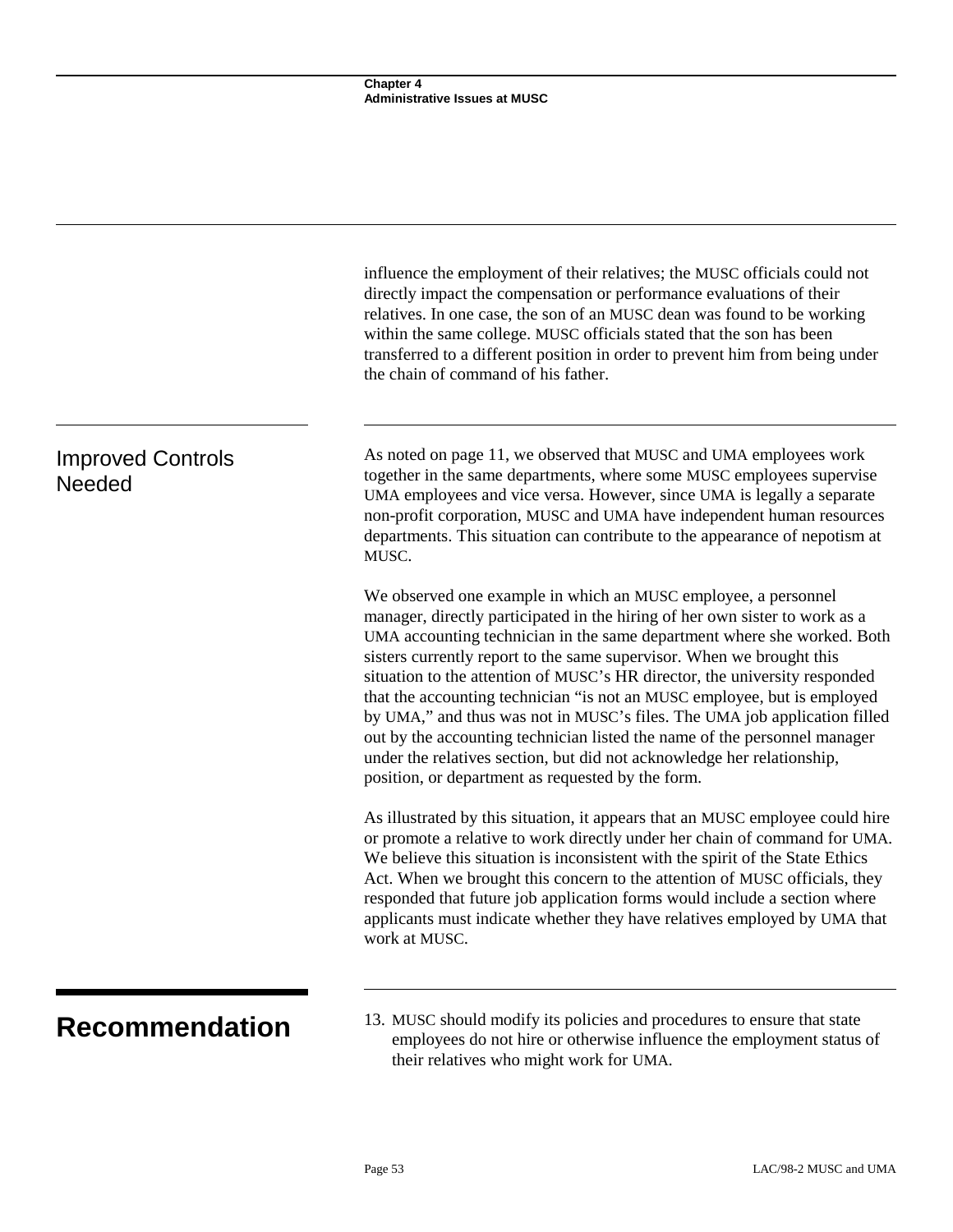| Department of<br><b>Energy Agreement</b> | One of our audit objectives was to examine the results of a January 1995<br>cooperative agreement between MUSC and the U.S. Department of Energy<br>(DOE). MUSC agreed to conduct a study to determine how the state, in<br>cooperation with the DOE, could best manage the ever-increasing quantities<br>of spent nuclear fuel and high level nuclear waste in South Carolina. MUSC<br>used its own employees, outside consultants, and subcontractors in<br>attempting to meet the stated objectives.                                                                                                                                                                                        |  |  |  |  |
|------------------------------------------|------------------------------------------------------------------------------------------------------------------------------------------------------------------------------------------------------------------------------------------------------------------------------------------------------------------------------------------------------------------------------------------------------------------------------------------------------------------------------------------------------------------------------------------------------------------------------------------------------------------------------------------------------------------------------------------------|--|--|--|--|
|                                          | Much of the work done on this study involved surveying state residents<br>concerning their opinions about foreign spent fuel being shipped to South<br>Carolina. MUSC initiated six community forums around the state, which<br>were attended by 250 persons. In September 1995, the DOE directed MUSC<br>to close out work on the program and shift its focus to the environmental<br>education of college, high school, and middle school students. The term of<br>the agreement ended on March 31, 1996, and MUSC claimed and was<br>reimbursed \$4,883,198 for its costs over the 14-month period. The<br>agreement was funded entirely with federal funds and required no state<br>match. |  |  |  |  |
| <b>Administrative Problems</b><br>Found  | A May 1996 MUSC internal audit cited a number of deficiencies in the<br>handling of the cooperative agreement:                                                                                                                                                                                                                                                                                                                                                                                                                                                                                                                                                                                 |  |  |  |  |
|                                          | Costs claimed by MUSC included some consulting work done on other<br>⊔<br>projects.                                                                                                                                                                                                                                                                                                                                                                                                                                                                                                                                                                                                            |  |  |  |  |
|                                          | There were several relationships between MUSC employees and<br>⊔<br>subcontractor employees that could be perceived as inappropriate. Those<br>hired through the program included the MUSC president's niece, the<br>mother of MUSC's controller, and others directly related to MUSC<br>officials.                                                                                                                                                                                                                                                                                                                                                                                            |  |  |  |  |
|                                          | An MUSC subcontractor used program funds to pay two registered<br>⊔<br>lobbyists, including MUSC's legislative liaison, for consulting work,<br>even though federal funds cannot be used for lobbying. MUSC did not<br>reimburse the subcontractor for these fees.                                                                                                                                                                                                                                                                                                                                                                                                                             |  |  |  |  |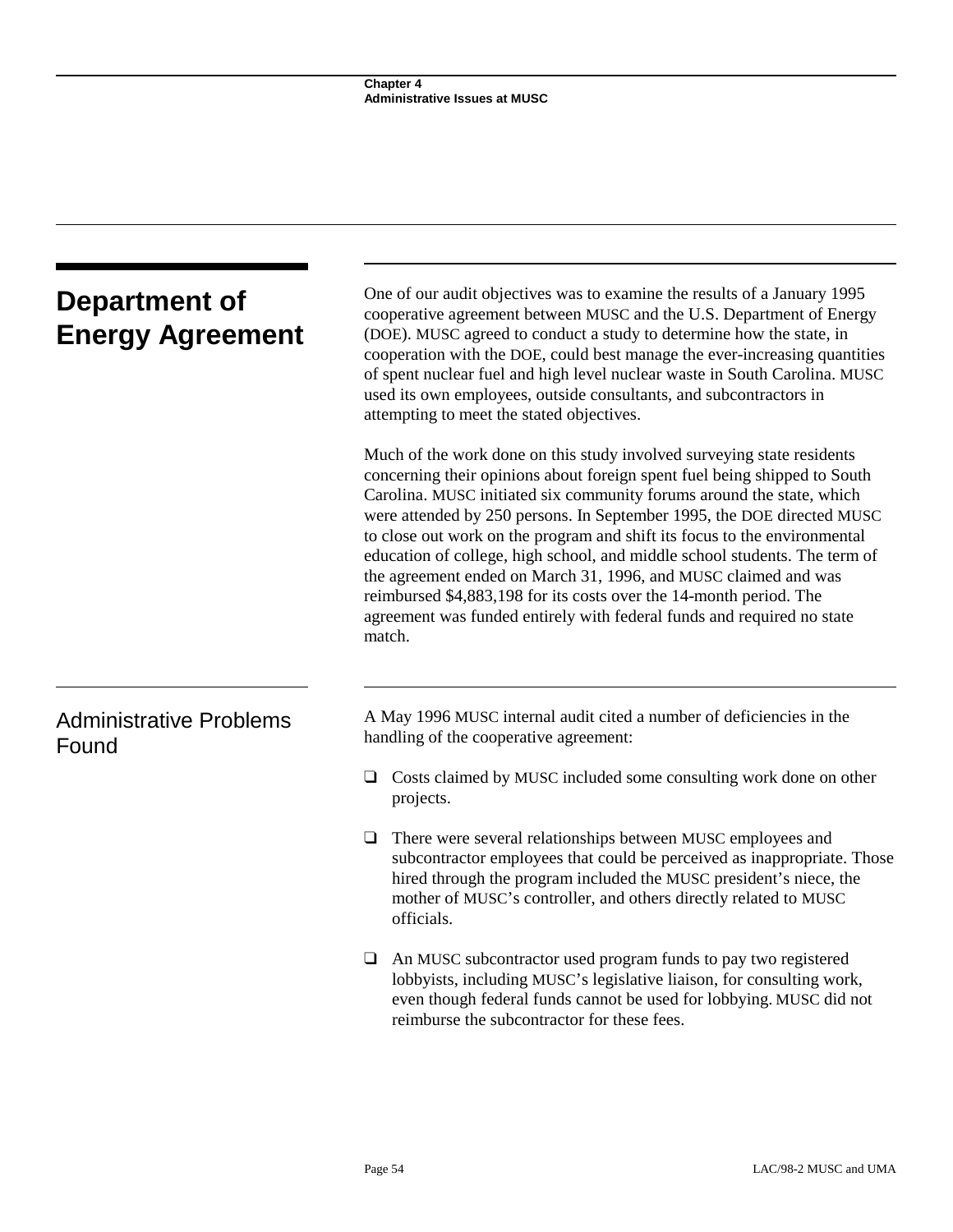|                               | In response to possible irregularities occurring under the agreement, the<br>DOE's Savannah River operations office conducted a separate review of the<br>spent fuel program. Their August 1997 report identified \$776,303 in<br>questioned costs, \$536,316 in unsupported costs, and \$352 in unallowable<br>costs.                                                                                                                                                                                                                        |
|-------------------------------|-----------------------------------------------------------------------------------------------------------------------------------------------------------------------------------------------------------------------------------------------------------------------------------------------------------------------------------------------------------------------------------------------------------------------------------------------------------------------------------------------------------------------------------------------|
| <b>Ongoing Federal Review</b> | Our objective was to review problems identified with MUSC's conduct of the<br>cooperative agreement and determine whether appropriate controls are now<br>in place. However, in August 1998, the DOE's inspector general (IG) for<br>investigations subpoenaed from MUSC extensive documentation pertinent to<br>the agreement and began an ongoing investigation of issues related to the<br>spent fuel project. An official at the IG's office informed the LAC that the<br>U.S. Attorney's office was also involved in this investigation. |
|                               | Therefore, in order to prevent duplication of effort or interference with an<br>ongoing legal investigation, we deferred further review of the DOE<br>cooperative agreement during this audit.                                                                                                                                                                                                                                                                                                                                                |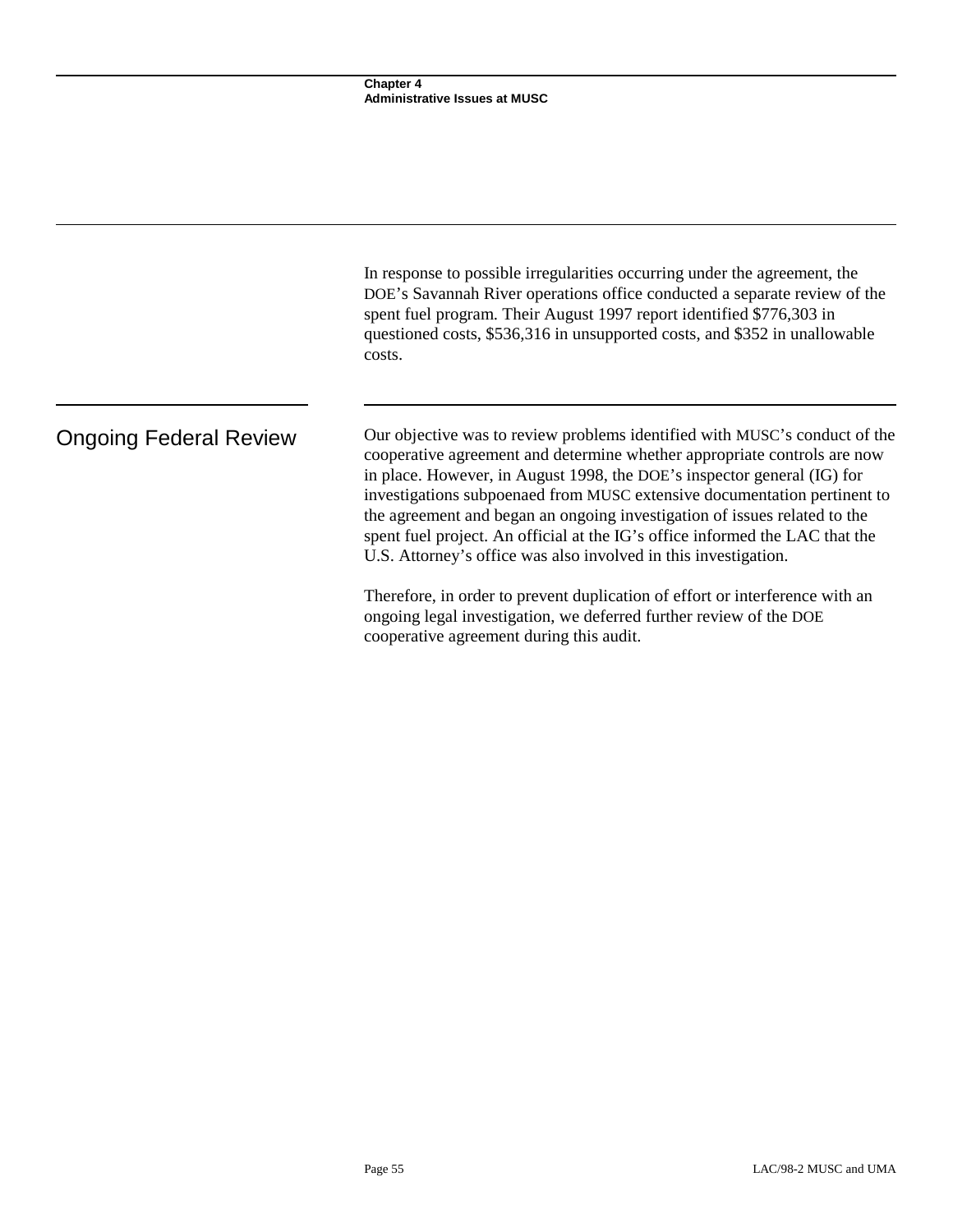**Chapter 4 Administrative Issues at MUSC**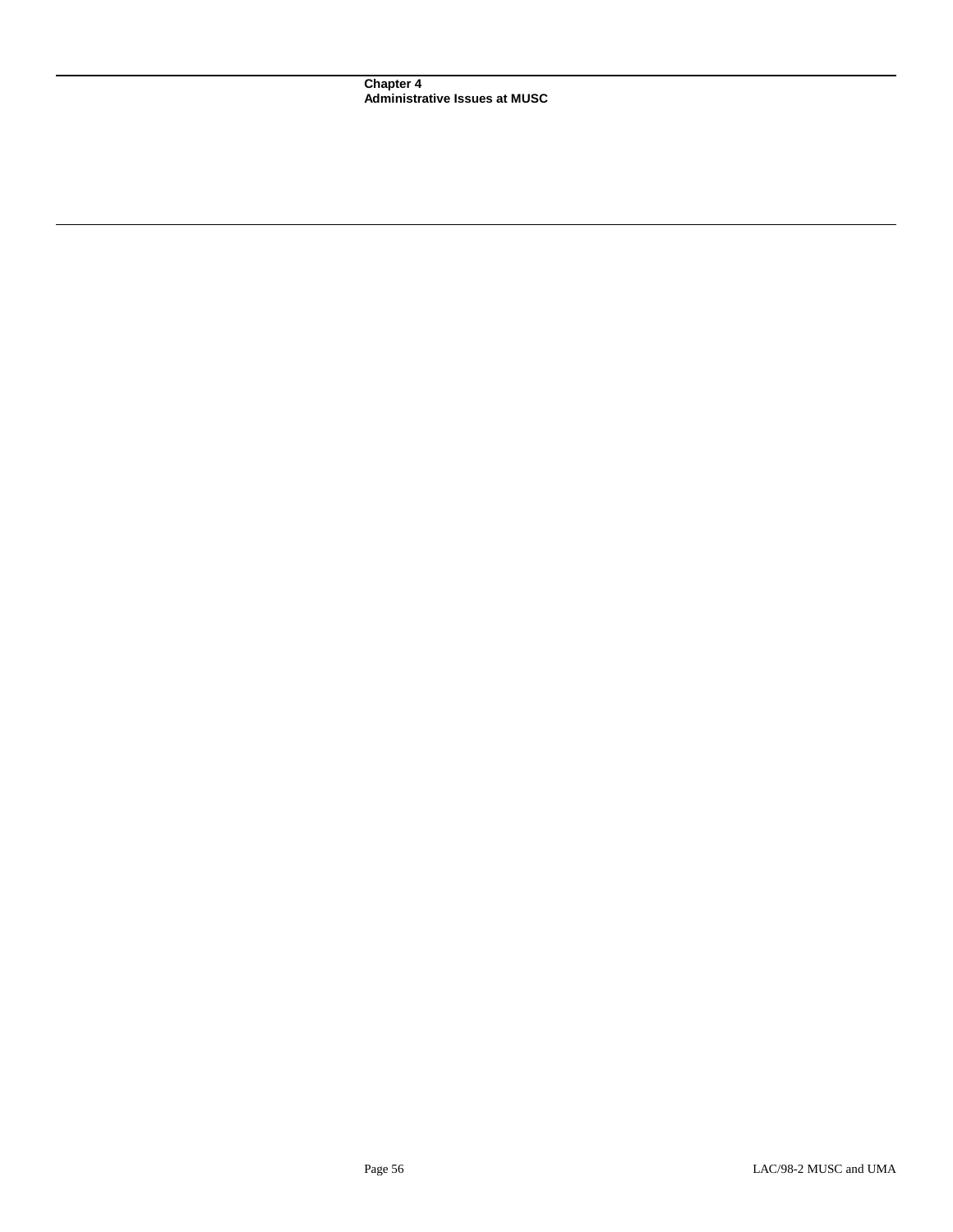# **Appendices**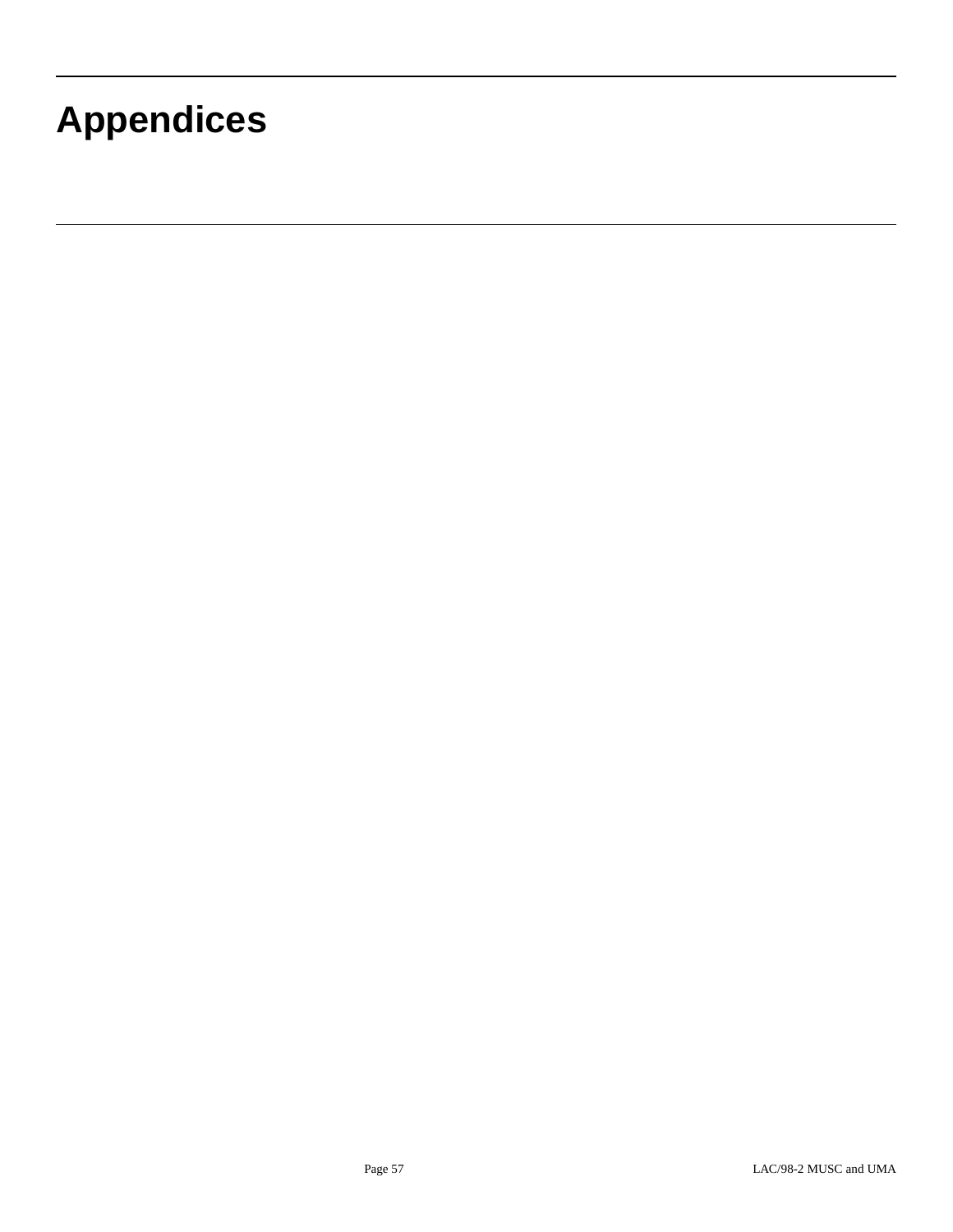**Appendices**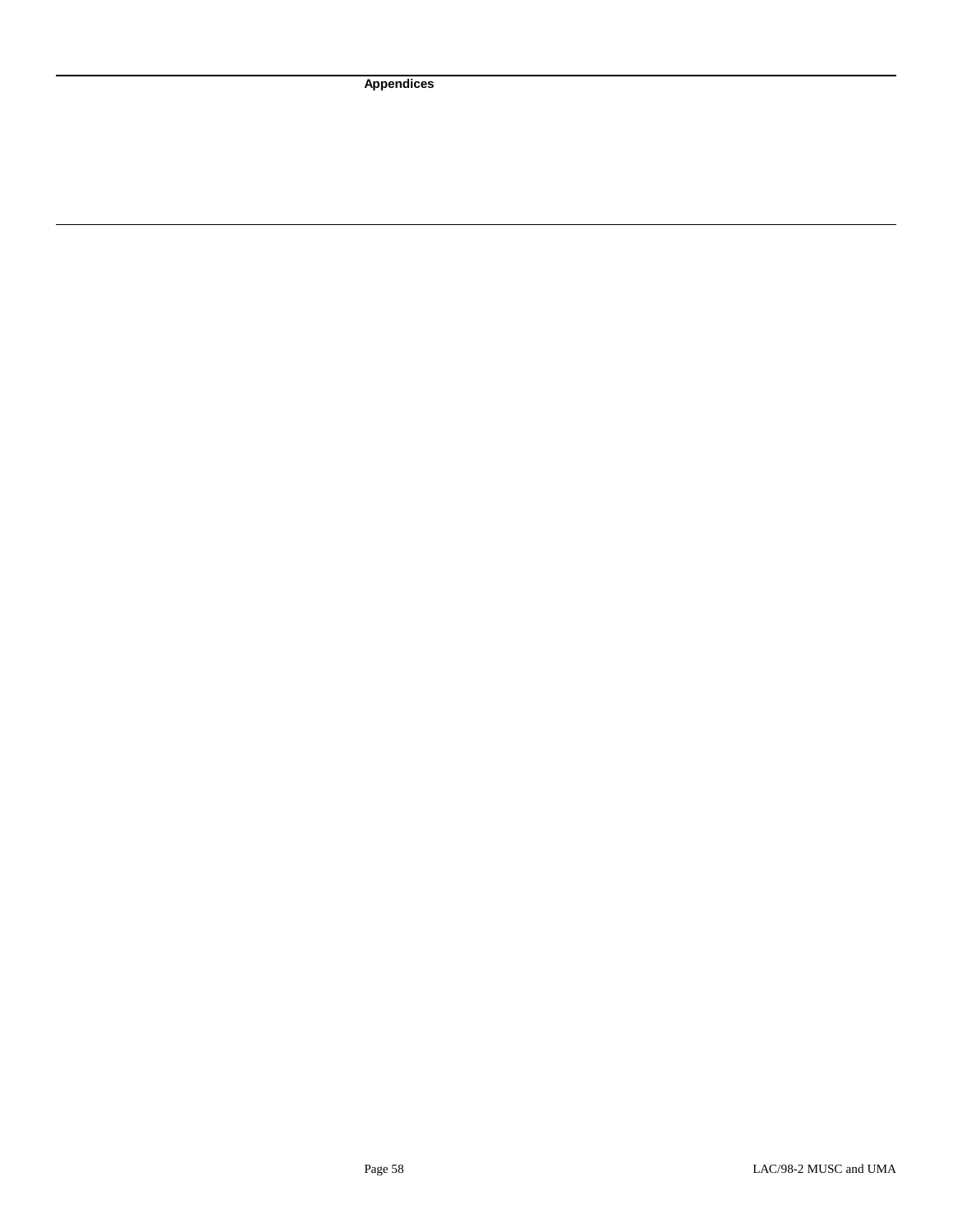## **Audit Scope and Methodology**

Our review was generally limited to the issues discussed in the audit requests. These issues focused on MUSC's College of Medicine, UMA, and UMA's subsidiaries. They also involved specific management concerns relating to MUSC. We did not review other issues or divisions of MUSC or its affiliated organizations. The period of review was FY 96-97 and FY 97-98, with more extended or limited periods for some areas. We did not review issues in litigation at the time of our review. We also limited the scope of our review to avoid duplication with MUSC's contracted strategic planning reviews and the work of MUSC's internal audit department.

The following types of records from both MUSC and UMA were sources of evidence for our review:

- Financial reports and accounting records.
- Legal records, including contracts and agreements.
- Flight records.
- Personnel records.
- Policies and procedures.
- Meeting records.

We also reviewed laws and regulations, attorney general's opinions, records of court decisions, consultant reports, surveys, and other studies. We interviewed MUSC and UMA officials, officials from other state agencies, and officials from other medical schools. We performed limited verification of computer-generated information that we used. However, the reliability of computer-generated data was not central to our audit objectives, and, when all evidence is viewed in context, we believe the opinions, conclusions, and recommendations in this report are valid.

We used state laws, attorney general's opinions, court decisions, and commonly recognized standards of good management and business practice to evaluate MUSC's performance. We performed limited nonstatistical sampling, as discussed in the report. We evaluated management controls over expenditures of discretionary funds, expenditures for air transportation and contributions, identification of employees eligible for discounts, and hiring.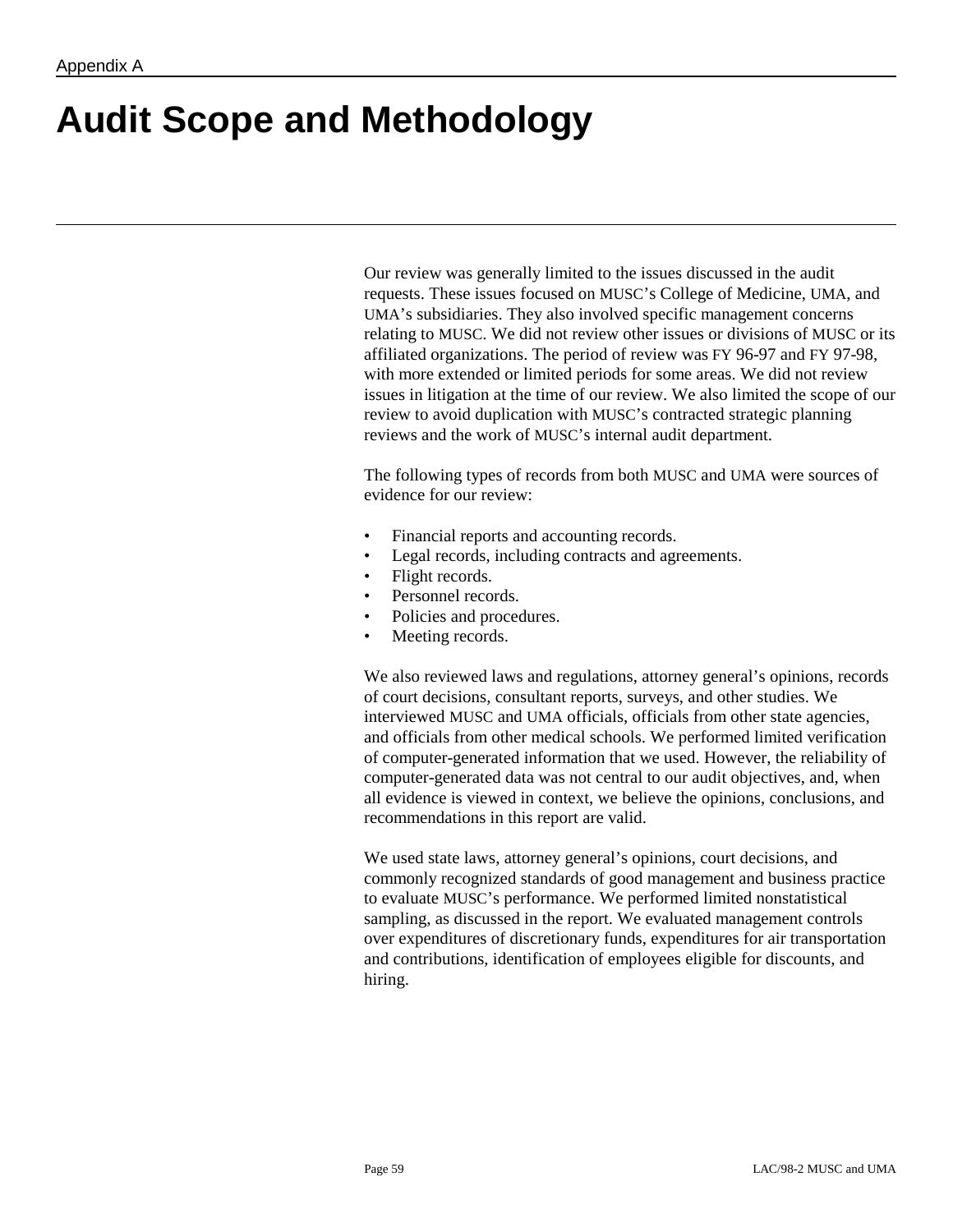## **MUSC's Revenues and Expenditures**

|                                                         |           | FY 97-98 FY 96-97 FY 95-96 FY 94-95 FY 93-94      |           |          |                       |  |
|---------------------------------------------------------|-----------|---------------------------------------------------|-----------|----------|-----------------------|--|
| <b>Revenues (in thousands)</b>                          |           |                                                   |           |          |                       |  |
| Student tuition and fees                                | \$11,402  | \$10,220                                          | \$9,093   | \$9,952  | \$9,005               |  |
| State appropriations                                    |           | \$130,205 \$124,137 \$117,920 \$138,030 \$132,662 |           |          |                       |  |
| Federal grants and contracts                            | \$40,594  | \$41,129                                          | \$44,126  | \$40,749 | \$31,455              |  |
| State and private gifts, grants and contracts           | \$21,886  | \$22,764                                          | \$17,421  | \$16,585 | \$14,632              |  |
| Sales and services of educational departments           | \$7,557   | \$7,195                                           | \$8,517   | \$7,966  | \$6,751               |  |
| Sales and services of hospitals                         |           | \$388,189 \$379,583 \$361,527 \$398,924 \$436,074 |           |          |                       |  |
| Sales and services of auxiliary enterprises             | \$2,829   | \$2,534                                           | \$2,086   | \$1,830  | \$1,816               |  |
| Other academic division revenues                        | \$19,274  | \$16,658                                          | \$7,874   | \$6,896  | \$8,021               |  |
| Other hospital revenues                                 | \$12,894  | \$14,678                                          | \$19,736  | \$42,977 | \$9,973               |  |
| <b>TOTAL</b>                                            |           | \$634,830 \$618,898 \$588,300 \$663,909 \$650,389 |           |          |                       |  |
| <b>Expenditures (in thousands)</b>                      |           |                                                   |           |          |                       |  |
| Instruction                                             |           | \$120,932 \$106,754 \$100,692                     |           | \$97,959 | \$91,939              |  |
| Research                                                | \$55,256  | \$52,830                                          | \$54,064  | \$48,882 | \$41,754              |  |
| Public service                                          | \$21,927  | \$15,469                                          | \$11,978  | \$12,024 | \$9,812               |  |
| Academic support                                        | \$24,254  | \$18,169                                          | \$11,950  | \$11,168 | \$10,740              |  |
| <b>Student services</b>                                 | \$5,766   | \$4,981                                           | \$4,319   | \$4,053  | \$3,518               |  |
| Institutional support                                   | \$15,513  | \$12,127                                          | \$14,221  | \$9,553  | \$12,333              |  |
| Operation and maintenance of plant                      | \$16,316  | \$13,525                                          | \$13,692  | \$12,483 | \$12,763              |  |
| Scholarships and fellowships                            | \$1,766   | \$1,296                                           | \$1,056   | \$1,044  | \$1,092               |  |
| Hospitals                                               |           | \$386,912 \$347,644 \$329,854 \$304,351 \$330,070 |           |          |                       |  |
| Auxiliary enterprises                                   | \$1,169   | \$974                                             | \$953     | \$779    | \$803                 |  |
| Mandatory transfers:                                    |           |                                                   |           |          |                       |  |
| Principal and interest                                  | \$13,485  | \$13,501                                          | \$13,435  | \$14,701 | \$13,628              |  |
| Loan funds matching grant                               | \$118     | \$74                                              | \$124     | \$118    | \$125                 |  |
| Endowment income transferred to principal               | \$18      | \$16                                              | \$15      | \$14     |                       |  |
| Nonmandatory transfers                                  | (\$3,633) | \$12,422                                          | (\$3,650) |          | $($3,266)$ (\$12,257) |  |
| Other                                                   | \$347     | \$129                                             | \$142     |          | \$80,147 \$112,604    |  |
| (Excess) deficiency of restricted receipts over revenue |           | $($953)$ ( $$17,640$ )                            | (\$405)   | (\$300)  | (\$1,135)             |  |
| <b>TOTAL Expenditures and Transfers</b>                 |           | \$659,193 \$582,271 \$552,440 \$593,710 \$627,789 |           |          |                       |  |

Source: MUSC Comprehensive Annual Financial Report, FY 97-98.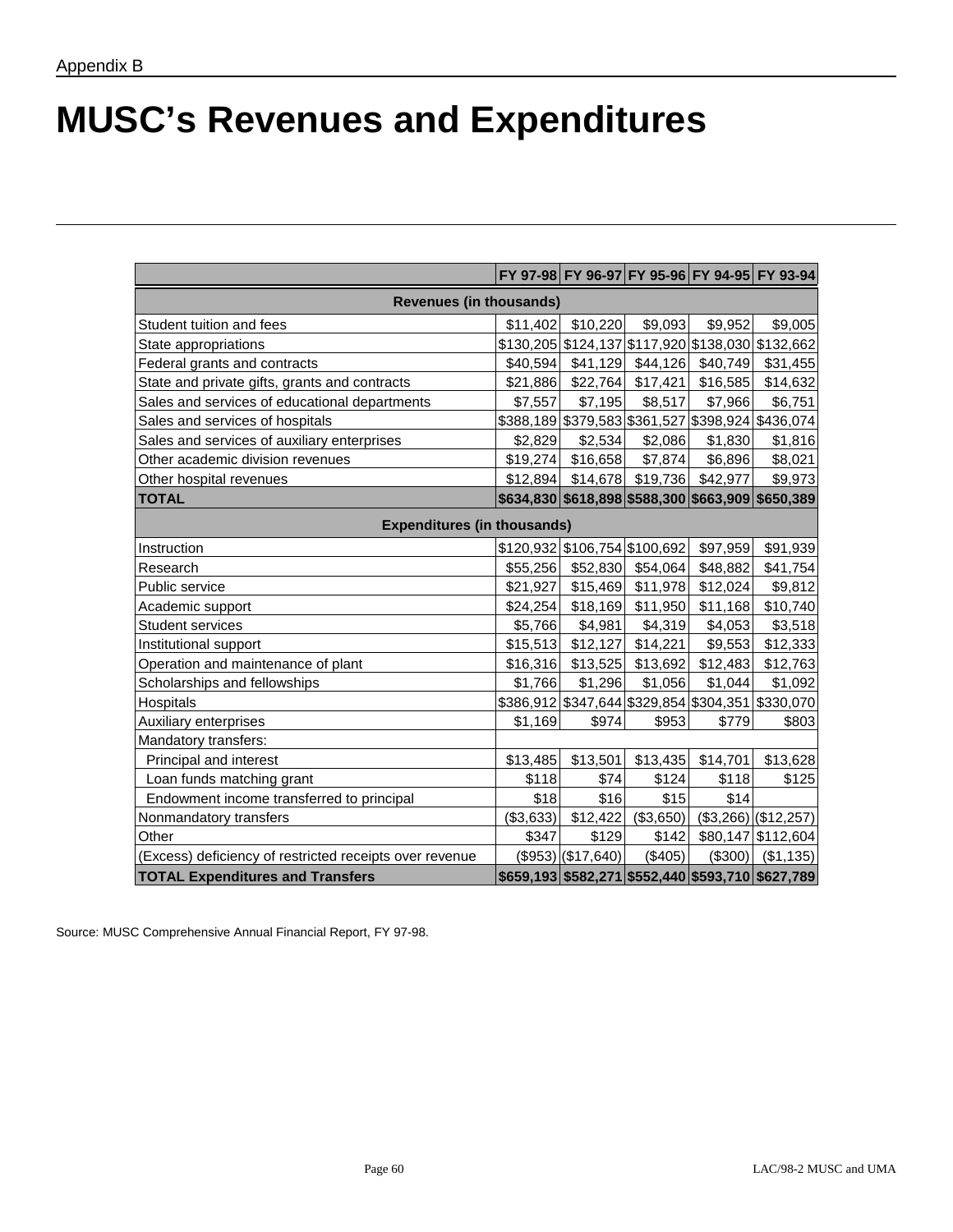# **Agency Comments**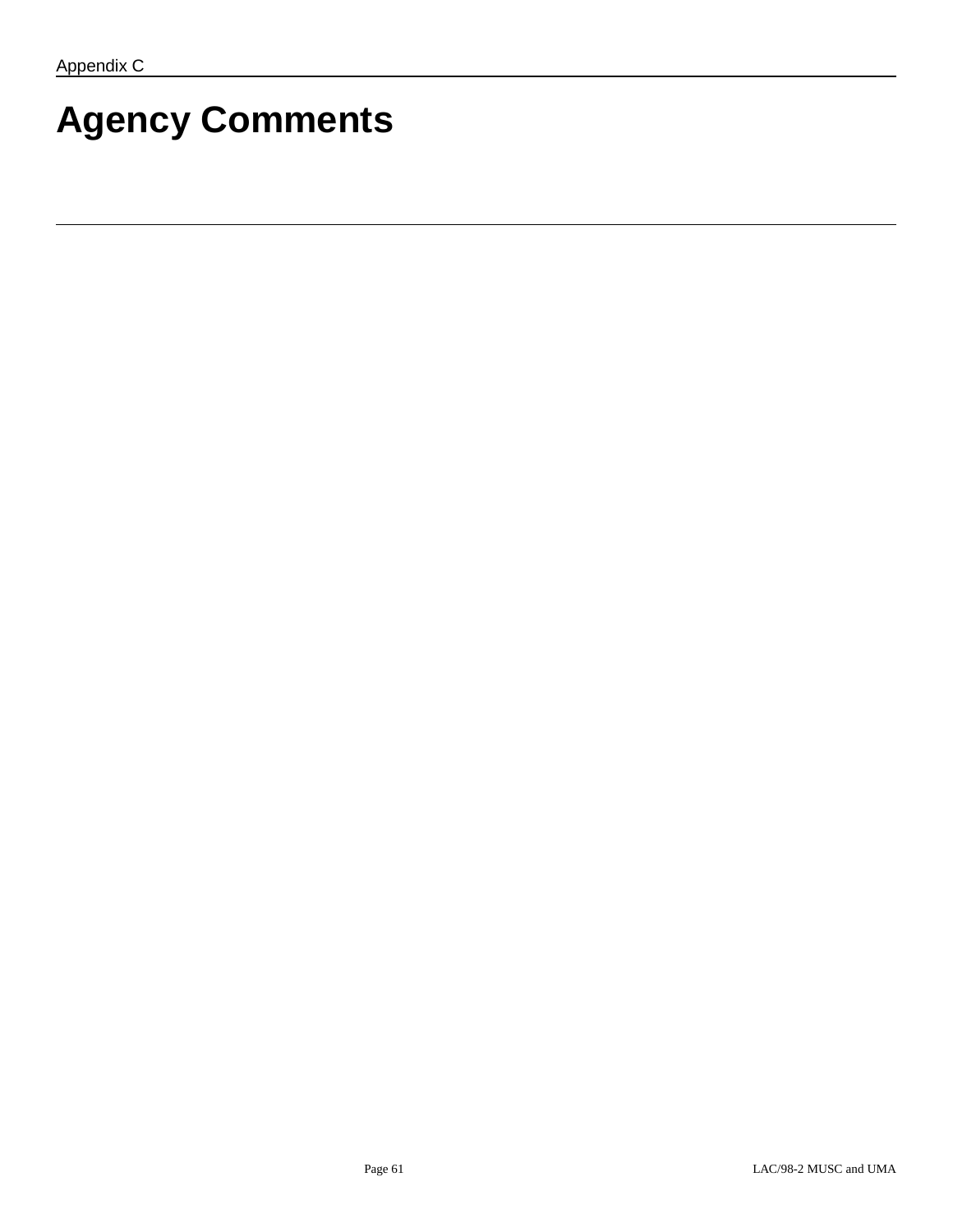**Appendix C Agency Comments**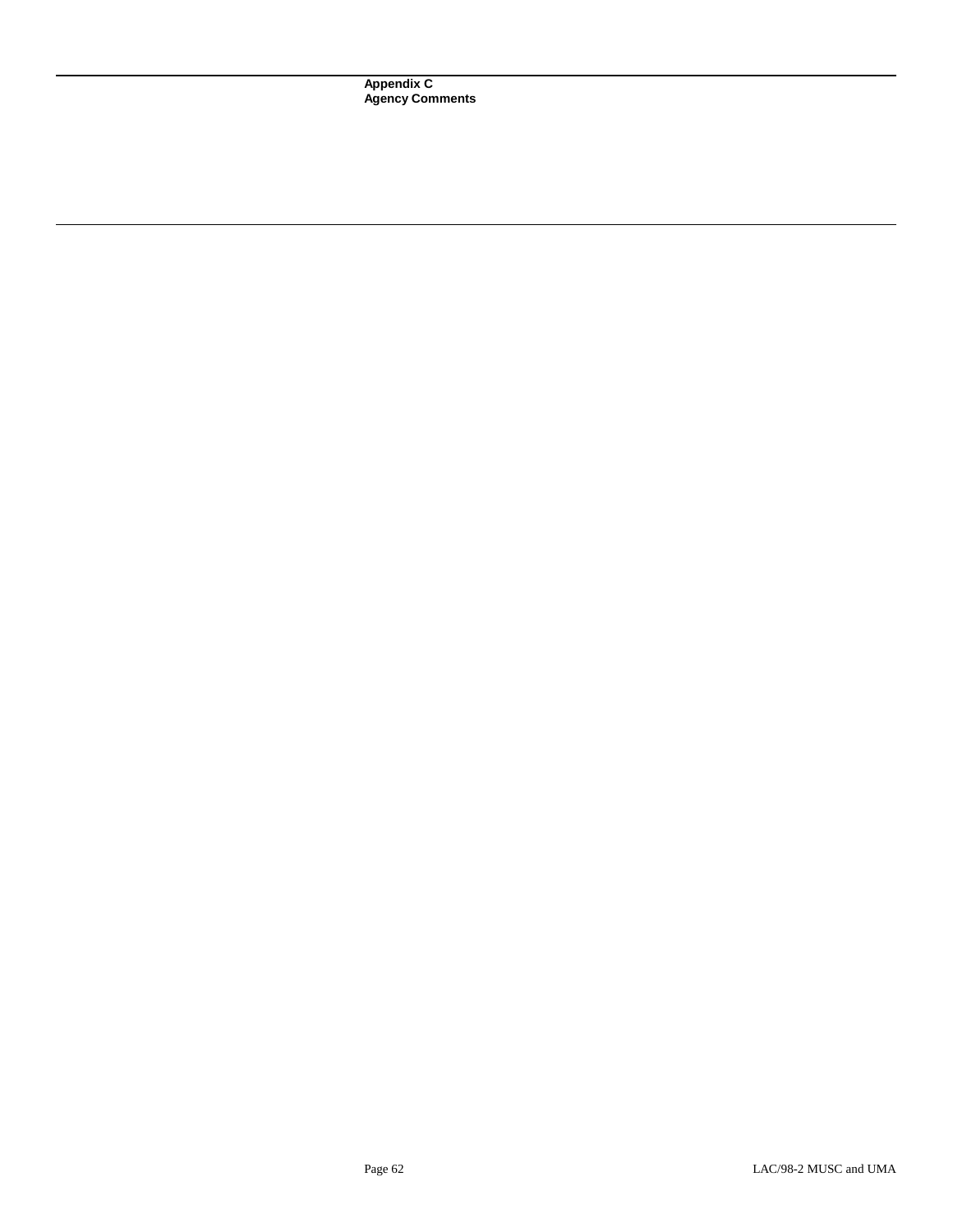### **MEDICAL UNIVERSITY OF SOUTH CAROLINA**

May 20, 1999

Mr. George Schroeder Legislative Audit Council 400 Gervais Street Columbia, South Carolina 29201

### Dear Mr. Schroeder:

I would like to thank you and the auditors from the Legislative Audit Council for the very professional manner in which they conducted their recent review of the Medical University of South Carolina and the University Medical Associates. The auditors conducted their work in a very professional manner causing as little disruption as possible. While no serious infractions were found, we acknowledge that there are areas for improvement and will immediately address them.

In reviewing the audit report, we realize that the Medical University of South Carolina and the University Medical Associates are very unique and complicated organizations and present a challenge to anyone not familiar with the daily operations of these two organizations. Although we are pleased that the overall audit report was favorable, we disagree with many of the auditors' opinions which may have been influenced by the complexity of the University and the time restraints that they were working under.

The Medical University of South Carolina specifically disagrees with the repeated suggestion that the University Medical Associates may be acting for the State. We also disagree with many of the auditor's findings of questionable expenditure of public funds which we feel were appropriate and in keeping with our governing Board's policies.

By way of brief response, please allow me to address several general areas which gave rise to the auditors recommendations.

The auditor's recommendation Number 1 was that the MUSC Board of Trustees should clarify the UMA's role and address whether it is acting for the State. It is our position and we have been so advised by legal counsel, that the University Medical Associates meets all of the legal requirements to be a separate and private South Carolina corporation and would pass judicial scrutiny. We believe that its present operations would not be interpreted as the UMA acting as an agent of the State. We appreciate the LAC recommendations and will continue to revisit the structure and operations of the UMA to ensure its continued compliance with all State and Federal laws.

In response to the auditors recommendation's Number 2 and 3, the Medical University of South Carolina continues to be diligent, assuring that private practice revenues received by the Medical University of South Carolina from the University Medical Associates are spent for public purposes in compliance with State law and its Board of Trustees policy. I am hopeful that present legislation being considered will resolve this issue for all State colleges and universities and will eliminate this area of dispute from future LAC audits.

The auditors' fourth recommendation was that MUSC should ensure that issues raised in internal audits are carefully considered and that action is taken to correct any identified problems. I can unequivocally state that MUSC places great importance on its Internal Auditing functions and has and will continue to be diligent in responding to issues raised by that department. Contrary to the LAC auditor's opinion, we feel that MUSC has complied and has implemented our Internal Auditor's recommendations. The fact that the LAC Auditors may disagree with the expenditure policy of MUSC's Board of Trustees, does not mean that the MUSC Administration failed to implement and follow its policy. We do feel that with few exceptions, our expenditures met the prudent person test. These exceptions or mistakes have been addressed and appropriate steps taken to prevent their recurrence.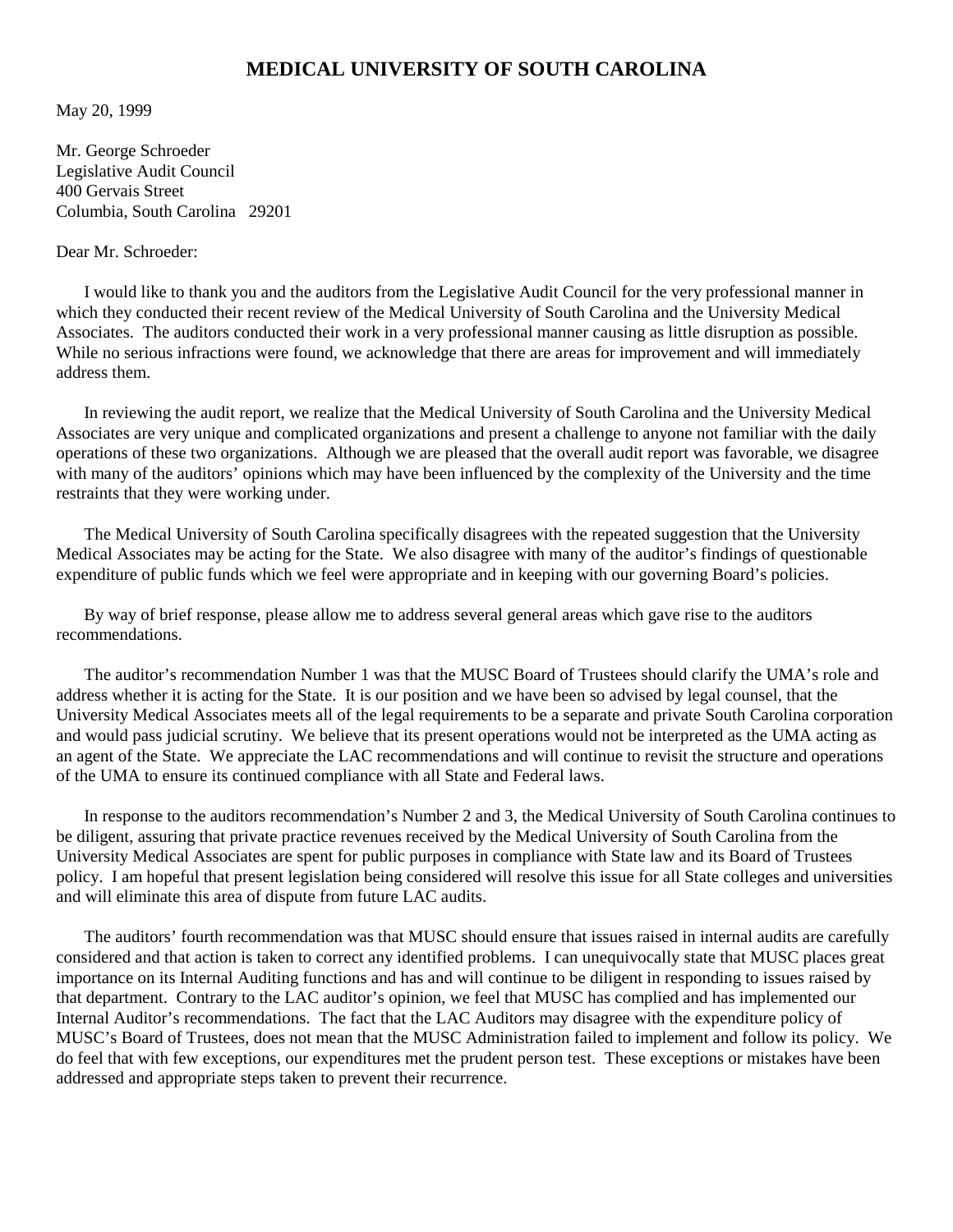Recommendation Number 5 addresses discretionary funds. The Medical University of South Carolina believes that its expenditures are in compliance with its Board of Trustees policies but will increase its effort to diligently guard against donations perceived to be religious, private, or secular in nature. MUSC does take exception to the expenditures singled out in this report. By way of example, one of MUSC's stated missions is education. Numerous reports warn that a large number of our most talented high school students are going out of State to attend college and graduate schools. Through our partnerships and support of local high schools, both private and public, we strive to interest more students in the sciences and to encourage these students to remain in our State and our professional schools. A donation to the YWCA in Charleston, which serves primarily our minority population was for the same reason and not to promote or sponsor any religious belief or cause.

Physical fitness and general wellness is an important part of our students and faculty education. As we do not offer intercollegiate sports, we believe that sponsorship of athletic team events is appropriate in promoting physical fitness of our students and faculty.

The report also questioned certain expenditures as appearing not to benefit MUSC. MUSC has arranged with the Charleston Symphony Orchestra on numerous occasions to play for University events and to give outdoor concerts benefiting all students, faculty, and employees. The concerts are free and open to everyone. The "donation" (fee) was certainly reasonable to compensate the musicians for their efforts. Similarly, the arts festival brings nationally recognized artists to our community and campus. As an institution of higher education, we feel the expenditures were prudent and assisted in Faculty recruiting and benefited our entire University.

In response to the auditors Recommendation Number 6, the Medical University of South Carolina believes that political contributions made by the University Medical Associates met all legal requirements, and that any attempted restrictions by the Medical University of South Carolina on such expenditures would have been inappropriate and without legal basis. The Medical University of South Carolina believes that it is appropriate for it to express to the University Medical Associates or any affiliated organization causes or candidates which it feels supports the Medical University of South Carolina, its patients, and the quality of health care in this State. These affiliated organizations should continue to be free to support causes or candidates pursuant to State and Federal laws.

In response to the auditors Recommendation Number 7, the Board of Trustees of the Medical University of South Carolina and the Board of the University Medical Associates will continue to periodically reevaluate its spending guidelines. We believe that present expenditures reflect the prudent use of retained or self generated funds.

In response to Recommendation Number 8, The Medical University of South Carolina believes that owning and maintaining an aircraft is essential to the accomplishment of its mission of providing physicians for remote clinics throughout the State thereby making tertiary and specialized care available to many citizens of this State who would not otherwise have such care. MUSC constantly reviews and reevaluates this program. We have not identified a more economic or realistic means of providing these physician/specialists to remote clinics based on their time restraints and patient loads. We will continue to search for alternative transportation and will ensure that our records systems allow for a complete recovery of costs as suggested in Recommendation Number 9.

In response to Recommendation Numbers 10 and 11, the Medical University of South Carolina appreciates the General Assembly's support to continue a discount policy for the benefit of all State employees. Such discounts make available to State employees specialized and tertiary care. The Medical University of South Carolina sees no favoritism or discrimination in its Discount Policy and disputes the opinion of the auditors that because more Charleston area employees take advantage of the discounts than employees from other sections of the State, that the policy is somehow discriminatory and needs to be reevaluated. Surely, the auditors are not suggesting that other programs offered by institutions of higher learning that are utilized to a greater degree by their area citizens should also be discontinued. We will increase our efforts to assure that all State employees are made aware of this program. In this very competitive environment, it is extremely important that not only our own employees, but all State employees utilize and support our facilities should they so elect.

By way of response to Recommendation Number 12, the Medical University will increase its efforts to identify and educate members of the General Assembly that they must pay deductibles and co-payments pursuant to State law. We believe that six violations over a two year period does not appear to be a serious failing. In the future, we will implement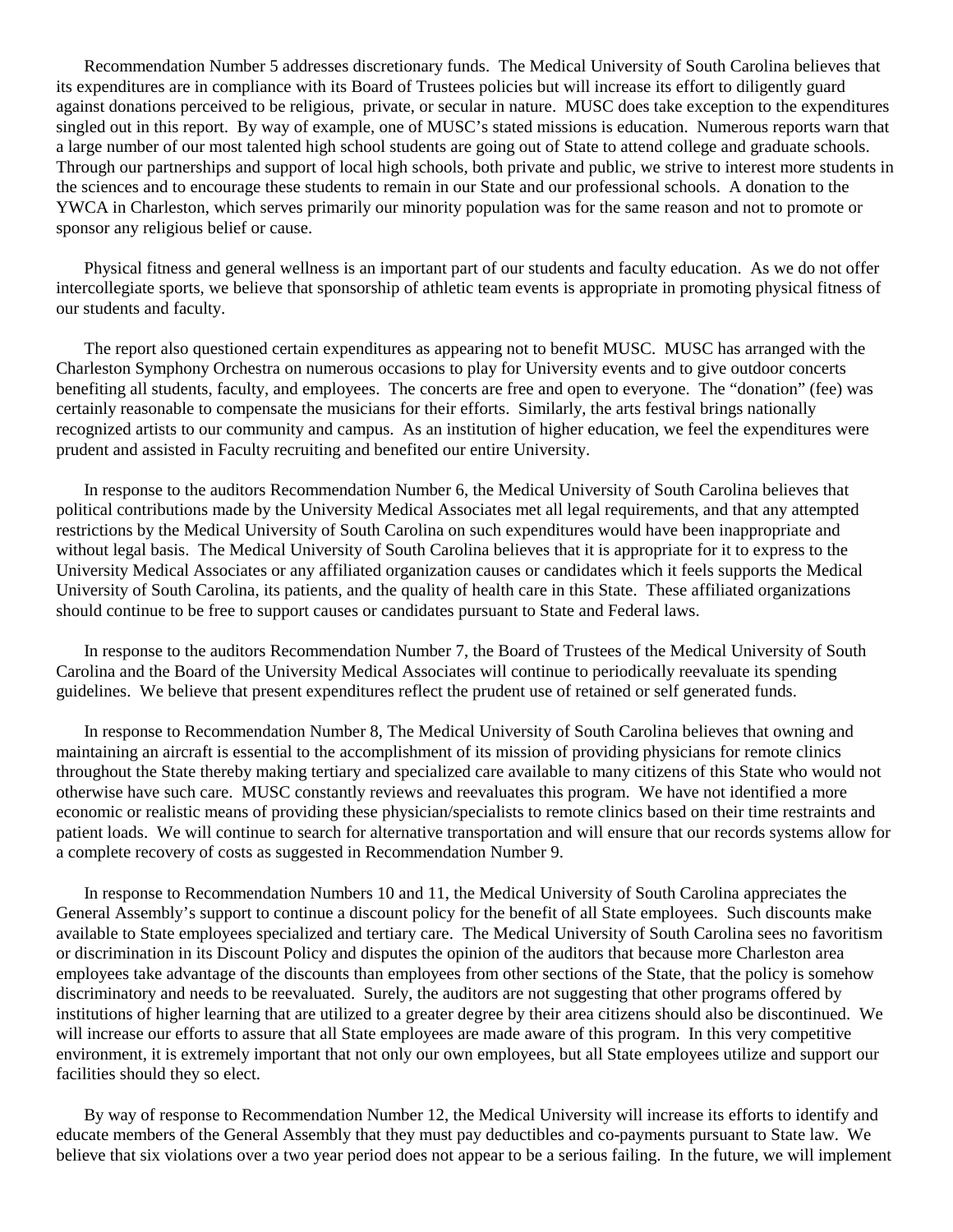a policy to better monitor this billing area.

In response to Recommendation Number 13, the Medical University of South Carolina believes that it has in place sufficient policies prohibiting Nepotism which are in full compliance with State law. The Medical University of South Carolina and the University Medical Associates will increase its level of sensitivity and will ask all applicants whether or not a relative is employed at either entity.

I want to again express my appreciation that the report was, for the most part, very favorable finding no major failures or violations during my tenure. As is true of any organization, there are areas that need improvement and fine tuning and we welcome this input. As the Medical University of South Carolina is the State's medical university all citizens should have a vital interest in its continued success. MUSC has accomplished much over the last twenty years, advancing from a local academic health center to a major medical university and research center. The Medical University of South Carolina is now positioned for a bright future and in my opinion its possibilities are unlimited even though the challenges of health care reform must be met. It is my sincere wish that as the Board of Trustees searches for my successor, that the Medical University of South Carolina will continue to flourish and continue its mission to preserve and optimize human life in South Carolina. We deserve no less.

Sincerely,

James B. Edwards, D.M.D. President

JBE/cb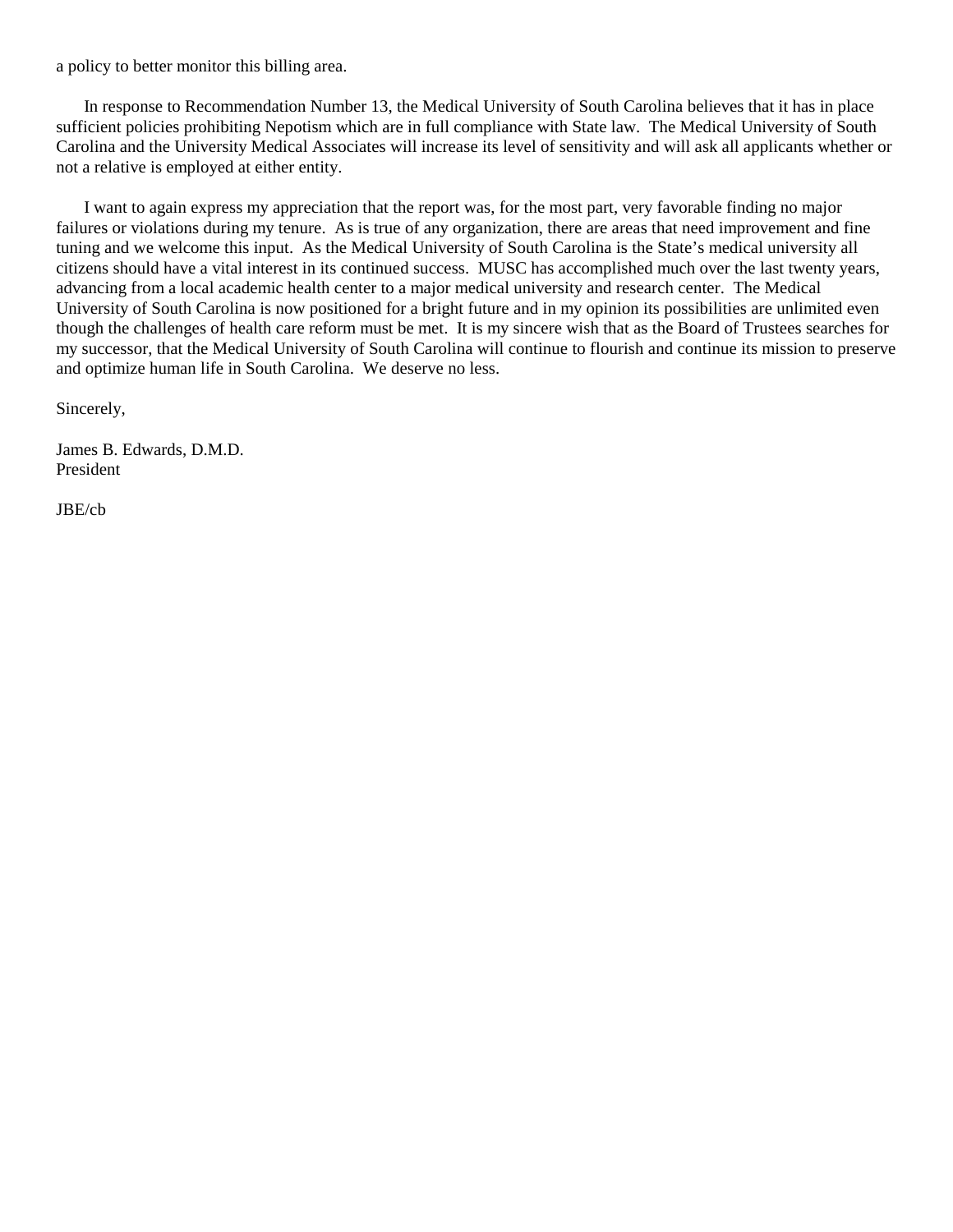# **UNIVERSITY MEDICAL ASSOCIATES**

May 18, 1999

George Schroeder Legislative Audit Council 400 Gervais Street Columbia, SC 29201

Dear Mr. Schroeder:

Thank you very much for the opportunity to comment on the Legislative Audit Council Review of the Medical university of South Carolina and University Medical Associates. I want to commend you and your staff for a very thorough review. You raise several issues that need to be addressed and clarified.

Included with this letter is a response to all the issues in the report that relate to UMA. Below is our response to the recommendations made in the report that are directed to UMA:

**Recommendation 1:** The MUSC Board of Trustees should clearly define UMA's role with regard to its actions for the state. If the Board wants UMA to act as a private corporation, it should make changes to ensure that UMA's actions are independent from those of MUSC.

**Response:** UMA concurs with this recommendation. We would welcome a review by MUSC and any advice the Board might have to improve the situation.

**Recommendation 5:** MUSC should discontinue its practice of contributing funds for the direct benefit of religious or other private educational institutions, to non-profit corporations that are sectarian or religious, or to civic organizations whose benefits extend only to members. This applies to contributions made through MUSC or UMA accounts controlled by MUSC officials, regardless of the revenue source.

**Response:** UMA will review its policy relative to contributions to organizations such as those cited in this recommendation and make any changes necessary as a result of the review.

**Recommendation 6:** MUSC and UMA officials should not request that political contributions be made through UMA's subsidiary corporations.

**Response:** UMA officials will not be making requests for political contributions through UMA's subsidiary corporations in the future.

**Recommendation 7:** UMA should reevaluate its spending guidelines to ensure they reflect a prudent use of resources.

**Response:** UMA will reevaluate its spending guidelines to ensure they reflect a prudent use of resources.

**Recommendation 11:** MUSC and UMA should reevaluate the costs and benefits of employee discounts for physician and hospital services.

**Response:** UMA will reevaluate the employee discount policy and make any changes that are necessary.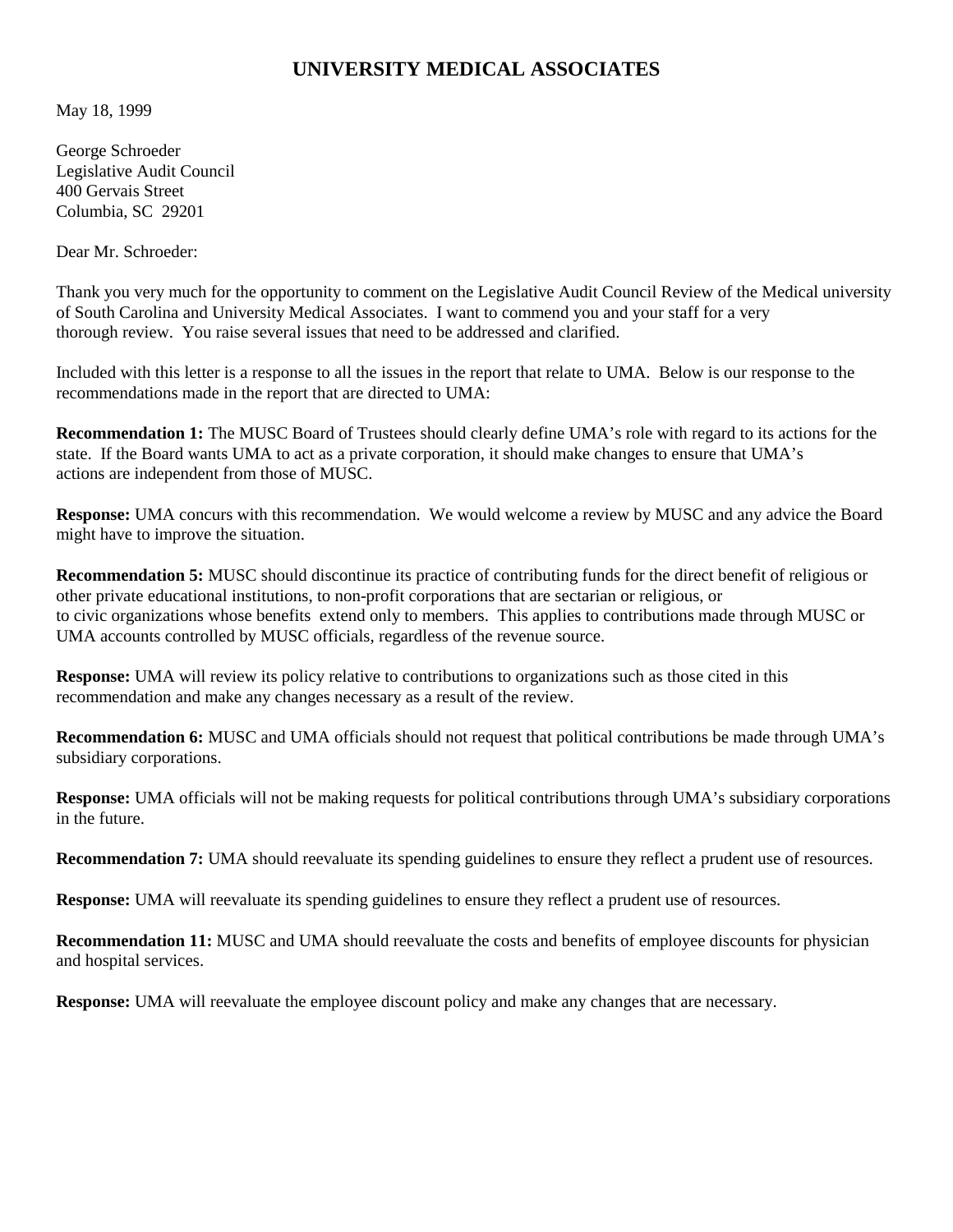We thank you for the recommendations made by the Legislative Audit Council. Any corrective action that is needed will be immediately put into place. Please feel free to call us if you have questions regarding our response.

Sincerely,

Marion E. Woodbury Chief Executive Officer

### **Response to the Legislative Audit Council Review of the Medical University of South Carolina (MUSC) and University Medical Associates (UMA)**

### **MUSC'S Relationship with UMA**

The structural relationship between MUSC and UMA was carefully developed to accomplish the following objectives:

Establish a relationship between UMA and MUSC sufficiently close to gain tax exempt status from the Internal Revenue Service as a supporting organization under IRS Section 509(a)(3).

Establish UMA as the clinical practice plan for qualified faculty physicians and to support and promote the educational, medical, scientific, and research purposes of the Medical University of south Carolina (MUSC).

Establish a relationship that would be mutually supported by the faculty physicians as well as the Board and administration of MUSC.

Establish a relationship that would withstand any challenge that UMA was not sufficiently independent of MUSC to avoid a charge that UMA should be treated as the state for some of its actions.

We believe that we have accomplished all these objectives during the last eight years. This relationship has helped foster tremendous growth at MUSC in the areas of education, research, and patient care. MUSC students, researchers, and patients are better off because of the way UMA is structured.

The structure we have chosen is very similar to that in place at most of the other public academic health science centers. To create more independence for UMA would, in our opinion, not be in the best interests of MUSC or UMA.

We are enclosing as an appendix a legal opinion from our attorneys stating that our structure is legal, appropriate and sufficiently independent to maintain its status as a separate legal entity.

## **Contributions**

UMA is frequently solicited for contributions to support a variety of community organizations. The expectation of the community is that we should help these organizations that help the community in which we live and provide service. We believe our structure and status as a  $501(c)(3)$  organization grants us the right to help support these community organizations.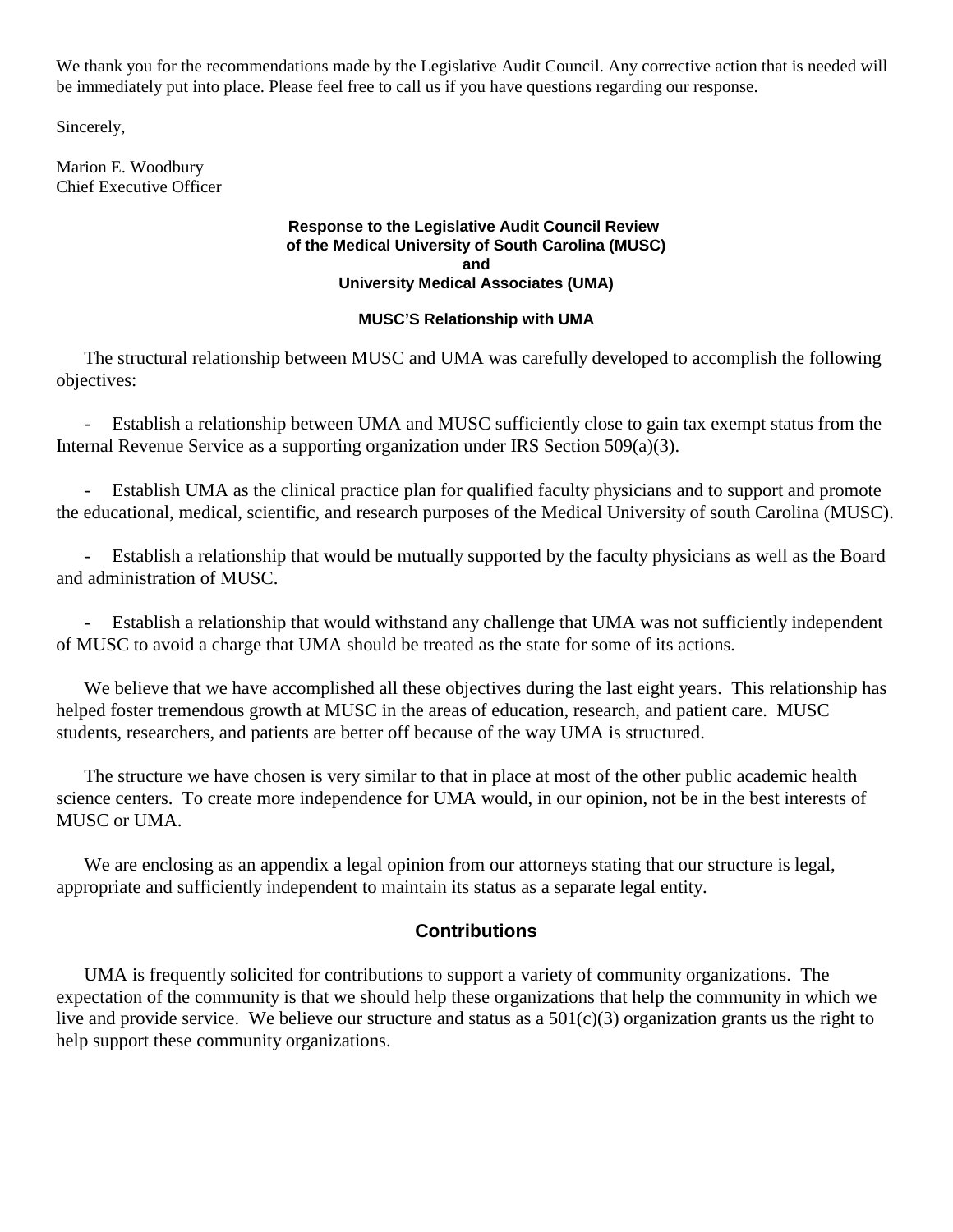The political contributions were made as a result of various solicitations. We believe it is our responsibility to support the candidacy of individuals willing to be involved in the political process and willing to work toward improving our state government. All our contributions were legal and in accordance with appropriate state laws.

### **UMA's Expenditures and Revenue**

We believe that all UMA's expenditures and revenue are appropriate as a supporting organization of MUSC and as a faculty practice plan in the business of running medical practices. None of the expenditures are extraordinary when related to peer institutions or medical practices operating in this community. All the expenditures by UMA were legal and were made to advance the various missions of MUSC.

UMA purchases telephone services and some computer services from MUSC. These agreements were worked out with appropriate officials of the State Budget and Control Board. By adding the UMA volume to the state system, it was felt that the state and UMA benefited from the arrangement (see letter from Ted Lightle).

## **Payroll Tax Subsidy**

From 1992 through 1996, the employer portion of the FICA taxes was not allocated between UMA and MUSC. We justified this on the basis that with the common paymaster rule no greater burden was placed on MUSC than it would have incurred had the UMA not been created. Prior to 1992, payments made to physicians over and above their state compensation was considered payments to an independent contractor not subject to employer FICA taxes. Changes to interpretations of the common paymaster rules by the Internal Revenue Service in 1997 made it necessary to allocate the employer portion of the FICA taxes between UMA and MUSC.

In any event, from 1992 through 1996, UMA made non-mandatory transfers to MUSC in the amount of \$46.8 million. These amounts far exceed any gain to MUSC as a result of allocating the payroll taxes for those years.

### **Employee Discounts**

During the 1980's and 1990's with the advent of managed care it became customary to provide discounts to employees and to other large groups that would increase volume to the health care system granting the discounts. By increasing volume without increasing expenses the cost of health care would be contained. This, in fact, occurred at MUSC and UMA as it did in many other organizations.

It is now time to revisit that discount policy and consider changes that may be more appropriate to the late 1990's and into the new millennium.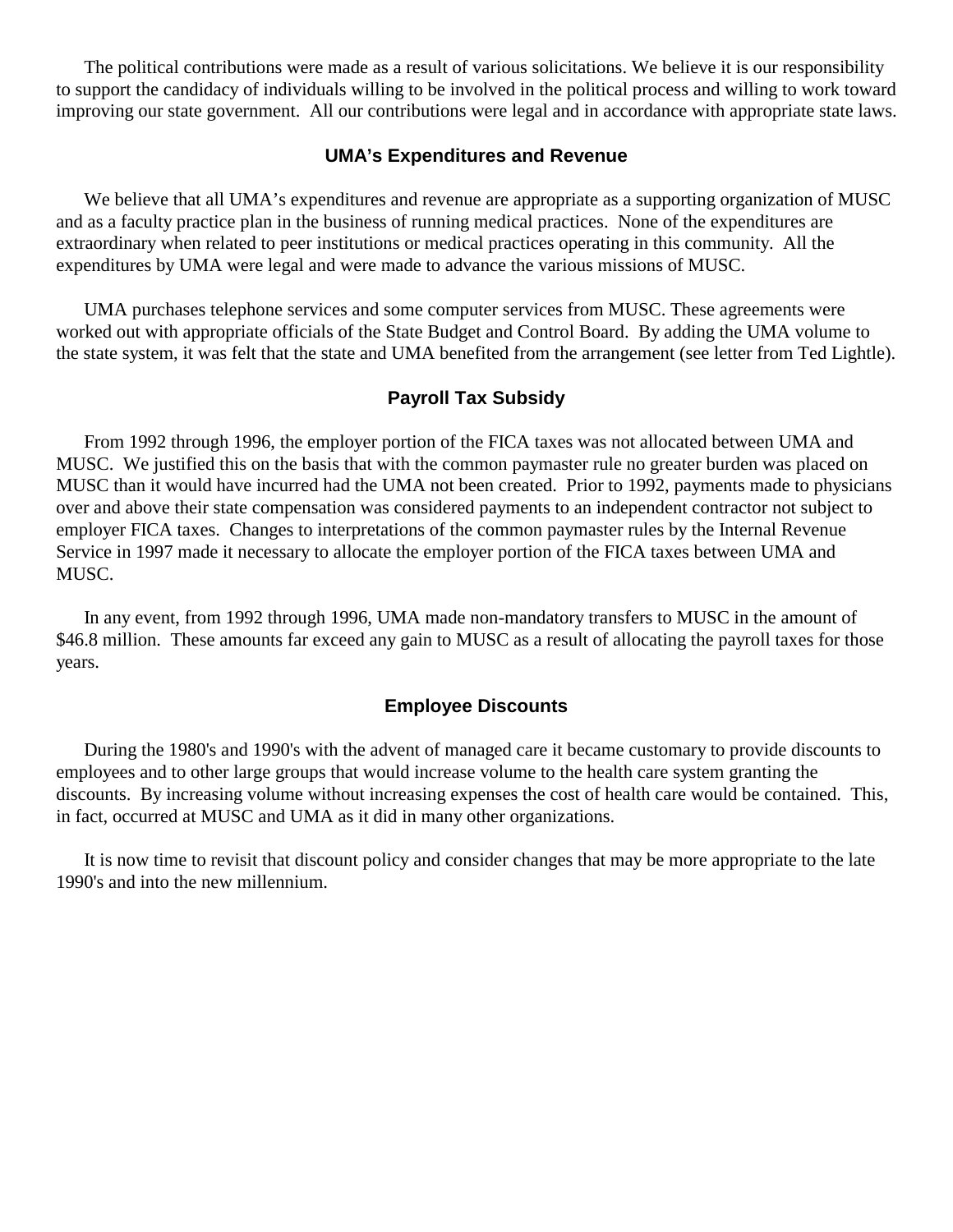# **Appendix 1**

May 20, 1999

Mr. Marion E. Woodbury University Medical Associates 171 Ashley Avenue Charleston, SC 29425

Re: Response to LAC Report dated May, 1999

### Dear Marion:

You have asked us to review the May 1999 report of the South Carolina Legislative Audit Council (the "LAC"), in which the LAC questions whether the actions of University Medical Associates of the Medical University of South Carolina ("UMA") are "state actions" due to UMA's close relationship with the Medical University of South Carolina ("MUSC"). It is our conclusion, as explained more fully below, that UMA's actions do not qualify as actions of the State of South Carolina due to UMA's relationship with MUSC.

We have acted as UMA's and its affiliated entities' counsel for the past several years. We have examined MUSC's enabling legislation and financial statements. We have examined UMA's governing instruments, financial statements, contracts, activities and acquisitions during this time period. We have reviewed in detail the relationship between UMA and MUSC.

UMA was created in 1991 as a nonprofit corporation by filing articles of incorporation with the South Carolina Secretary of State like all other corporations. Similar to all other profit and nonprofit corporations, UMA has adopted bylaws which govern its internal operations. Similar to all other profit and nonprofit corporations, UMA has a fully independent governing board and duly appointed officers. UMA employs the clinical faculty of MUSC and its support staff and offers its own benefits plans. UMA bills patients and collects revenue independently from MUSC. UMA files its own tax returns. As a basis for its federal income tax exemption, UMA may use a portion of its excess revenues to support MUSC each year. UMA maintains separate records, separate bank accounts and makes its own separate tax filings.

The LAC Report questions whether UMA's actions could be found to be actions of the State due to UMA's relationship with MUSC, thereby rendering UMA subject to requirements regarding (I) the use of public funds, (ii) the application of the Freedom of Information Act to UMA's records and (iii) the constitutional prohibition of ownership of stock in business corporations. The LAC cites Modaber v. Culpeper Memorial Hospital, Inc., 674 F.2d 1023 (1982) and Jackson v. Metropolitan Edison Co., 419 U.S. 345 (1974), as authority for the proposition that acts of a private party will be classified as acts of the State if the private party acts: (1) in an exclusively State capacity by exercising powers reserved for the State, (2) for the State's direct benefit when it shares the rewards and responsibilities of a private venture with the State, or (3) at the State's specific behest when it does a particular act which the State has directed or encouraged.

The LAC's reliance on *Jackson* is misplaced. The *Jackson* test was created solely to determine if the Fourteenth Amendment applies to the actions of a private entity. The LAC uses Jackson to assert a much more broad proposition: that all governmental restrictions, rules and regulations (including the Freedom of Information Act, all restrictions on expenditures of the State, and the prohibition on the State from owning stock in a corporation) apply to a private entity such as UMA. The LAC offers no analysis or guidance why Jackson should be extended so broadly. Nothing in Modaber or Jackson remotely supports this proposition. In fact we have found no instances where the Jackson test has been applied outside of the Fourteenth Amendment context in finding an act of a private entity being attributed to the State.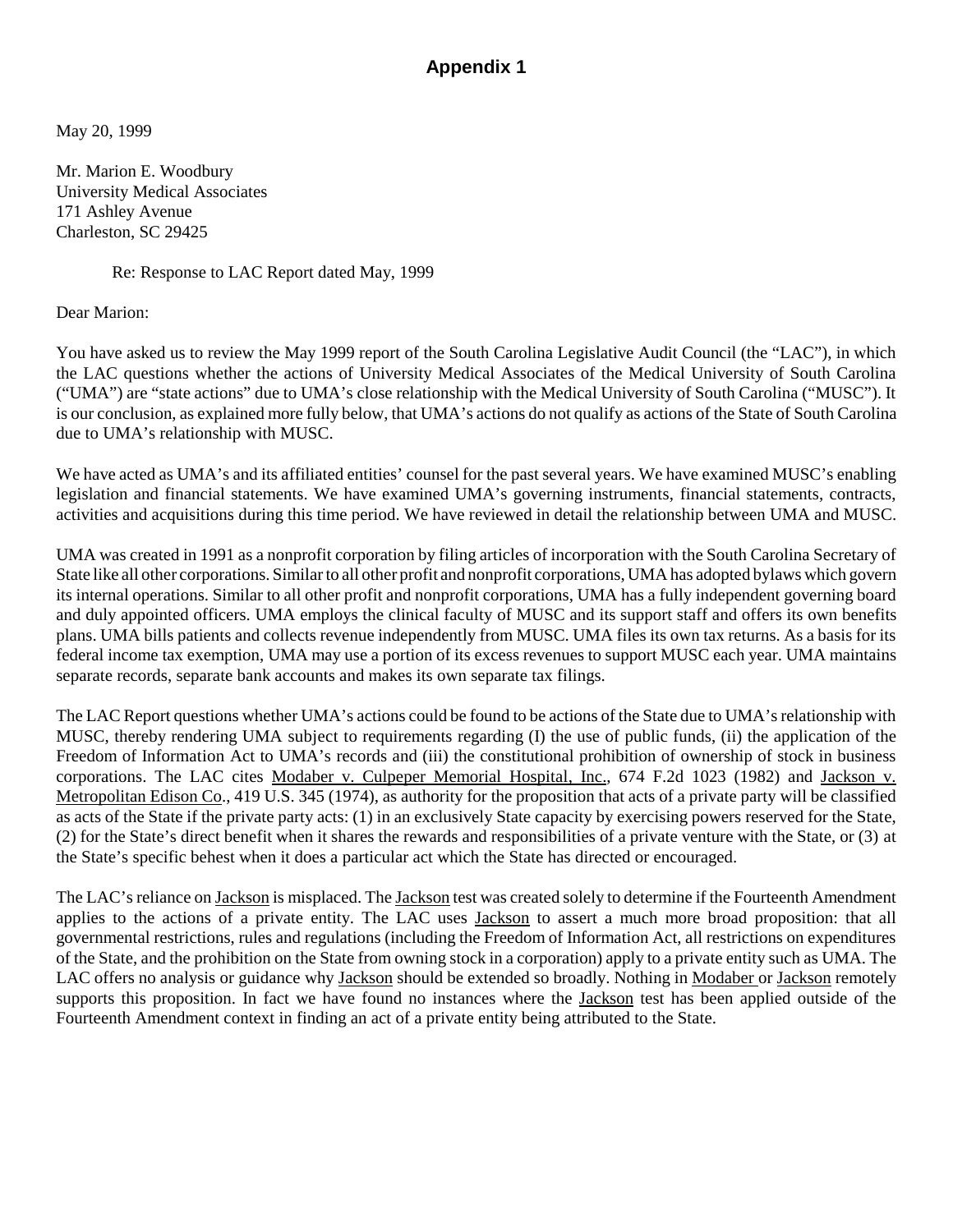Not only has Jackson never been applied outside of the Fourteenth Amendment context, but such an application yields far reaching results. Nonprofit organizations routinely perform state functions, and the state encourages such actions by its policies encouraging the activities of nonprofit organizations. The LAC's position leads to the following illogical conclusion: expenditures of nonprofit organizations which have a nexus to State institutions in furtherance of State purposes cause them to become an alter ego of the State, and that the funds belonging to these organizations thus convert to property of the State, simply by virtue of the organizations' acts which are encouraged by the State.

Even if we assume that the Jackson test applies to UMA outside of the Fourteenth Amendment context, UMA's actions should not be deemed to be actions of the State. The Modaber Court noted that health care is not an exclusive state function in finding that Culpeper Memorial Hospital's actions were not attributable to the State. The Modaber Court's reasoning is equally applicable to UMA. UMA's actions are not taken for the direct benefit of the State, and they are not directed by the State.

The LAC has failed to cite any relevant authority in setting forth the issue of whether UMA is separate and independent from MUSC.<sup>1</sup> We do not see any legal basis which support's the LAC's inclusion of this purported issue. In fact, the LAC fails to even mention the traditional analysis of "piercing the corporate veil" which is normally applied if one is seeking to disregard the corporate identity of an organization.

In our view, UMA's actions can only be found to be actions of MUSC if UMA is the "alter-ego" of MUSC through a traditional "piercing of the corporate veil" analysis. Furthermore, it is our conclusion that the well-established doctrine of "piercing the corporate veil" would not and could not be applied to disregard the separate corporate existence of UMA.

A corporation will be looked upon as a legal entity until sufficient reason to the contrary appears; but when the notion of legal entity is used to protect fraud, justify wrong, or defeat public policy, the law will disregard corporate form by "piercing the corporate veil." In concluding that the doctrine of "piercing the corporate veil" would not be successful against UMA, we applied the two-prong test for piercing the corporate veil outlined in Sturkie v. Sifly, 313 S.E.2d 316 (S.C.Ct.App.1984) and DeWitt Truck Brokers, Inc. v. W. Ray Flemming Fruit Co., 540 F.2d 681 (4th Cir. 1976).

The first prong is an eight-factor analysis of the relationship of the dominant and subservient corporations and looks to the observance of corporate formalities by the corporation in question. The eight factors are: (1) gross undercapitalization of the corporation; (2) failure of the corporation to observe corporate formalities; (3) non-payment of dividends; (4) insolvency of the corporation; (5) siphoning of funds of the corporation by the controlling party; (6) non-functioning of other officers or directors; (7) absence of corporate records; and (8) the fact that the corporation was merely a facade for the operations of the controlling party. Additionally, the conclusion to disregard the corporate entity must involve several of the eight factors, but need not involve them all.

The second prong of Sturkie requires a plaintiff to prove an element of injustice or fundamental unfairness if the acts of the corporation are not regarded as the acts of the controlling party. Sturkie, 313 S.E.2d at 318. To prove fundamental unfairness, a plaintiff must establish (1) the controlling party was aware of the plaintiff's claim against the corporation, and (2) thereafter, the controlling party acted in a self-serving manner with regard to the property of the corporation and in disregard of the plaintiff's claim in the property.

<sup>&</sup>lt;sup>1</sup> The LAC notes that for financial reporting purposes MUSC must include UMA as a part of its financial statements as a "blended component unit" pursuant to standards issued by the Governmental Accounting Standards Board. This means that UMA's financial information must be reported with that of MUSC. We do not believe that any GASB statement, including the one cited by the LAC in this case, is relevant legal authority supporting the proposition that UMA's actions are actions of the State. The purposes of GASB statements as well as generally accepted accounting principles and other accounting rules have wholly separate purposes, policies and guidelines as compared to relevant South Carolina law which govern the issues raised by the LAC.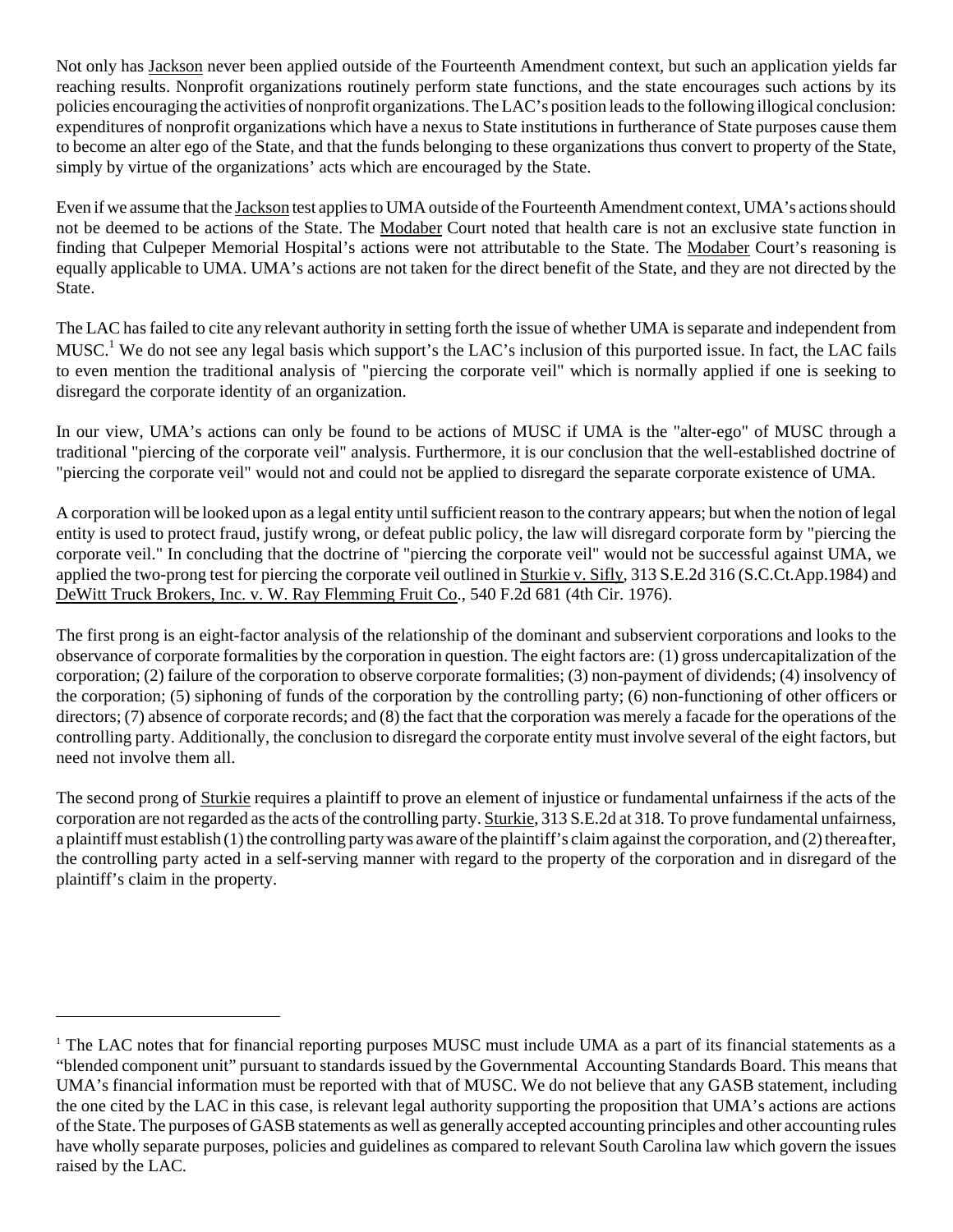In applying the first prong of the Sturkie test, we could find none of the eight factors. UMA is fully capitalized; (2) UMA fully observes corporate formalities; (3) UMA pays over excess funds to MUSC; (4) UMA is not insolvent; (5) MUSC does not siphon funds from UMA; (6) UMA has fully functional officers and directors; (7) UMA has complete and well documented corporate records; and (8) UMA is not a facade for the operations of MUSC. Additionally, there are no facts suggesting that the second prong of Sturkie is met.

A recent South Carolina Supreme Court case is directly on point and fully supports our analysis in determining whether UMA should be considered to be a "State entity" or an "alter ego" of MUSC due to UMA's otherwise close relationship with MUSC. In Provence v. Greenville Hospital System, Memorandum Opinion Number 88-MO-163 (S.C. Sup. Ct. 1988),<sup>2</sup> the facts are as follows: Greenville Hospital System ("GHS") is a State entity created for the express purpose of establishing and owning a hospital system for the citizens of Greenville County. GHS created Greenville Health Corporation ("GHC") as a private, non-profit, tax exempt corporation under IRC  $501(c)(3)$  for the purpose of allowing GHC to perform activities<sup>3</sup> that GHS could not legally perform due to the fact that GHS is a State entity.

In creating and controlling GHC, GHS (I) appointed the entire initial board of directors of GHC, (ii) approves the appointment of each and every additional board member of GHC, (iii) funded GHC with an initial grant of \$1.2 Million Dollars; (iv) continues to fund GHC's budget shortfalls, (v) has control over GHC's annual budget and activities, and (vi) must approve any significant corporate act of GHC, including amendment of GHC's bylaws, significant asset transfers, mergers and the like.

In Provence, the plaintiff argued that since GHC was funded and controlled by GHS to perform the activities that GHS could not under State law perform, GHC should be considered to be an "alter ego" of GHS and thus have the same restrictions applicable to State entities like GHS. The court disagreed with the plaintiff. The court noted that GHC was required by federal law to be controlled by GHS in order to qualify as a tax exempt supporting organization under IRC  $501(c)(3)$  and  $509(a)(3)$ ; thus the extent of control by GHS was not relevant in determining whether GHC was an alter ego of GHS. The court examined whether GHC and GHS had maintained separate corporate identities and observed the necessary corporate formalities independent of one another in a traditional "stripping away of the corporate veil" test in determining whether GHC and GHS were alter egos of one another. The court noted that since GHC (I) had regular separate board meetings, (ii) kept accurate and complete financial records, (iii) was adequately capitalized, and (iv) generally did not act as a facade of GHS, that GHC was not an alter ego of GHS and thus GHC could enter into transactions that GHS could not because of GHS being a State entity.

In examining the relationship between UMA and MUSC, we find that it is not nearly as close a relationship as that between GHS and GHC. All GHC board members are former GHS board members; only two current UMA board members have been on the MUSC board. UMA generates its own revenue independently from MUSC, while GHC does not and requires funding from GHS. MUSC appoints two UMA board members; GHS may veto any GHC appointee. The relationship between UMA and MUSC is set forth under contracts between the two; no such contractual relationships were noted establishing the duties and rights between GHS and GHC.

Further, we have seen no evidence that UMA has not observed the necessary corporate formalities to maintain an existence separate from MUSC. UMA keeps separate records and minutes and has separate meetings. Although some persons (faculty members) are employed by both MUSC and UMA, meticulous records are kept defining the source of funds of payment of

 $2$  Provence is an unpublished opinion. Although unpublished opinions are not considered to be binding precedent, they are useful for the persuasiveness of their reasoning to the degree of their factual similarity. Since the facts and issues in Provence and are so similar to the facts and issues raised by the LAC, we believe Provence to be strong persuasive authority.

<sup>&</sup>lt;sup>3</sup> Such activities included the participation in joint ventures and the ownership of stock in private corporations.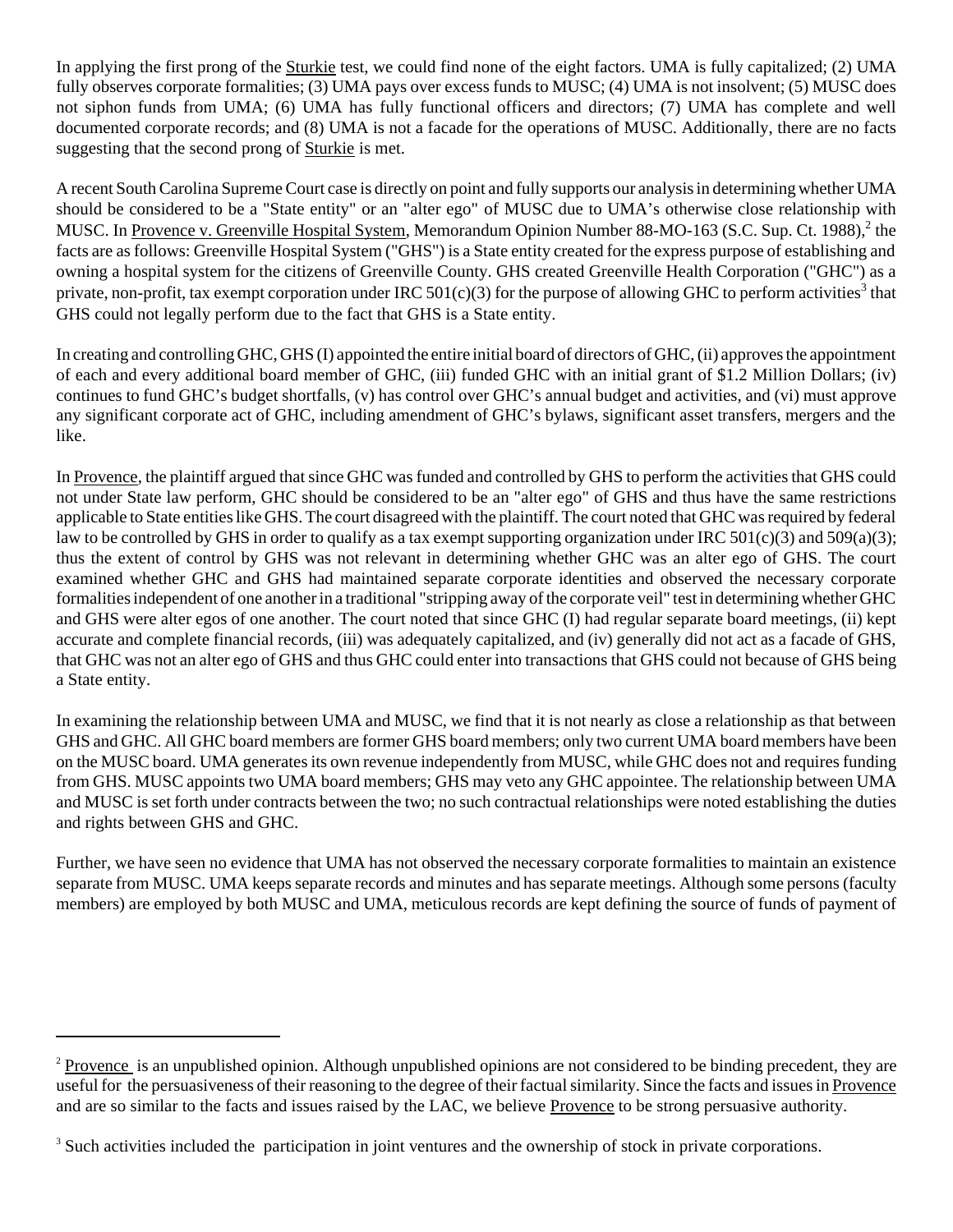these salaries, separate retirement plans and benefit plans are maintained, separate W-2's and tax filings are issued, separate financial statements are prepared, and all bank accounts and funds of both corporations are clearly segregated and not commingled. Although UMA and MUSC have a general common purpose and mission, the Provence case specifically noted that GHC was created to carry out the stated purpose of GHS; thus MUSC and UMA having a common purpose is not relevant in determining whether there is a separate corporate existence.

We note that, like GHC, UMA is a tax exempt organization under IRC  $501(c)(3)$ . Like GHC's relationship with its parent organization, UMA is closely aligned with MUSC.<sup>4</sup> Like GHC, UMA would not have qualified as a tax exempt entity without its nexus to MUSC. However, UMA's nexus with MUSC is not relevant to the issue of whether UMA is an alter-ego of the MUSC. The court in Provence explicitly stated that the level of control by a State entity necessary to maintain tax exempt status of a tax exempt entity was not relevant in determining whether the tax exempt entity was an "alter ego" of the State.

The LAC pays a great deal of attention to the fact that MUSC may be in a position to exert some influence on UMA due to the fact that some MUSC employees serve on the Board of UMA, the MUSC Board must approve UMA bylaw changes and the assets of UMA will be distributed to MUSC upon the dissolution of UMA.<sup>5</sup> We know of no authority supporting the proposition that too much control by a shareholder or another organization will by itself result in a piercing of the corporate veil. Indeed, if this were the case, the separate identity of all corporations owned by a single shareholder (commonly known as "subsidiary corporations"), as well as all supporting organizations under 509(a)(3) of the Internal Revenue Code, would be disregarded under the doctrine of piercing the corporate veil.

Also, we see no significance in the decrease in UMA's direct funding support for MUSC. UMA's funds are not generated from the State. UMA's revenues are produced by the personal services of UMA physicians from its patients and their insurance companies and other third party payors.<sup>6</sup> Furthermore, the LAC's concern that MUSC could use UMA as a means to circumvent State controls over discretionary spending is unfounded. UMA is not spending State money; thus it should not be limited by any State spending guideline in the way UMA spends its funds. Nor would MUSC be circumventing any such restrictions simply by accepting funds from UMA. If UMA determines that its funds should be used to pay for MUSC expenses, or if it decides to donate the money to MUSC, it has the authority to do so. We see no logical reason to conclude that UMA's use of its own funds would violate South Carolina law absent a direct piercing of the corporate veil.

Thus, based on the facts and authority set forth above, it is our conclusion that UMA is not an alter-ego of MUSC, and UMA's actions are not actions of the State or MUSC due to its close nexus with MUSC.

Very truly yours,

NELSON, MULLINS, RILEY & SCARBOROUGH By Thomas F. Moran, Its Partner TFM:eb

 $4$  Like GHC, the basis of UMA's tax exemption under  $501(c)(3)$ is its close alignment with MUSC. "The nexus between the teaching hospital faculty organization and the university and hospital enables the [faculty organization] to qualify for exemption." Thomas K. Hyatt and Bruce R. Hopkins, The Law of Tax exempt Organizations, Section 12.2 (1995). See generally University of Massachusetts Medical School Group Practice v. CIR, 74 T.C.1299 (1980).

 $5$  As a tax exempt  $501(c)(3)$  corporation, UMA is required by the Internal Revenue Code to distribute its assets to the government, or to another  $501(c)(3)$  corporation, upon its dissolution. It is natural, given its nexus with MUSC, that UMA should choose to benefit MUSC upon its dissolution since it otherwise must distribute its assets to the government or to a charity upon its dissolution.

<sup>&</sup>lt;sup>6</sup> It is compelling to note that UMA generates its revenues by billing and collecting for services rendered to patients from third parties such as health insurance companies, HMO's, Medicare, Medicaid and the patients to whom such services are rendered. Thus, UMA's fees for services rendered are billed and collected and earned in the same manner and in the same amounts as other physicians who perform similar services at other hospitals (both nonprofit and for profit).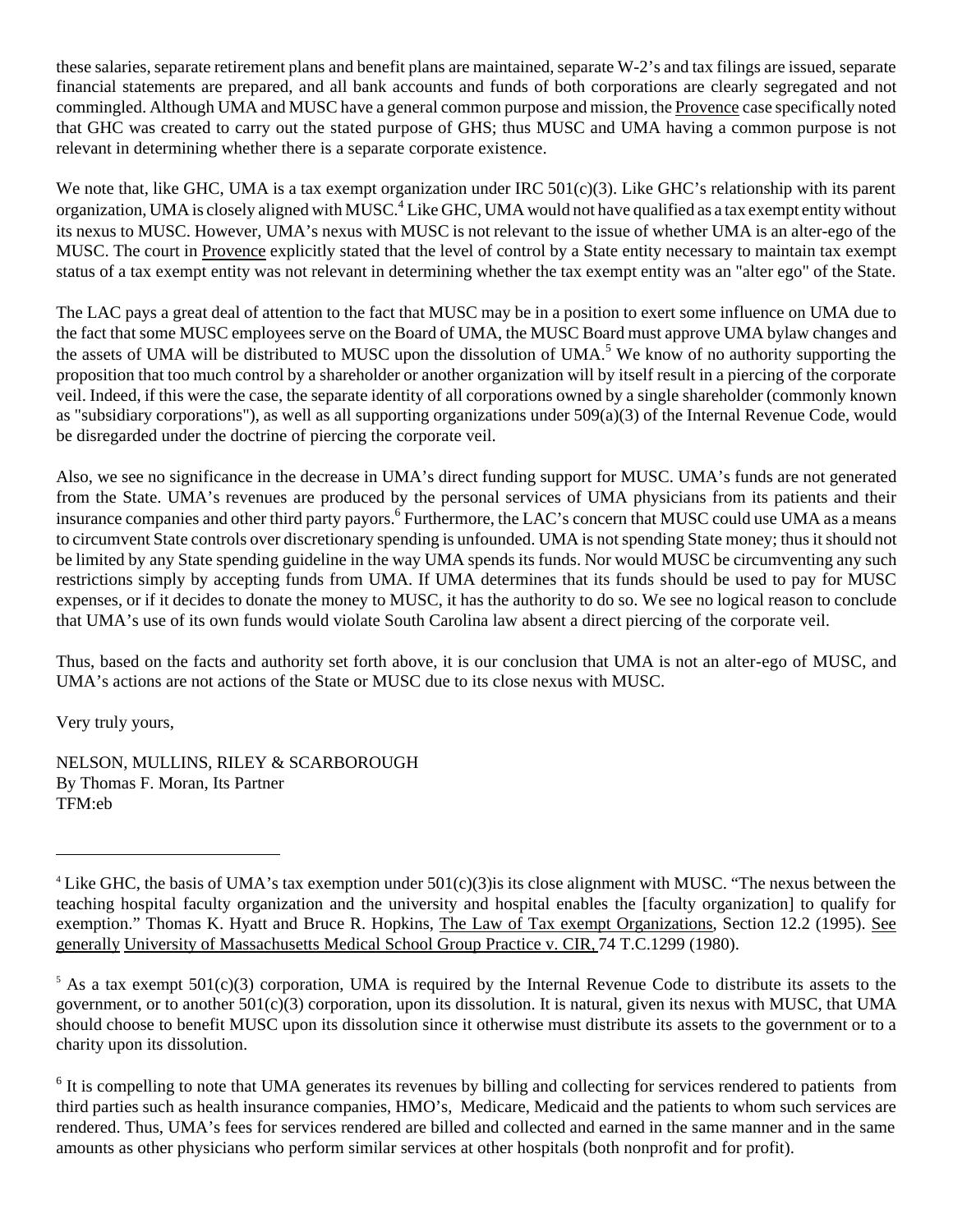## **Appendix 2**

April 21, 1999

Mr. Marion Woodbury Medical University of South Carolina 171 Ashley Ave. Room 420 QCSB Charleston, SC 29425

#### Dear Marion,

This will confirm our earlier discussion regarding the State Telephone System established in Charleston in the mid-1980's in accordance with the legislative mandate following divestiture of the telephone industry. The Legislation in Section 1-11-430 of the South Carolina Code provided for the Budget and Control Board to secure all telecommunication equipment and services for state government enterprise under its terms and conditions and coordinate supply of equipment services for state government use. In this regard, the Budget and Control Board's Office of Information Resources (OIR) solicited and established modern telephone systems in Columbia and Charleston on a shared integrated system basis to provide for maximum economies of scale, as well as technology standardization, and interoperability.

When UMA was established and became an integral part of the support function for MUSC, OIR determined it was in the state's best interest technically, financially, and operationally to incorporate UMA into the state's system in Charleston. Therefore, OIR initially established the telephone system at Poston Road to make UMA an integral part of the Charleston telephone system, providing 5-digit dialing and transparent intercommunications capability between the rest of MUSC in order to facilitate the operational functions between UMA and MUSC.

Over the years, OIR has continued to maintain and evolve the Charleston state government telephone system on a shared -integrated basis to achieve maximum financial, technical, operational, and functional benefits for all the users on the telephone system in Charleston, including UMA, who is a major participant of the telephone system. It is OIR's opinion that is clearly advantageous to the state financially, functionally and operationally for UMA to be an integral part of the Charleston State Government Telephone System. Because of the widespread distribution of UMA operations throughout MUSC facilities, it would be technically difficult and more costly to serve UMA with another telephone service.

The Charleston state government telephone system provides service to MUSC, The Citadel, College of Charleston and other state agencies in Charleston, as well as UMA. The Switching System and Communications Cable System were designed and are maintained on a shared-integrated systems basis.

Should you need any further information in this regard, please advise.

Sincerely,

Ted L. Lightle **Director** 

cc: Bob Gallager Rick Kelly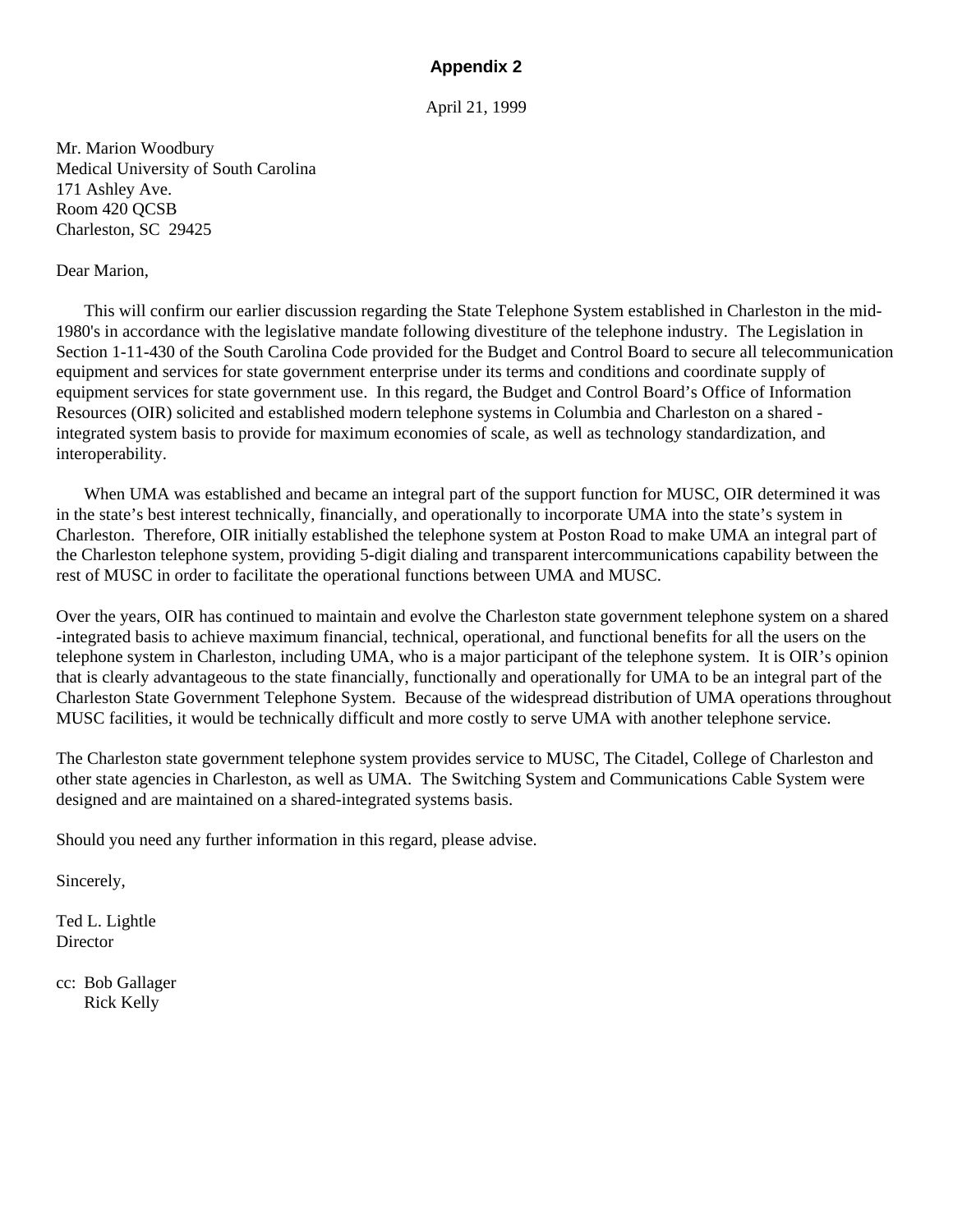# **OFFICE OF THE ATTORNEY GENERAL**

May 18, 1999

Mr. George L. Schroeder Director, Legislative Audit Council 400 Gervais Street Columbia, South Carolina 29201

### **Re: MUSC/UMA Final Draft Audit**

Dear Mr. Schroeder:

Concerning page 27 - 29 of your draft audit, I would like to offer the following comments:

Your audit points out that University Medical Associates (UMA) made campaign contributions to numerous "statewide" and "regional" elected officials, the largest of which was made at the "gubernatorial" level. As you know, UMA's political contributions are taken from private funds, and, therefore, such contributions are both legal and ethical under current South Carolina law.

However, since UMA itself is quasi public in nature, your audit seeks to make the point that such contributions may "create the appearance of a conflict of interest." That is a point worthy of debate and should be forwarded to the General Assembly for possible corrective consideration.

However, it is very unfair for you to single out the Attorney General as the only campaign you specifically mention as having received contributions from UMA. Every statewide elected official and every member of the General Assembly is responsible for either the enactment or the enforcement of all the laws of South Carolina. Therefore the potential for the appearance of a conflict would apply to all elected officials including the legislative members of the board of the Legislative Audit Council.

Your citation of the legal review authorities of the Attorney General's office does not create a special case. To use your language, "the Attorney General may periodically be asked to review legal issues relating to UMA." That is true. What you fail to point out is that the Attorney General is also asked to review legal concerns and to issue opinions on an unlimited number of subjects relating to everyone who lives, works, and does business in the State of South Carolina. Therefore, no campaign contributions whatsoever could meet the standard you imply.

In summary, there may be merit to your recommendation that quasi public entities like UMA should not engage in the practice of making political contributions. However, pointing a specific finger at the Attorney General among the many, many candidates who have received such contributions over the years is inappropriate and undeserved, especially in view of the fact that UMA contributed much more heavily to many other candidates. Thank you for allowing me to express my views on this issue.

Yours very truly,

John W. McIntosh Deputy Attorney General